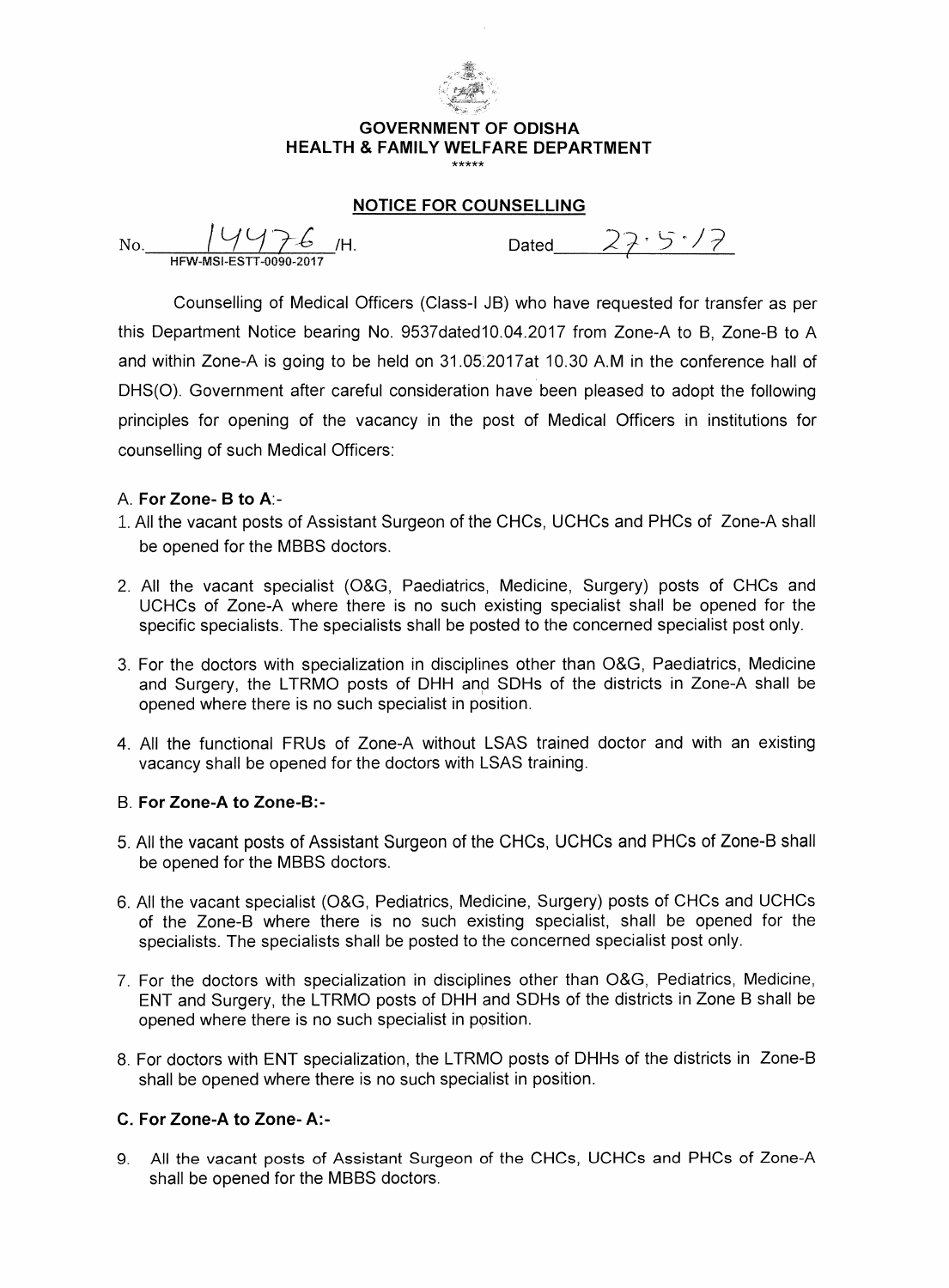- 10. All the vacant specialist (O&G, Pediatrics, Medicine, and Surgery) posts of CHCs and UCHCs of Zone-A where there is no such existing specialist shall be opened for the specific specialists. The specialists shall be posted to the concerned specialist post only.
- 11. For the doctors with specialization in disciplines other than O&G, Pediatrics, Medicine and Surgery, the LTRMO posts of DHH and SDHs of the districts in Zone-A shall be opened where there is no such specialist in position.
- 12. All the functional FRUs of Zone-A without LSAS trained doctor and with an existing vacancy shall be opened for the doctors with LSAS training.
- D. The posts in which the contractual doctors are engaged at present shall be considered as vacant for the purpose of counselling.
- E. Doctors those who have not completed the stipulated period of service in Zone-A shall be allowed to opt for any other post as above in Zone-A only unless they come under the Clause-6 (v) of the Exit Policy.

The list of vacancy to be displayed during the counselling based on the above principles is attached herewith to enable the Medical Officers to decide the place of posting before the counselling. The final Priority List of Medical Officers (Class-I JB) who have applied for their transfer from Zone-A to Zone-B, Zone-B to Zone-A and within Zone-A is also attached herewith.

By Orders of the Governor

Memo No Y**-1?-? /H** Dated

V Joint Secretary to Government

Copy forwarded to the D.H.S. (0), Bhubaneswar/Joint Director (SHRMU) for information. They are requested to organize the counselling on the above mentioned date in a smooth manner.

Memo No.  $\frac{1}{2}$  /  $\frac{1}{2}$   $\frac{1}{2}$   $\frac{1}{2}$   $\frac{1}{2}$  Dated

Joint Secreta<br>22 S Government

Copy forwarded to the P.S to Minister, H&FW, Odisha / P.S to Commissioner-cum-Secretary to Government, H&FW Department for kind information of Hon'ble Minister H &F.W and Commissioner-cum-Secretary respectively. a / P.S to Commissioner-cum-<br>
mation of Hon'ble Minister H<br>  $\begin{array}{r} \bigwedge \bigwedge \overline{P} \setminus \{ \cdot \} \big) \\ \text{Joint Secretary to Government} \\ \bigwedge \overline{P} \subset \overline{P} \end{array}$ <br>
Hospital, BBSR/CMO, RGH,<br>
quested to allow the Medical<br>
punselling.<br>  $\begin{array}{r} \bigwedge \bigwedge \overline{P}$ 

int Secretary to Government Memo No. 1991<br>Memo No. 1991<br>Copy forwarded to all CDMOs /Director, Capital Hospital, BBSR/CMO, RGH,

" Rourkela for information and necessary action. They are requested to allow the Medical Officers whose name are in the final priority list to attend the counselling.

Memo No 19980 H<br>
Copy forwarded to the Heads of the Portal Group, IT Centre, Secretariat/ IT Cell, Health & Family Welfare Department with request to post this order in the website http:/www.orissa.gov.in/health\_portal/index.html for general information.

Joint Secretary <del>ใ</del>o Go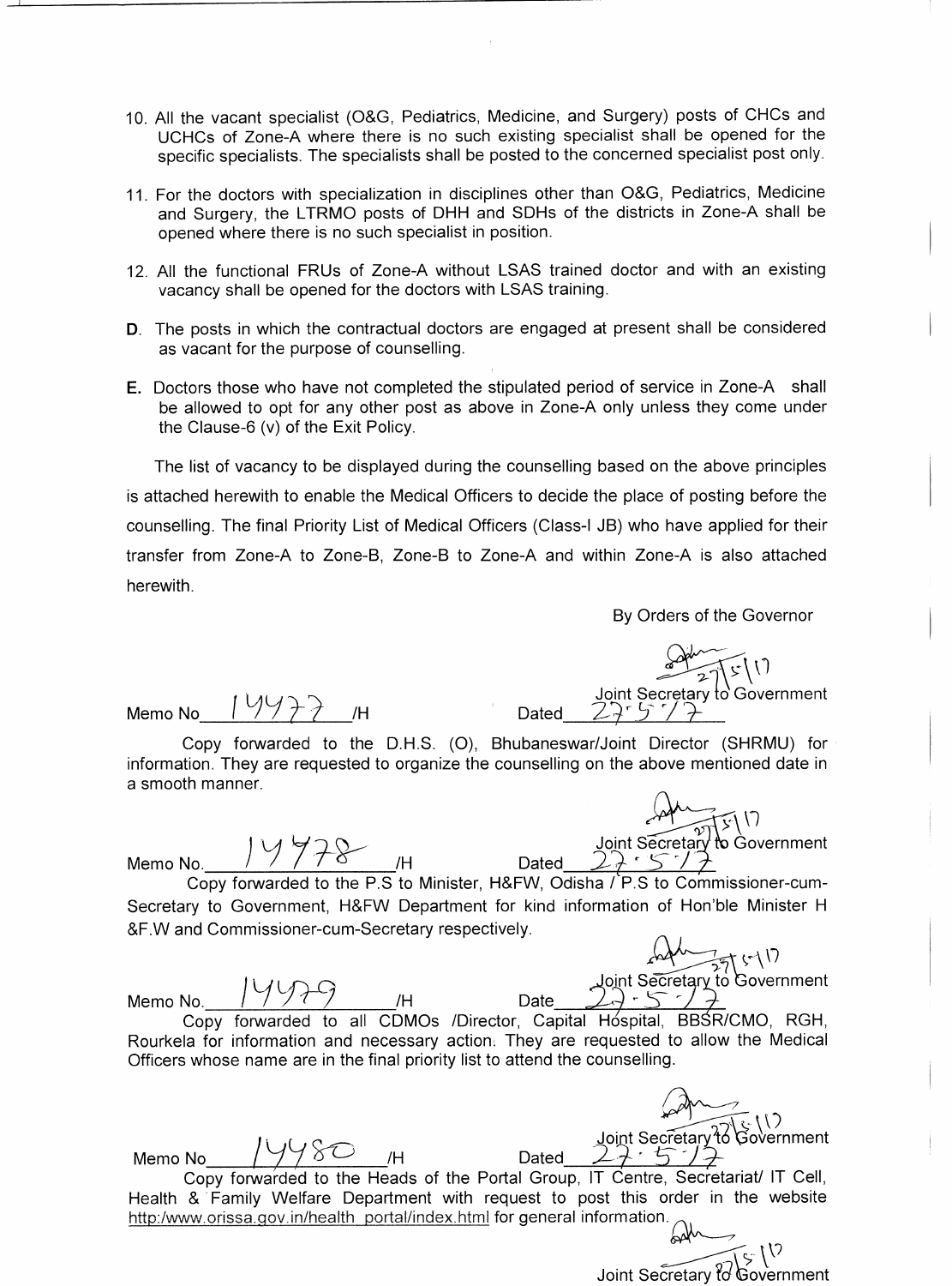# **List of PHC(N) & O.H without M.O**

| SI.No                   | <b>District</b> | ListofPHC(N)&O.H          | <b>Remarks</b> |
|-------------------------|-----------------|---------------------------|----------------|
| 1                       | Anugul          | ChasaGurujanga(V0)        |                |
| $\overline{2}$          | Anugul          | Jamaradihi(V0)            |                |
| 3                       | Anugul          | Jharbeda(V0)(PDP)         |                |
| $\overline{\mathbf{4}}$ | Anugul          | SaharGurujanga(V0)        |                |
| 5                       | Anugul          | Bagedia(V0)(PDP)          |                |
| 6                       | Anugul          | Jarapada(V0)(DP)          |                |
| $\overline{7}$          | Anugul          | Patrapada(V0)             |                |
| 8                       | Anugul          | Baliipatta(V0)            |                |
| 9                       | Anugul          | Boinda(V0)(DP)            |                |
| 10                      | Anugul          | Banamira(V0)              |                |
| 11                      | Anugul          | Jagannathpur(V0)(PDP)     |                |
| 12                      | Anugul          | MHU, Tainsi(V0)(PDP)      |                |
| 13                      | Anugul          | Badakerajanga(V0)(PDP)    |                |
| 14                      | Anugul          | Maratirahat(V0)           |                |
| 15                      | Anugul          | Paikasahi(V0)(PDP)        |                |
| 16                      | Anugul          | Pataka(V0)(PDP)           |                |
| 17                      | <b>Balasore</b> | PHC(N)Shradhapur(V0)(PDP) |                |
| 18                      | <b>Balasore</b> | PHC(N)Kakhada(V0)         |                |
| 19                      | <b>Balasore</b> | PHC(N)Deula(V0)           |                |
| 20                      | <b>Balasore</b> | PHC(N)Chandaneswar(V0)    |                |
| 21                      | <b>Balasore</b> | PHC(N)Jalasoharia(V0)     |                |
| 22                      | <b>Balasore</b> | PHC(N)Srirampur(V0)       |                |
| 23                      | <b>Balasore</b> | PHC(N)Jamkunda(V0)        |                |
| 24                      | <b>Balasore</b> | PHC(N)Bolanga(V0)         |                |
| 25                      | <b>Balasore</b> | PHC(N)Salabani(V0)        |                |
| 26                      | <b>Balasore</b> | PHC(N)Olmara(V0)          |                |
| 27                      | <b>Balasore</b> | PHC(N)Jamalpur(V0)(PDP)   |                |
| 28                      | <b>Balasore</b> | PHC(N)Sikharpur(V0)       |                |
| 29                      | <b>Balasore</b> | PHC(N)Nampoo(V0)(PDP)     |                |
| 30                      | <b>Balasore</b> | PHC(N)Laxmannath(V0)      |                |
| 31                      | <b>Balasore</b> | PHC(N)Khuard(V0)(PDP)     |                |
| 32                      | <b>Balasore</b> | PHC(N)Chhamauz(V0)        |                |
| 33                      | <b>Balasore</b> | PHC(N)Bagudi(V0)          |                |
| 34                      | <b>Balasore</b> | PHC(N)Manipur(V0)(DP)     |                |
| 35                      | <b>Balasore</b> | PHC(N)Kesharipur(V0)      |                |
| 36                      | <b>Balasore</b> | PHC(N)Dungura(V0)         |                |
| 37                      | <b>Balasore</b> | PHC(N)Tudigadia(V0)(PDP)  |                |
| 38                      | <b>Balasore</b> | PHC(N)Garsang(V0)(PDP)    |                |
| 39                      | <b>Balasore</b> | PHC(N)Antara(V0)          |                |
| 40                      | <b>Balasore</b> | PHC(N)Kasafal (V0)(DP)    | Uot            |
| 41                      | <b>Balasore</b> | PHC(N)Palashapur(V0)      |                |
| 43                      | <b>Balasore</b> | PHC(N)Balikhand(V0)       |                |
| 44                      | <b>Balasore</b> | PHC(N)Palasia(V0)(PDP)    |                |
| 45                      | <b>Balasore</b> | PHC(N)Bahanaga(V0)        |                |
| 46                      | <b>Balasore</b> | PHC(N)Kharasahapur(V0)    |                |
| 47                      | <b>Balasore</b> | PHC(N)Saud(V0)            |                |
| 48                      | <b>Balasore</b> | PHC(N)Sajanagarh(V0)      |                |
| 49                      | <b>Balasore</b> | PHC(N)Kalakad(V0)         |                |
| 50                      | <b>Balasore</b> | PHC(N)Oupada(V0)          |                |
| 51                      | <b>Balasore</b> | PHC(N)Santragadia(V0)     |                |
| 52                      | <b>Balasore</b> | PHC(N)Fatepur(V0)         |                |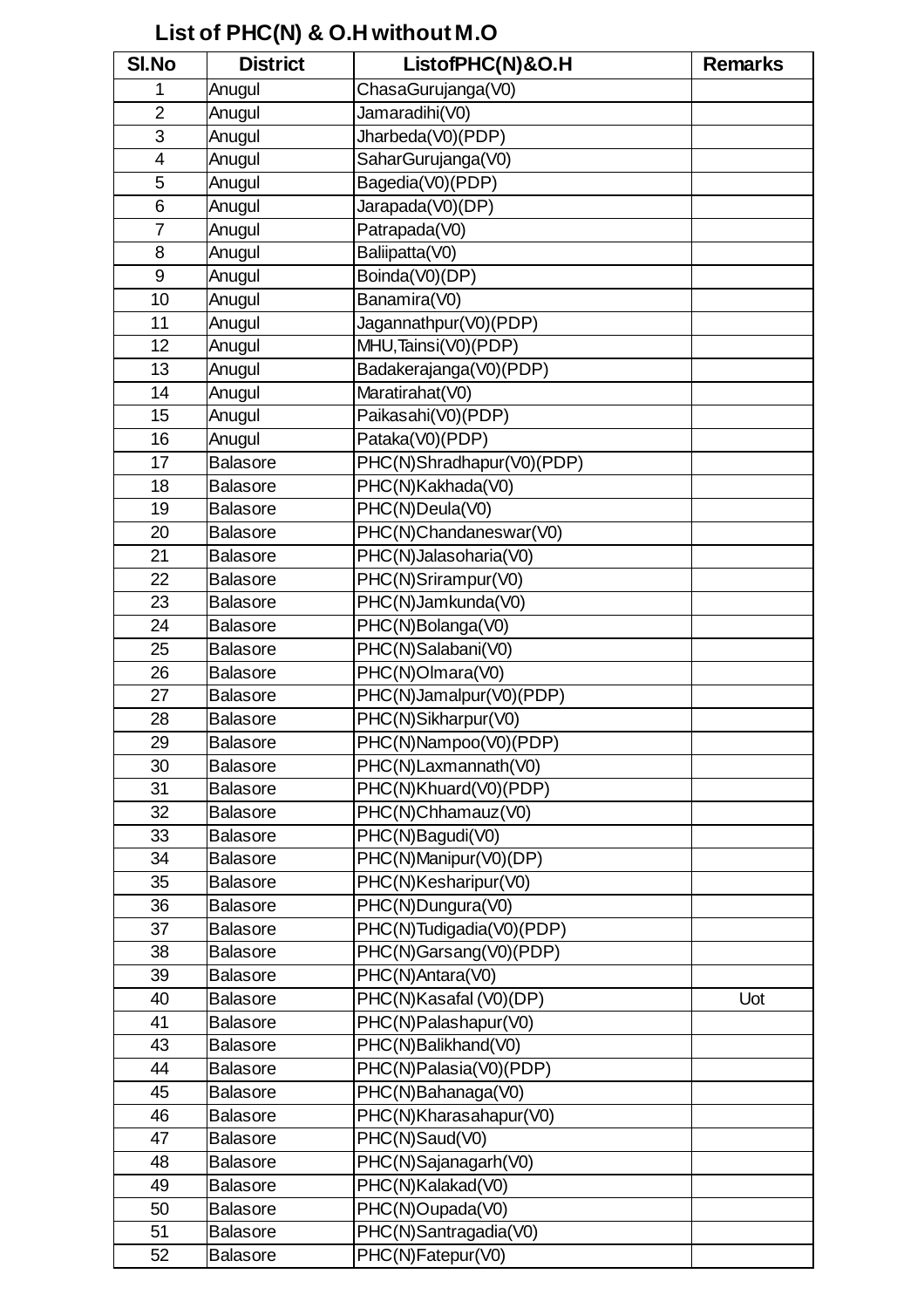| 53  | <b>Balasore</b> | PHC(N)Singla(V0)(PDP)         |     |
|-----|-----------------|-------------------------------|-----|
| 54  | <b>Balasore</b> | PHC(N)Santoshpur(V0)(PDP)     |     |
| 55  | <b>Balasore</b> | PHC(N) AmardaRoad(V0)(PDP)    |     |
| 56  | Baragarh        | PHC(N), Kumbhari(V0)(PDP)     |     |
| 57  | Baragarh        | PHC(N), Tulundi(V0)           |     |
| 58  | Baragarh        | PHC(N), KumelSingha(V0)       |     |
| 59  | Baragarh        | Lahanda(V0)                   |     |
| 60  | Baragarh        | PHC(N), Sialkhandata(V0)(PDP) |     |
| 61  | Baragarh        | PHC(N), Birjam (V1) (PDP)     |     |
| 62  | Baragarh        | PHC(N), Tabada(V1)(PDP)       |     |
| 63  | Baragarh        | PHC(N), Kudopali(V1)(PDP)     |     |
| 64  | Baragarh        | PHC(N), Sarkanda(V1)          |     |
| 65  | Baragarh        | PHC(N), Jharbandha(V0)(DP)    |     |
| 66  | Baragarh        | PHC(N), Jagadalpur(V0)        |     |
| 67  | Baragarh        | PHC(N), Lakhamara(V1)         |     |
| 68  | Baragarh        | AH/PHC(N), Jamseth            |     |
| 69  | Baragarh        | PHC(New), Laumunda(V0)(PDP)   |     |
| 70  | Baragarh        | PHC(N), Kharmunda(V0)         |     |
| 71  | Baragarh        | PHC(N), Khuntupali(V0)        |     |
| 72  | Baragarh        | PHC(N), Adgoan(V0)            | Uot |
| 73  | Baragarh        | PHC(N), Birmal                |     |
| 74  | Baragarh        | PHC(N), Sardhapali(V0)        |     |
| 75  | Baragarh        | PHC(N), Dahita(V0)(PDP)       |     |
| 76  | Baragarh        | PHC(N), Buden(V0)(PDP)        |     |
| 77  | <b>Bhadrak</b>  | BONTH (V0) (DP)               |     |
| 78  | <b>Bhadrak</b>  | KENDUAPADA(V0) (PDP)          |     |
| 79  | <b>Bhadrak</b>  | MANJURIROAD(V0)(PDP)          |     |
| 80  | <b>Bhadrak</b>  | BANSADA(V0)(PDP)              |     |
| 81  | <b>Bhadrak</b>  | DHAMARA(V0)(DP)               |     |
| 82  | <b>Bhadrak</b>  | DOLAMANDAPA (V0)(PDP)         |     |
| 83  | <b>Bhadrak</b>  | GHANTESWAR(V0)(PDP)           |     |
| 84  | <b>Bhadrak</b>  | MOTTO(V0)(DP)                 |     |
| 85  | <b>Bhadrak</b>  | ORASAHI(V0)(PDP)              |     |
| 86  | <b>Bhadrak</b>  | ASURALI(V0)(PDP)              |     |
| 87  | <b>Bhadrak</b>  | D.ANANDAPUR(V0)               |     |
|     |                 |                               |     |
| 88  | <b>Bhadrak</b>  | KAVITASEVASADANNARAYANPUR(V0) |     |
| 89  | <b>Bhadrak</b>  | NADIGAON(V0)                  |     |
| 90  | <b>Bhadrak</b>  | SOHADA(V0)                    |     |
| 91  | <b>Bhadrak</b>  | <b>BALIPATNA (V0)</b>         |     |
| 92  | <b>Bhadrak</b>  | MAHATABNAGAR(V0)              |     |
| 93  | <b>Bhadrak</b>  | Khadimahara(V0)               |     |
| 94  | <b>Bhadrak</b>  | BAINCHA(V0)                   |     |
| 95  | <b>Bhadrak</b>  | BALIMED(V0)(PDP)              |     |
| 96  | <b>Bhadrak</b>  | BETADA(V0)                    |     |
| 97  | <b>Bhadrak</b>  | ERTAL(V0)(PDP)                |     |
| 98  | <b>Bhadrak</b>  | NAIKANIDIHI(V0)(PDP)          |     |
| 99  | <b>Bhadrak</b>  | BILANA(V0) (PDP)              |     |
| 100 | <b>Bhadrak</b>  | BODAK(V0)                     |     |
| 101 | <b>Bhadrak</b>  | GUAMAL(V0)                    | Uot |
| 102 | <b>Bhadrak</b>  | PIRAHAT(V0)(PDP)              |     |
| 103 | <b>Bhadrak</b>  | TIADISAHI(V0)(PDP)            |     |
| 104 | <b>Bhadrak</b>  | ALINAGAR(V0)                  |     |
| 105 | <b>Bhadrak</b>  | ANNAPAL (V0)                  |     |
|     |                 |                               |     |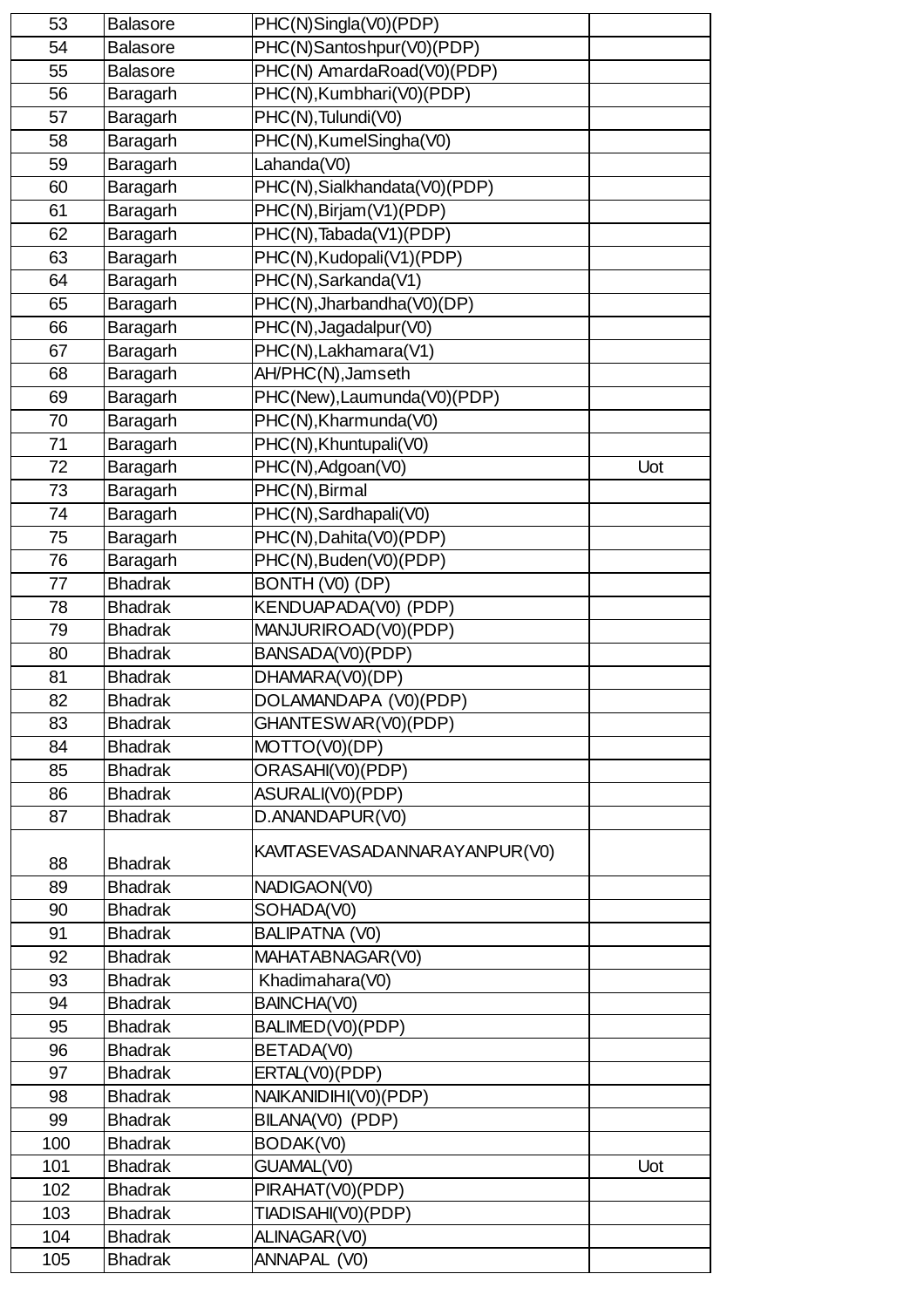| 106 | <b>Bhadrak</b>     | CHUNIDA(V0)                 |     |
|-----|--------------------|-----------------------------|-----|
| 107 | <b>Bhadrak</b>     | KAUPUR(V0)                  |     |
| 108 | <b>Bhadrak</b>     | SABARANG(V0)(PDP)           |     |
| 109 | <b>Bhadrak</b>     | PHC(N)Bhadrakalisahia(V0)   |     |
| 110 | <b>Bhadrak</b>     | AHDhusuri(V0)(DP)108        |     |
| 111 | <b>Bhadrak</b>     | PBazarHosp(V0)(DP)108       |     |
| 112 | Bolangir           | PHC(N) Kusang(V2)(PDP)      |     |
| 113 | Bolangir           | PHC(N)Baddukla(V2)          |     |
| 114 | <b>Bolangir</b>    | PHC(N)Roth (V2)             |     |
| 115 | <b>Bolangir</b>    | PHC(N)Solbandh(V2)          |     |
| 116 | <b>Bolangir</b>    | Gambhari(V1)                |     |
| 117 | Bolangir           | PHC(N)Bijepur               | Uot |
| 118 | Bolangir           | PHC(N), Arjun Pur (V2)(PDP) |     |
| 119 | Bolangir           | PHC(N)Gudhighat(V2)         |     |
| 120 | <b>Bolangir</b>    | PHC(N)Patrapali(V2)         |     |
| 121 | Bolangir           | PHC(N)Dhandamunda(V2)       |     |
| 122 | <b>Bolangir</b>    | Harishankar(V2)             |     |
| 123 | <b>Boudh</b>       | PHC(N)Janhapanka(V1)(DP)    |     |
| 124 | <b>Boudh</b>       | PHC(N)Ghantapada(V1)        |     |
| 125 | Bhubaneswar        | Z.DUnit-9                   |     |
| 127 | Bhubaneswar        | ZonalDisp., Kalpana(V0)     |     |
| 128 | Bhubaneswar        | ZonalDisp., Satyanagar (V0) |     |
| 129 | Bhubaneswar        | ZonalDisp, Secretariat(V0)  |     |
| 131 | Bhubaneswar        | ZonalDisp., Unit-3(V0)      |     |
| 132 | <b>Bhubaneswar</b> | PHC(N) Pahal(V0)            |     |
| 133 | Cuttack            | PADMAPUR(V0)(PDP)           |     |
| 134 | Cuttack            | RAMESWAR(V0)(PDP)           |     |
| 135 | Cuttack            | TENTOL(V0)                  |     |
| 136 | Cuttack            | NOGESPUR(V0)(PDP)           | Uot |
| 137 | Cuttack            | Handibhanga(V0)             |     |
| 138 | Cuttack            | KHAIRAMURA(V0)              |     |
| 139 | Cuttack            | BASUDEVPUR(V0)(PDP)         |     |
| 140 | Cuttack            | ERAKANA(V0)                 |     |
| 141 | Cuttack            | NURTANGA(V0)                |     |
| 142 | Cuttack            | SAMASARPUR(V0)(PDP)         |     |
| 143 | Cuttack            | Srikrishnapur(V0)           |     |
| 144 | Cuttack            | GOVINDAPUR(V0)              |     |
| 145 | Cuttack            | BHATIMUNDA(V0)              |     |
| 146 | Cuttack            | SOFA(V0) (PDP)              |     |
| 147 | Cuttack            | SANITOTA(V0)                |     |
| 148 | Cuttack            | JENAPADA (V0) (PDP)         |     |
| 149 | Cuttack            | <b>JAGIAPADA (V0)</b>       |     |
| 150 | Cuttack            | DEBABHUIN(V0)(PDP)          |     |
| 151 | Cuttack            | SAGAR(V0)                   |     |
| 152 | Cuttack            | BRAHMAPURA(V0)              |     |
| 153 | Cuttack            | KALAPATHAR(V0)(DP)          |     |
| 154 | Cuttack            | BARANG (V0)(PDP)            |     |
| 155 | Cuttack            | SUBHADRAPUR(V0)             |     |
| 156 | Cuttack            | KISHORENAGAR(V0)(PDP)       |     |
| 157 | Cuttack            | TALABASTA(V0)               |     |
| 158 | Cuttack            | TULASIPUR(V0)(PDP)          |     |
| 159 | Cuttack            | SUBHADRAPUR(V0)             |     |
|     |                    |                             |     |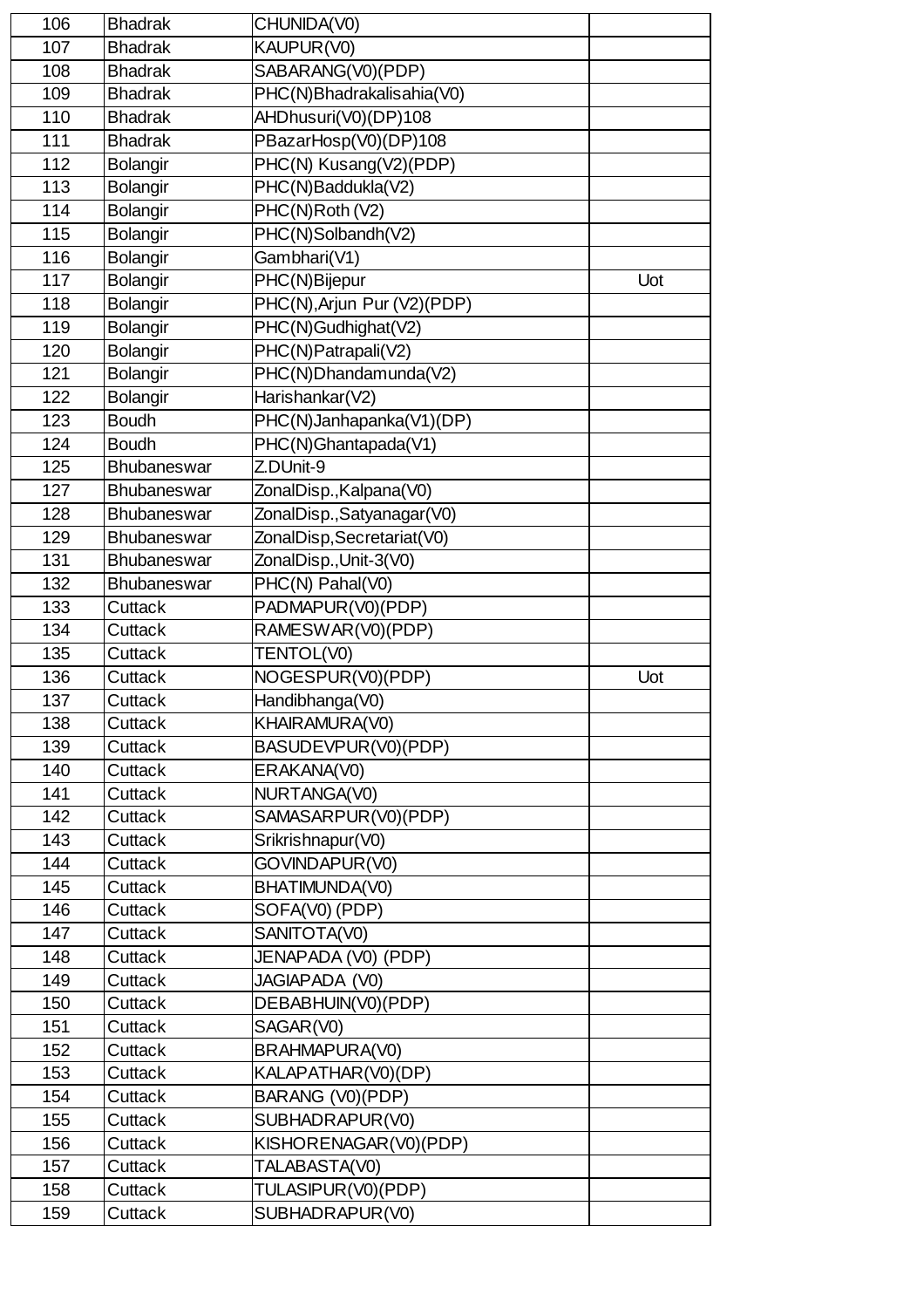| 160 | Cuttack          | KISHORENAGAR(V0)(PDP)          |  |
|-----|------------------|--------------------------------|--|
| 161 | Cuttack          | TALABASTA(V0)                  |  |
| 162 | Cuttack          | TULASIPUR(V0)(PDP)             |  |
| 163 | Cuttack          | ANCHALKOTE(V0)(PDP)            |  |
| 165 | Cuttack          | Raisunguda, Salepur(V0)(PDP)   |  |
| 166 | Deogarh          | PHC(N)Kantapalli(V1)(DP)       |  |
| 167 | Deogarh          | PHC(N), Reamal(V1)             |  |
| 168 | Deogarh          | Palasama(V1)(PDP)              |  |
| 169 | <b>Dhenkanal</b> | BARUAN(V0)                     |  |
| 170 | Dhenkanal        | MAHULPAL(V0)(PDP)              |  |
| 171 | Dhenkanal        | MARTHAPUR(V0)                  |  |
| 172 | Dhenkanal        | ODISHO(V0)                     |  |
| 173 | Dhenkanal        | DEOGAN(V0)                     |  |
| 174 | <b>Dhenkanal</b> | JORANDA (V0)(PDP)              |  |
| 175 | Dhenkanal        | KARMUL(V0)(PDP)                |  |
| 176 | Dhenkanal        | KENDUPADA(V0)(PDP)             |  |
| 177 | Dhenkanal        | KHANKIRA(V0)(PDP)              |  |
| 178 | Dhenkanal        | PINGUA(V0)(PDP)                |  |
| 179 | Dhenkanal        | <b>GUNEIBIL(V0)</b>            |  |
| 180 | Dhenkanal        | KUMUSI(V0)(PDP)                |  |
| 181 | Dhenkanal        | MUKTAPOSI(V0)(PDP)             |  |
| 182 | Dhenkanal        | LODHANICHHAK(V0)               |  |
| 183 | Dhenkanal        | Patrapada(V0)                  |  |
| 184 | Dhenkanal        | <b>BANASINGI(V0)</b>           |  |
| 185 | Dhenkanal        | DHIRAPATNA(V0)(DP)             |  |
| 186 | Dhenkanal        | TARAVA(V0)                     |  |
| 187 | <b>Dhenkanal</b> | BALADABANDHA(V0)               |  |
| 188 | Dhenkanal        | BALARAMPUR(V0)(PDP)            |  |
| 189 | Dhenkanal        | NIMIDHA(V0)                    |  |
| 190 | Dhenkanal        | MeramunduliHosp(V0)(DP)108     |  |
| 191 | <b>Dhenkanal</b> | KANTAPALCOLONY (V0)            |  |
| 192 | <b>Dhenkanal</b> | PANGATIRA(V0)(PDP)             |  |
| 193 | Gajapati         | PHC(N)Birikote (V3)(DP)        |  |
| 194 | Gajapati         | PHC(N)P.Govindapur(V3)(PDP)    |  |
|     |                  |                                |  |
| 195 | Gajapati         | PHC(N)Chudangapur(V3)(DP)(PDP) |  |
| 196 | Gajapati         | PHC(N)Ramagiri (V3)(DP)        |  |
| 197 | Gajapati         | PHC(N)Gaiba(V3)(PDP)           |  |
| 198 | Gajapati         | NamangudaMHU(V3)               |  |
| 199 | Gajapati         | Hadhubhangi(V2)(PDP)           |  |
| 200 | Gajapati         | PHC(N), Khandava(V2)(PDP)      |  |
| 201 | Ganjam           | PHC(N)Bhismagiri(V0)           |  |
| 202 | Ganjam           | PHC(N)Jharipadar(V0)           |  |
| 203 | Ganjam           | PHC(N)PN Pur (V0)              |  |
| 204 | Ganjam           | PHC(N)Sidheswar(V0)            |  |
| 205 | Ganjam           | PHC(N)Talasingi(V0)(DP)        |  |
| 206 | Ganjam           | PHC(N)Gaoudagaon(V0)(DP)       |  |
| 207 | Ganjam           | PHC(N)Goutami(V0)              |  |
| 208 | Ganjam           | PHC(N)Kankarada(V0)            |  |
| 209 | Ganjam           | PHC(N)Patapur(V0)              |  |
| 210 | Ganjam           | PHC(N)Sahaspur(V0)             |  |
| 211 | Ganjam           | PHC(N)Kutulingi(V0)            |  |
| 212 | Ganjam           | PHC(N)Nuapada(V0)(DP)          |  |
|     |                  |                                |  |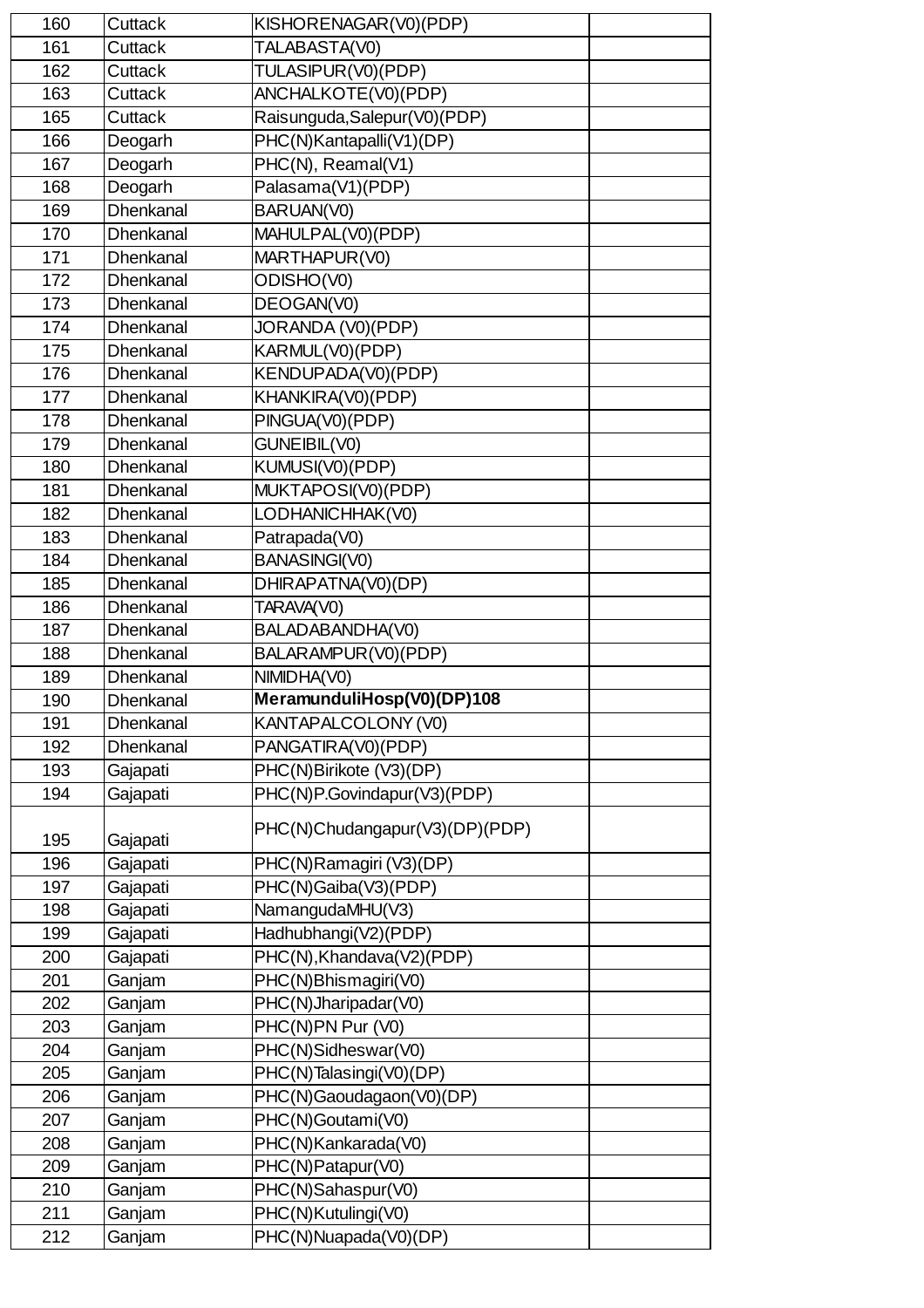| 213 | Ganjam | PHC(N)Sumandi(V0)           |  |
|-----|--------|-----------------------------|--|
| 214 |        | PHC(N)Sorala(V0)            |  |
|     | Ganjam |                             |  |
| 215 | Ganjam | PHC(N)Karabalua(V0)         |  |
| 216 | Ganjam | PHC(N)Pratappur(V0)         |  |
| 217 | Ganjam | PHC(N)Somma(V0)             |  |
| 218 | Ganjam | PHC(N)Pandia(V0)            |  |
| 219 | Ganjam | PHC(N)Kulagada(V0)          |  |
| 220 | Ganjam | PHC(N)Dengapadar(V0)        |  |
| 222 | Ganjam | PHC(N)AllariGuda(V0)        |  |
| 223 | Ganjam | PHC(N)Gangapur(V0)          |  |
| 224 | Ganjam | PHC(N)Banka(V0)             |  |
| 225 | Ganjam | PHC(N)Pailipada(V0)         |  |
| 226 | Ganjam | PHC(N)Narendrapur(V0)       |  |
| 227 | Ganjam | PHC(N)Sundarapur(V0)        |  |
| 228 | Ganjam | PHC(N)SNoliaNuaGaon(V0)     |  |
| 229 | Ganjam | PHC(N)Budaambo(V0)          |  |
| 230 | Ganjam | PHC(N)A Patna (V0)          |  |
| 231 | Ganjam | PHC(N)Manikyapur(V0)        |  |
| 232 | Ganjam | PHC(N)Jahada(V0)            |  |
| 233 | Ganjam | PHC(N)Jagamohan(V0)         |  |
| 234 | Ganjam | PHC(N)Surangi(V0)           |  |
| 235 | Ganjam | PHC(N)Khariaguda(V0)        |  |
| 236 | Ganjam | PHC(N)Nuapentha(V0)         |  |
| 237 | Ganjam | PHC(N)Turudibudi(V0)        |  |
| 238 | Ganjam | PHC(N)Chirikipadasasana(V0) |  |
| 239 | Ganjam | PHC(N)Hatiotta(V0)          |  |
| 240 | Ganjam | PHC(N)Kanheaipur(V0)        |  |
| 241 | Ganjam | PHC(N)B.NPur (V0)           |  |
| 242 | Ganjam | PHC(N) Patahar (V0)         |  |
| 243 | Ganjam | PHC(N)CTalapada(V0)         |  |
| 244 | Ganjam | PHC(N)Gajalabadi(V0)        |  |
| 245 | Ganjam | PHC(N)Badabadangi(V0)       |  |
| 246 | Ganjam | PHC(N)Sidhipur(V0)          |  |
| 247 | Ganjam | PHC(N)Gochha(V0)            |  |
| 248 | Ganjam | PHC(N)Kulada(V0)            |  |
| 249 | Ganjam | PHC(N)Mujagada(V0)          |  |
| 250 | Ganjam | PHC(N)Bahadapadar(V0)       |  |
| 251 | Ganjam | PHC(N)Daha(V0)              |  |
| 252 | Ganjam | PHC(N)Kanchuru(V0)          |  |
| 253 | Ganjam | PHC(N)Dayandhipur(V0)       |  |
| 254 | Ganjam | PHC(N)Bhanjabihar(V0)       |  |
| 255 | Ganjam | PHC(N)Sunadai(V0)(DP)       |  |
| 256 | Ganjam | PHC(N)Mantridi(V0)          |  |
| 257 | Ganjam | PHC(N)Balipada(V0)(DP)      |  |
| 258 | Ganjam | PHC(N)Banthapalli(V0)       |  |
| 259 | Ganjam | PHC(N)Lathi (V0)            |  |
| 260 | Ganjam | PHC(N)Ganjam(V0)(DP)        |  |
| 261 | Ganjam | PHC(N)Humma(V0)             |  |
|     |        | PHC(N)UmhariDharmaSar       |  |
| 262 | Ganjam | anPur(V0)                   |  |
| 263 | Ganjam | PHC(N)Bhetanai(V0)          |  |
| 264 | Ganjam | PHC(N)PadhalaJaypur(V0)     |  |
| 265 | Ganjam | PHC(N)Karachuli(V0)         |  |
|     |        |                             |  |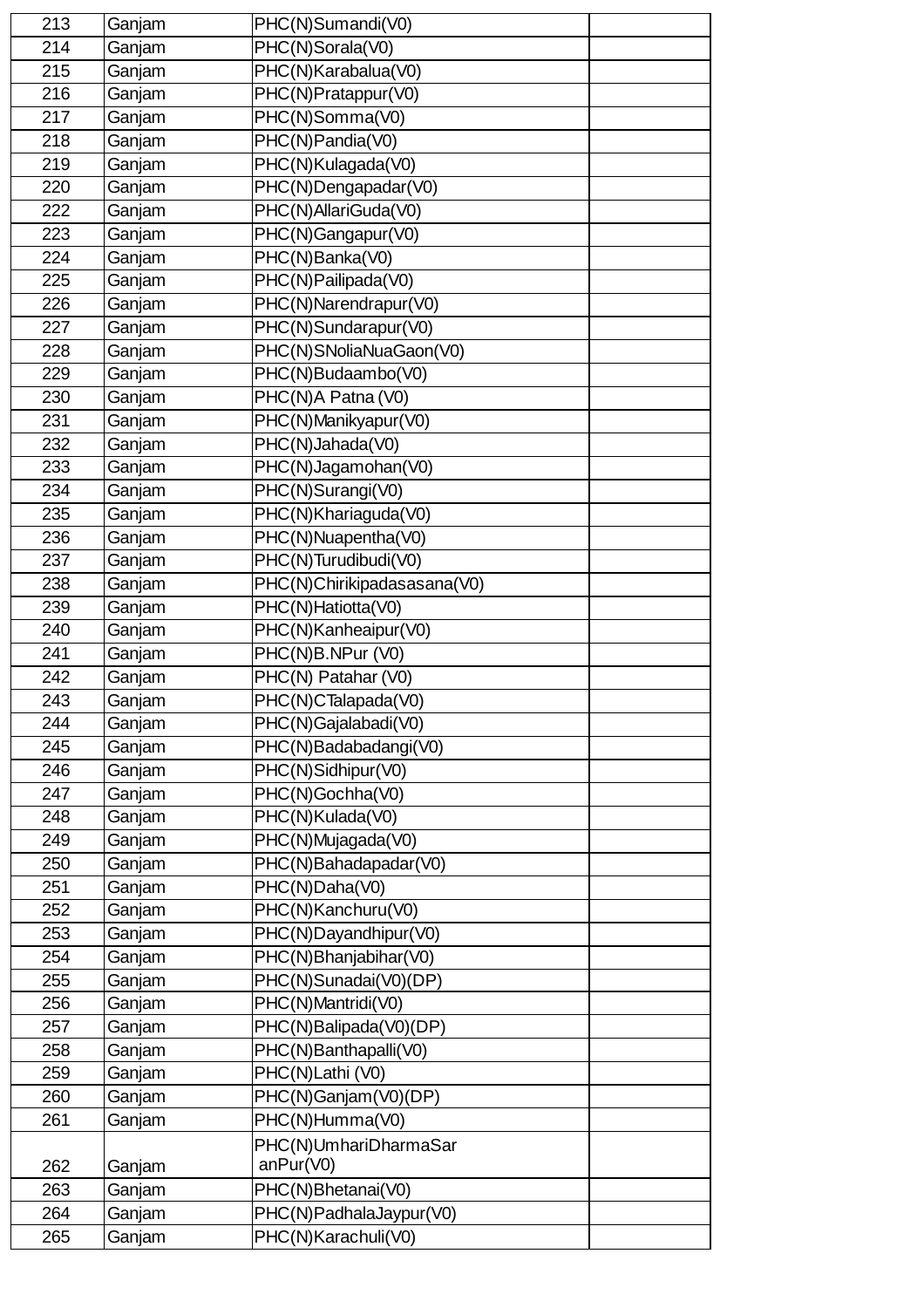| 266 | Ganjam        | PHC(N)Karadabadi(V0)                        |     |
|-----|---------------|---------------------------------------------|-----|
| 267 | Ganjam        | PHC(N)Tarasingi(V0)                         |     |
| 268 | Ganjam        | PHC(N)Chamunda(V0)                          |     |
| 269 | Ganjam        | PHC(N)Alasu(V0)                             |     |
|     |               |                                             |     |
| 270 | Ganjam        | ZonalDispensary,<br>Berhempur(V0)           |     |
| 271 |               | JAKHAPURA(V0)                               |     |
| 272 | Jajpur        | PHC(N)Gobardhanpur(V0)                      |     |
| 273 | Jajpur        | PHC(N)Barakhai(V0)                          |     |
| 274 | Jajpur        | PHC(N)Kolasingh(V0)                         |     |
| 275 | Jajpur        |                                             |     |
| 277 | Jajpur        | PHC(N)Udayagiri(V0)<br>PHC(N)Baunsamuli(V0) | Uot |
| 279 | Jajpur        |                                             |     |
|     | Jajpur        | JENAPUR(V0)<br>KABATABANDHA(V0)(DP)         |     |
| 280 | Jajpur        |                                             |     |
| 281 | Jajpur        | PHC(N)Kotapur(V0)                           |     |
| 282 | Jajpur        | AHIYAS(V0)                                  |     |
| 283 | Jajpur        | Kayangola(V0)                               |     |
| 284 | Jajpur        | KAMALPUR(V0)                                |     |
| 285 | Jajpur        | BRAHMABARADA(V0)(DP)                        |     |
| 286 | Jajpur        | KUNDAPATNA(V0)                              |     |
| 287 | Jajpur        | PHC(N)Krushnanagar(V0)                      |     |
| 288 | Jajpur        | PHC(N)Ratnagiri(V0)                         |     |
| 289 | Jajpur        | PHC(N)Angalo-Bari(V0)                       |     |
| 290 | Jajpur        | ATTA(V0)                                    |     |
| 291 | Jajpur        | DUBURI(V0)                                  |     |
| 292 | Jajpur        | HATIBARI(V0)                                |     |
| 293 | Jajpur        | PHC(N)Pachhikote (V0)                       |     |
| 294 | Jajpur        | PHC(N)Dulkhapatna-Korei(V0)                 |     |
| 295 | Jajpur        | PRITIPUR(V0)                                |     |
| 296 | Jajpur        | RAMACHANDRAPUR(V0)                          |     |
| 297 | Jajpur        | UTTANGARA(V0)                               |     |
| 298 | Jajpur        | PHC(N)Haladidiha-BinjharPur(V0)             |     |
| 299 | Jajpur        | PHC(N)Adampur(V0)                           |     |
| 300 | Jajpur        | SUJANPUR(V0)(DP)                            |     |
| 301 | Jajpur        | RambhadeviGovt.Hosp,Haridaspur(V0)          |     |
| 302 | Jagatsinghpur | PHC(N)Gorada(V0)                            |     |
| 303 | Jagatsinghpur | PHC(N)Pankapal (V0)                         |     |
| 304 | Jagatsinghpur | PHC(N)Potanai (V0)                          |     |
| 305 | Jagatsinghpur | PHC(N)Baliatutha(V0)                        |     |
| 306 | Jagatsinghpur | PHC(N)Dihasai(V0)                           |     |
| 307 | Jagatsinghpur | PHC(N)Panchapalli(V0)                       |     |
| 308 | Jagatsinghpur | PHC(N)Mallipur(V0)                          |     |
| 309 | Jagatsinghpur | PHC(N)Jajpur(V0)                            |     |
| 310 | Jagatsinghpur | PHC(N)Redhua(V0)                            |     |
| 311 | Jagatsinghpur | PHC(N)Uttarkul (V0)                         |     |
| 312 | Jagatsinghpur | PHC(N)Dasabatia                             | Uot |
| 313 | Jagatsinghpur | PHC(N)Machhagan(V0)                         |     |
| 314 | Jagatsinghpur | PHC(N)Osankana(V0)                          |     |
| 315 | Jagatsinghpur | PHC(N)Brahmanadiha(V0)                      |     |
| 316 | Jagatsinghpur | PHC(N)Kainmul(V0)                           |     |
|     |               |                                             |     |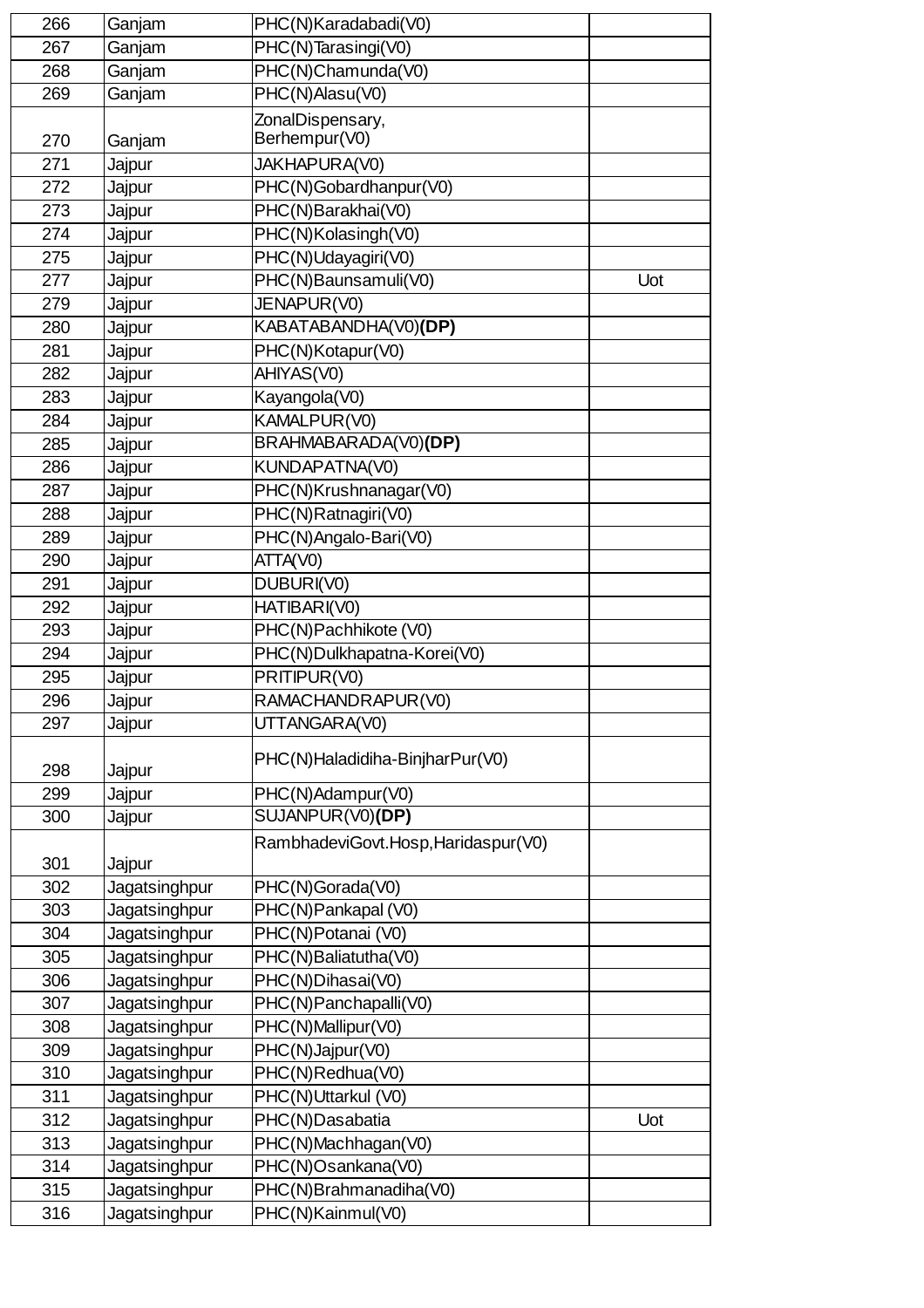| 317 | Jagatsinghpur | PHC(N) Kolar (V0)        |  |
|-----|---------------|--------------------------|--|
| 318 | Jagatsinghpur | PHC(N)Sanra(V0)          |  |
| 319 | Jagatsinghpur | PHC(N)Deriki (V0)        |  |
| 320 | Jagatsinghpur | PHC(N)Adhangagarh(V0)    |  |
| 321 | Jagatsinghpur | PHC(N)Bagalpur(V0)       |  |
| 322 | Jagatsinghpur | PHC(N)Kaduapada(V0)      |  |
| 323 | Jagatsinghpur | PHC(N)Salajanga(V0)      |  |
| 324 | Jagatsinghpur | PHC(N)Palasola(V0)       |  |
| 325 | Jharsuguda    | PHC(N)Remta(V0)          |  |
| 326 | Jharsuguda    | PHC(N)Palsada(V0)        |  |
| 327 | Jharsuguda    | PHC(N)Gobindapur         |  |
| 328 | Jharsuguda    | PHC(N)Sripura(V0)        |  |
| 329 | Jharsuguda    | PHC(N)Talpatia(V0)       |  |
| 330 | Jharsuguda    | PHC(N)Bhadimal(V0)       |  |
| 331 | Jharsuguda    | BelpaharHosp(V0)(DP)     |  |
| 332 | Kalahandi     | PHC(N)Utkela(V2)         |  |
| 333 | Kalahandi     | PHC(N)Belkhandi(V2)      |  |
| 334 | Kalahandi     | PHC(N)Mahichala(V2)      |  |
| 335 | Kalahandi     | PHC(N)Habaspur(V2)       |  |
| 336 | Kalahandi     | PHC(N)Deodar(V2)         |  |
| 337 | Kalahandi     | PHC(N)Karlapada(V2)      |  |
| 338 | Kalahandi     | PHC(N)Dadpur(V2)         |  |
| 339 | Kalahandi     | PHC(N)Deypur(V2)         |  |
| 340 | Kalahandi     | PHC(N)RRoad(V2)          |  |
| 341 | Kalahandi     | PHC(N) Rupra(V2)(DP)     |  |
| 342 | Kalahandi     | PHC(N) Palam(V2)         |  |
|     |               |                          |  |
| 343 | Kalahandi     | RisidaHosp.(V2)          |  |
| 344 | Kalahandi     | PHC(N)Farang(V2)(DP)     |  |
| 345 | Kalahandi     | PHC(N)Uchhla(V2)         |  |
| 346 | Kalahandi     | PHC(N)Golamunda(V2)(DP)  |  |
| 347 | Kalahandi     | PHC(N)Tipiguda(V2)       |  |
| 348 | Kalahandi     | PHC(N)Khairpadar(V2)     |  |
| 349 | Kalahandi     | PHC(N)Bandhakana(V2)     |  |
| 350 | Kalahandi     | PHC(N)Madhupur(V4)       |  |
| 351 | Kalahandi     | RanmalHospital(V2)       |  |
| 352 | Kalahandi     | PHC(N)Mohangiri(V2)      |  |
| 353 | Kalahandi     | PHC(N)Badpodaguda(V2)    |  |
| 354 | Kalahandi     | PHC(N)Ampani(V2)         |  |
| 355 | Kalahandi     | PHC(N)Regeda(V2)         |  |
| 356 | Kandhamal     | Khariapada(V3)           |  |
| 357 | Kandhamal     | Badagada(V3)             |  |
| 358 | Kandhamal     | Possara(V3)              |  |
| 359 | Kandhamal     | Barikumpa(V3)            |  |
| 360 | Kandhamal     | Bilabadi(V3)             |  |
| 361 | Kandhamal     | Sunagaon(V3)             |  |
| 362 | Keonjhar      | PHC(N)Tukuna(V0)         |  |
| 363 | Keonjhar      | PHC(N)Mugupur(V0)        |  |
| 364 | Keonjhar      | PHC(N)Sundarapal(V0)     |  |
| 365 | Keonjhar      | HatadihiHosp.(V0)(DP)108 |  |
| 366 | Keonjhar      | PHC(N)Chimila(V1)        |  |
| 367 | Keonjhar      | PHC(N)Bhuinpur(V1)       |  |
| 368 | Keonjhar      | PHC(N)Asanpat(V1)        |  |
| 369 | Keonjhar      | PHC(N)Khiretanagiri(V1)  |  |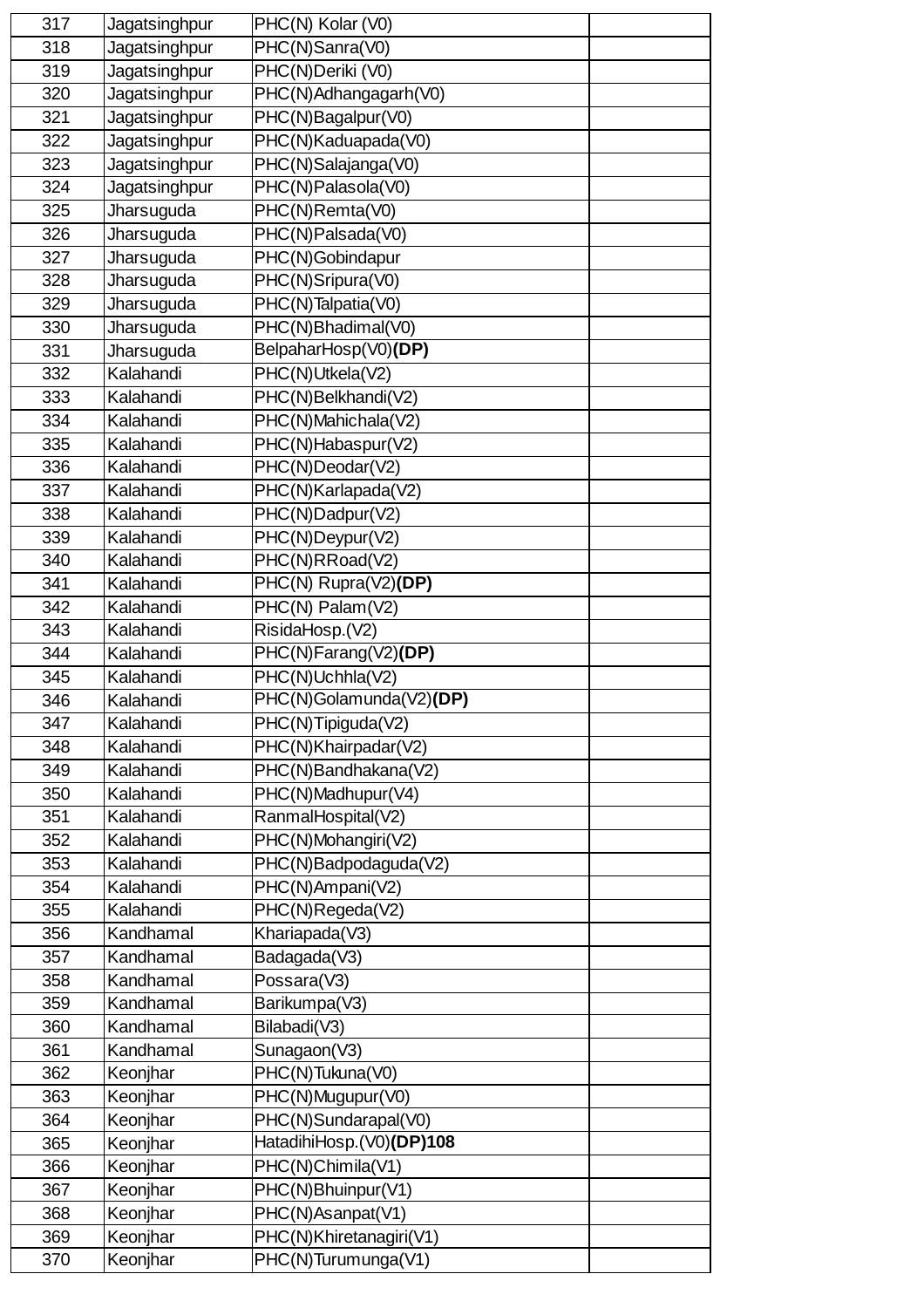| 371 |            | DumuiriaHosp.(V1)                        |            |
|-----|------------|------------------------------------------|------------|
|     | Keonjhar   |                                          |            |
| 372 | Keonjhar   | PHC(N)Gonasika(V1)                       |            |
| 373 | Keonjhar   | PHC(N)Kalanda(V1)                        |            |
| 374 | Keonjhar   | PHC(N)Suakati(V1) (DP)                   |            |
| 375 | Keonjhar   | PHC(N)Phuljhar(V1)(DP)                   |            |
| 376 | Keonjhar   | PHC(N)Kanjipani(V1)                      |            |
| 377 | Keonjhar   | Talajagar(V1)                            |            |
| 378 | Keonjhar   | PHC(N)Krushnapur(V1)                     |            |
| 379 | Keonjhar   | PHC(N)Raisuan(V1)                        |            |
| 380 | Keonjhar   | PHC(N)Jagmohanpur(V1)                    |            |
| 381 | Keonjhar   | KaliahataHosp.(V1)                       |            |
| 382 | Keonjhar   | BAXIBARIGAON(V1)                         |            |
| 383 | Keonjhar   | PHC(N)Jagannathpur(V1)                   |            |
| 384 | Keonjhar   | PHC(N)Jadipada(V0)                       |            |
| 385 | Keonjhar   | PHC(N)Salabani(V0)                       | Uot        |
| 386 | Keonjhar   | PHC(N)Panchupali(V0)                     |            |
| 387 | Keonjhar   | PHC(N)Anandapur(V0)                      |            |
| 388 | Keonjhar   | PHC(N)Khalpal(V0)                        |            |
| 389 | Keonjhar   | PHC(N)Bhandaridiha(V0)                   |            |
| 390 | Keonjhar   | PHC(N)Batto(V0)                          |            |
| 391 | Keonjhar   | PHC(N)Deogano(V0)                        |            |
| 392 | Keonjhar   | PHC(N)Gulai(V1)                          |            |
| 393 | Keonjhar   | PHC(N)Kalimati(V1)                       |            |
| 394 | Keonjhar   | Raidiha, MHU,<br>Udayapur(V1)            |            |
| 395 | Keonjhar   | BaikalaPHC(N)(V1)                        |            |
| 396 | Keonjhar   | PHC(N)Pandapada(V1)                      |            |
| 397 | Kendrapara | PHC(N)Koilpur(V0)                        |            |
| 398 | Kendrapara | PHC(N)Harianka(V0)                       | <b>UOT</b> |
| 399 | Kendrapara | PHC(N)Danpur(V0)(PDP)                    |            |
| 400 | Kendrapara | PHC(N)Santhapura(V0)                     |            |
| 401 | Kendrapara | PHC(N)RKT(V0)                            |            |
| 402 | Kendrapara | PHC(N)Ramnagar(V0) (DP)                  |            |
| 403 | Kendrapara | PHC(N)Tikhiri(V0)(PDP)                   |            |
|     |            | PHC(N)RankalaRaghunathpur(V0)            |            |
| 404 | Kendrapara |                                          |            |
| 405 | Kendrapara | PHC(N)Nankar(V0)                         |            |
| 406 | Kendrapara | PHC(N)Karilopatna(V0)(PDP)               |            |
| 407 | Kendrapara | PHC(N)Kurtunga(V0)(DP)                   |            |
| 408 | Kendrapara | PHC(N)Dangamal(V0) (PDP)                 |            |
| 409 | Kendrapara | PHC(N)Talchua(V0)(DP)                    |            |
| 410 | Kendrapara | PHC(N)JPSasan(V0)                        | Uot        |
| 411 | Kendrapara | PHC(N)Bhangabatapur(Balia)(V0)(PDP       |            |
| 412 | Kendrapara | PHC(N)Kalapada(V0)                       |            |
| 413 | Kendrapara | PHC(N)Chandanpur(V0)(PDP)                |            |
| 414 | Kendrapara | PHC(N)Mahoo(V0)                          |            |
| 415 | Kendrapara | PHC(N)Batipada(V0)                       |            |
|     |            |                                          |            |
| 416 | Kendrapara | PHC(N)Sanamanga(V0)<br>PHC(N)Dasipur(V0) |            |
| 417 | Kendrapara | PHC(N)Govindpur(V0)(PDP)                 |            |
| 418 | Kendrapara | PHC(N)Korua(V0) (PDP)                    |            |
| 419 | Kendrapara |                                          |            |
| 420 | Kendrapara | PHC(N)Alapua(V0)                         |            |
| 421 | Kendrapara | PHC(N)Tulasidiha(V0)                     |            |
| 422 | Kendrapara | PHC(N)Chandanagar(V0)(PDP)               |            |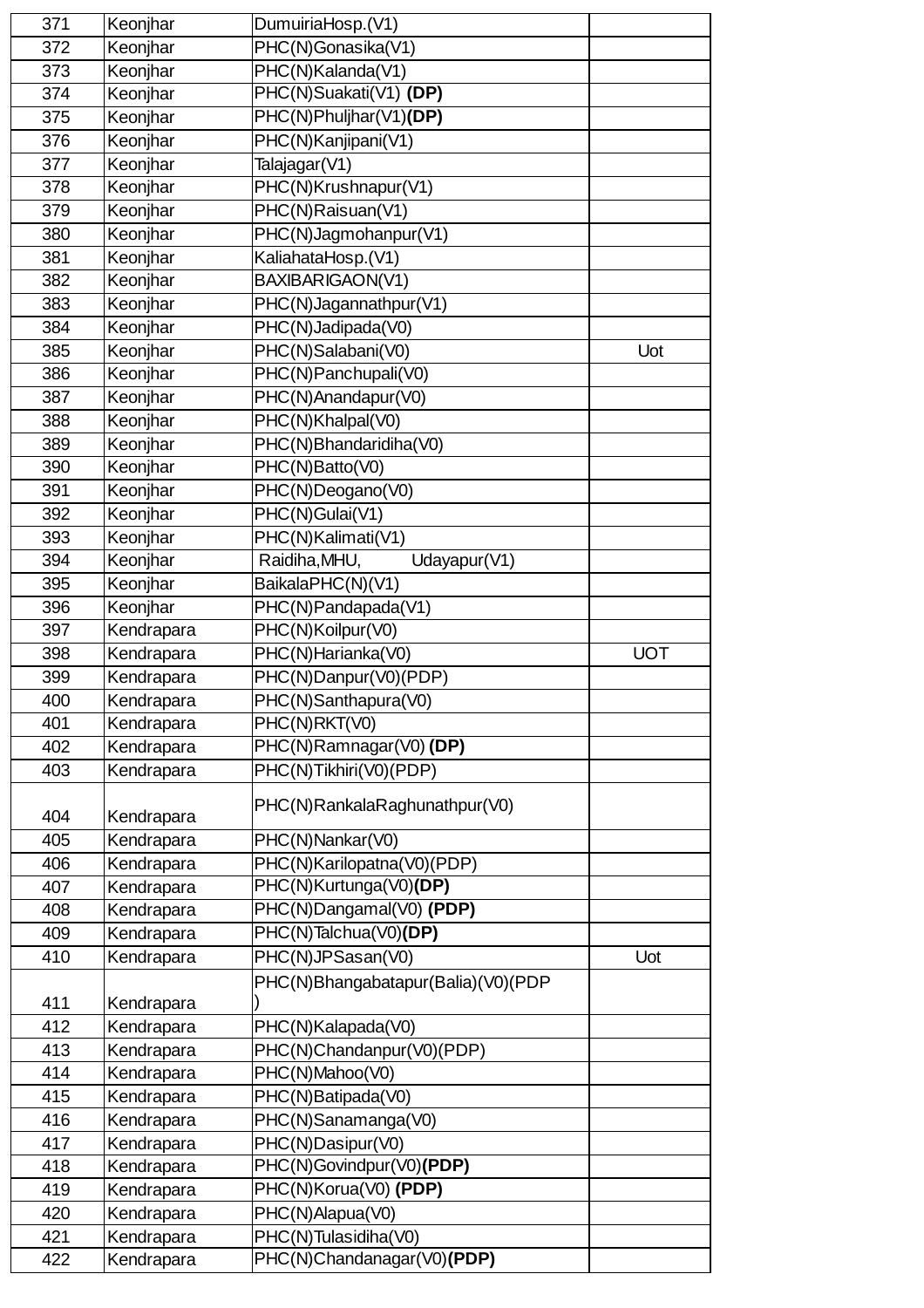| 423 | Kendrapara | PHC(N)Badapada(V0)        |  |
|-----|------------|---------------------------|--|
| 424 | Kendrapara | PHC(N)SanaJharia(V0)(PDP) |  |
| 425 | Koraput    | DumbagudaPHC(N)(V4)       |  |
| 426 | Koraput    | GiriligumaPHC(N)(V4)      |  |
| 427 | Koraput    | DudhuriPHC(N)(V4)         |  |
| 428 | Koraput    | KakadambaPHC(N)(V4)       |  |
| 429 | Koraput    | SimiligudaPHC(N)(V2) (DP) |  |
| 430 | Koraput    | BilaputPHC(N)(V4)         |  |
| 432 | Koraput    | KusumiPHC(N)(V2)          |  |
| 433 | Koraput    | S.B.NuagaonPHC(N)(V2)     |  |
| 434 |            | B.SingpurPHC(N)(V4) (DP)  |  |
|     | Koraput    |                           |  |
| 435 | Koraput    | KumuliPHC(N)(V4) (DP)     |  |
| 436 | Koraput    | HardoliPHC(N)(V4)         |  |
| 437 | Koraput    | PukaliPHC(N)(V4)          |  |
| 438 | Koraput    | ChikapurPHC(N)(V4)        |  |
| 439 | Koraput    | SunkiPHC(N)(V3)           |  |
| 440 | Koraput    | TalagumundiPHC(N)(V4)     |  |
| 441 | Koraput    | KongaPHC(N)(V2)           |  |
| 442 | Koraput    | RanigadaPHC(N)(V2)        |  |
| 443 | Koraput    | AlamandaPHC(N)(V4)        |  |
| 444 | Koraput    | KumbharputPHC(N)(V4)      |  |
| 445 | Koraput    | NilabadiPHC(N)(V4)        |  |
| 446 | Koraput    | BagderiPHC(N)(V4)         |  |
| 447 | Koraput    | DigapurPHC(N)(V4)         |  |
| 448 | Koraput    | DumuriputPHC(N)(V2)       |  |
| 449 | Khurdha    | PHC(N)Manikagoda(V0) (DP) |  |
| 450 | Khurdha    | PHC(N)Pichukuli(V0)       |  |
| 451 | Khurdha    | PHC(N)Manibandha(V0)      |  |
| 452 | Khurdha    | PHC(N)Goudanuagaon(V0)    |  |
| 453 | Khurdha    | PHC(N)Taltumba(V0)        |  |
| 454 | Khurdha    | PHC(N)Kantabad(V0)        |  |
| 455 | Khurdha    | PHC(N)Dingar(V0)          |  |
| 456 | Khurdha    | PHC(N)Gudum(V0)           |  |
| 457 | Khurdha    | PHC(N)Parichal(V0)        |  |
| 458 | Khurdha    | PHC(N)Siko (V0)           |  |
| 459 | Khurdha    | PHC(N)Chasangara(V0)      |  |
| 460 | Khurdha    | PHC(N)Nairi(V0)           |  |
| 461 | Khurdha    | PHC(N)Jaripada(V0)        |  |
| 462 | Khurdha    | PHC(N)Soran(V0)           |  |
| 463 | Khurdha    | PHC(N)SunaKhala(V0)       |  |
| 464 | Khurdha    | PHC(N)Niladriprasad(V0)   |  |
| 465 | Khurdha    | PHC(N), Sarakana(V0)      |  |
|     |            |                           |  |
| 466 | Khurdha    | BhingarpurHosp(V0)        |  |
| 467 | Khurdha    | PHC(N)Abhayamukhi(V0)     |  |
| 468 | Khurdha    | PHC(N)Janla(V0)           |  |
| 469 | Khurdha    | PHC(N)Malipada(V0)        |  |
| 470 | Khurdha    | PHC(N)Keranga(V0)         |  |
| 471 | Khurdha    | PHC(N)Mukundaprasad(V0)   |  |
| 472 | Khurdha    | PHC(N)Hadapada(V0)        |  |
| 473 | Khurdha    | PHC(N)Kuhudi (V0)         |  |
| 474 | Khurdha    | PHC(N)Nirakarpur(V0) (DP) |  |
| 475 | Khurdha    | OlasinghHosp(V0)          |  |
| 476 | Malkangiri | POPLUR(V4)                |  |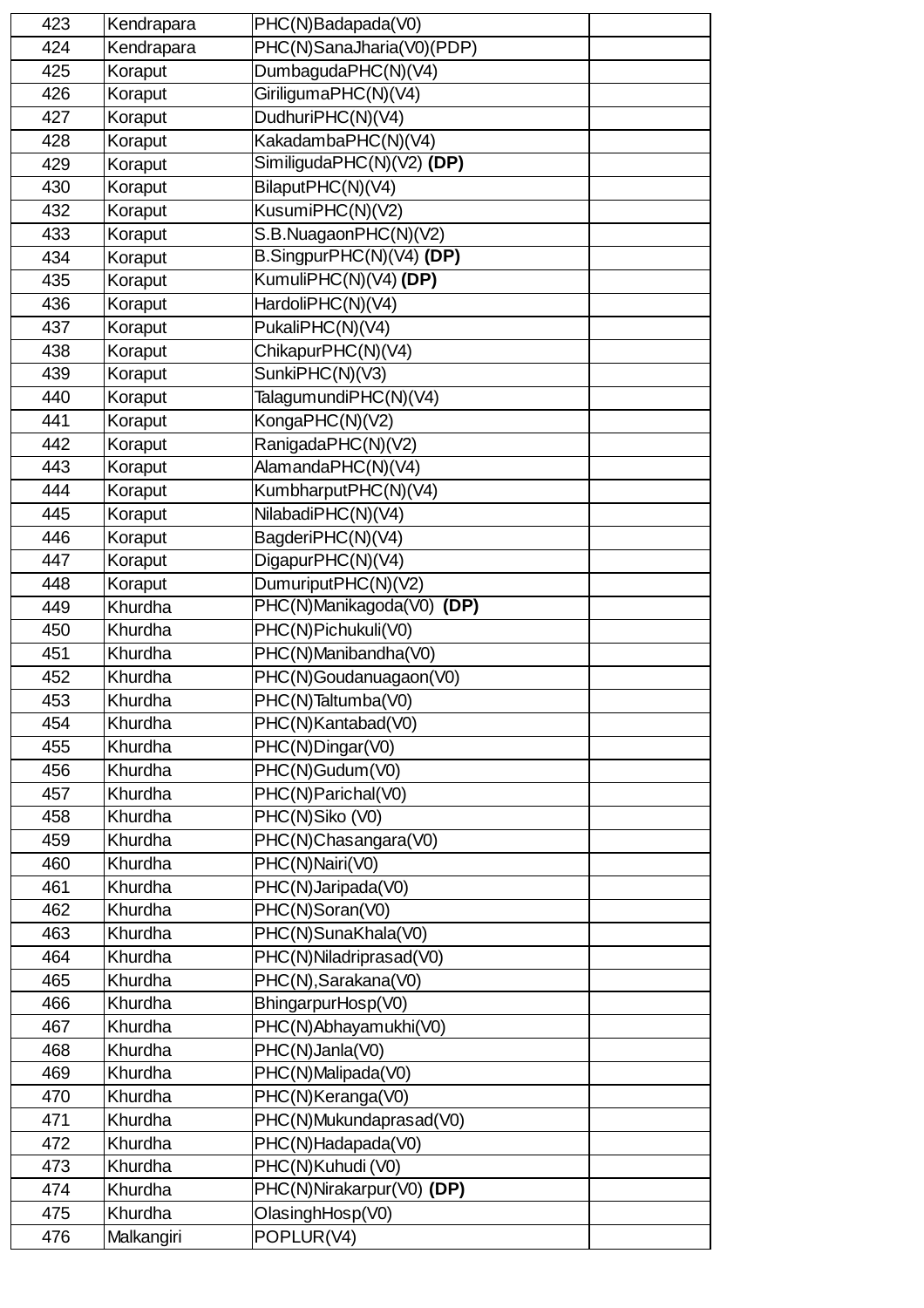|     |             | Bejangiwada10beddedHos            |     |
|-----|-------------|-----------------------------------|-----|
| 477 | Malkangiri  | p,Kalimela(V4)                    |     |
| 478 | Malkangiri  | BHEJAGUDA(V4)                     |     |
| 479 | Malkangiri  | GOVINDAPALLI(V3)(DP)              |     |
| 480 | Malkangiri  | Dharmapalli                       | Uot |
| 481 | Malkangiri  | BIRALAXMANPUR(V4)                 |     |
| 482 | Malkangiri  | BADAPADA (V4)                     |     |
|     |             | BPPHCHosp, orkel (Balimela), Kork |     |
| 483 | Malkangiri  | onda( $V4$ )(DP)                  |     |
| 484 | Mayurbhanja | PHC(N)Betana(V1)                  |     |
| 485 | Mayurbhanja | PHC(N)Kuladahani(V1)              |     |
| 486 | Mayurbhanja | PHC(N)Baghra(V1)                  |     |
| 487 | Mayurbhanja | PHC(N)Marangtandi(V1)             |     |
| 488 | Mayurbhanja | PHC(N)Sansarasposi(V1)            |     |
| 489 | Mayurbhanja | PHC(N)Chandua(V1)                 |     |
| 490 | Mayurbhanja | PHC(N)Keutunimari(V1)             |     |
| 491 | Mayurbhanja | PHC(N)Totapada(V1)                |     |
| 492 | Mayurbhanja | PHC(N)Amarda(V1)(DP)              |     |
| 493 | Mayurbhanja | PHC(N)Nalagaja(V1)                |     |
| 494 | Mayurbhanja | PHC(N)SMundabani(V1)              |     |
| 495 | Mayurbhanja | PHC(N)Chitrada(V1)                |     |
| 496 | Mayurbhanja | PHC(N)Dantiamuhan(V1)             |     |
| 497 | Mayurbhanja | PHC(N)Gadia(V1)                   |     |
| 498 | Mayurbhanja | PHC(N)Nadpur(V1)                  |     |
| 499 | Mayurbhanja | PHC(N)Jugal(V0)                   |     |
| 500 | Mayurbhanja | Baisinga                          |     |
| 501 | Mayurbhanja | PHC(N)Jaldiha(V1)                 |     |
| 502 | Mayurbhanja | PHC(N)Brahmanagaon(V1)            |     |
| 503 | Mayurbhanja | PHC(N)Kusumbandh(V1)              |     |
| 504 | Mayurbhanja | KanjiasolHopsital(V1)             |     |
| 505 | Mayurbhanja | PHC(N)Saraskana(V1) (DP)          |     |
| 506 | Mayurbhanja | PHC(N)Jharpokharia(V1)            |     |
| 507 | Mayurbhanja | PHC(N) Paktia (V1)(DP)            |     |
| 508 | Mayurbhanja | PHC(N)Bisoi (V1)(DP)              |     |
| 509 | Mayurbhanja | PHC(N)Badjambilla(V1)             |     |
| 510 | Mayurbhanja | PHC(N)Luhasila(V2)                |     |
| 511 | Mayurbhanja | PHC(N)Chadheipahadi(V2)           |     |
| 512 | Mayurbhanja | PHC(N)Guhaldangri(V1)             |     |
| 513 | Mayurbhanja | PHC(N)Moranda(V2)                 |     |
| 514 | Mayurbhanja | PHC(N)Bholagadia(V2)              |     |
| 515 | Mayurbhanja | PHC(N)Asanna(V1)                  |     |
| 516 | Mayurbhanja | PHC(N)Baunsabilla(V1)             |     |
| 517 | Mayurbhanja | PHC(N)Deulia(V1)                  |     |
| 518 | Mayurbhanja | PHC(N)Sakua(V1)                   |     |
| 519 | Mayurbhanja | PHC(N) Sankerko(V1)               |     |
| 520 | Mayurbhanja | Manitri                           |     |
| 521 | Mayurbhanja | PHC(N)Badsingharia(V0)            |     |
| 522 | Mayurbhanja | PHC(N)Radho(V0)                   |     |
| 523 | Mayurbhanja | PHC(N)Mankadkenda(V1)             |     |
| 524 | Mayurbhanja | PHC(N)Sainkula(V1)                |     |
| 525 | Mayurbhanja | PHC(N)Ranibandh(V1)               |     |
| 526 | Mayurbhanja | KuamaraHosp.(V1)(DP)108           |     |
| 527 | Mayurbhanja |                                   |     |
| 528 | Mayurbhanja | PHC(N)Kalamagadia(V1)             |     |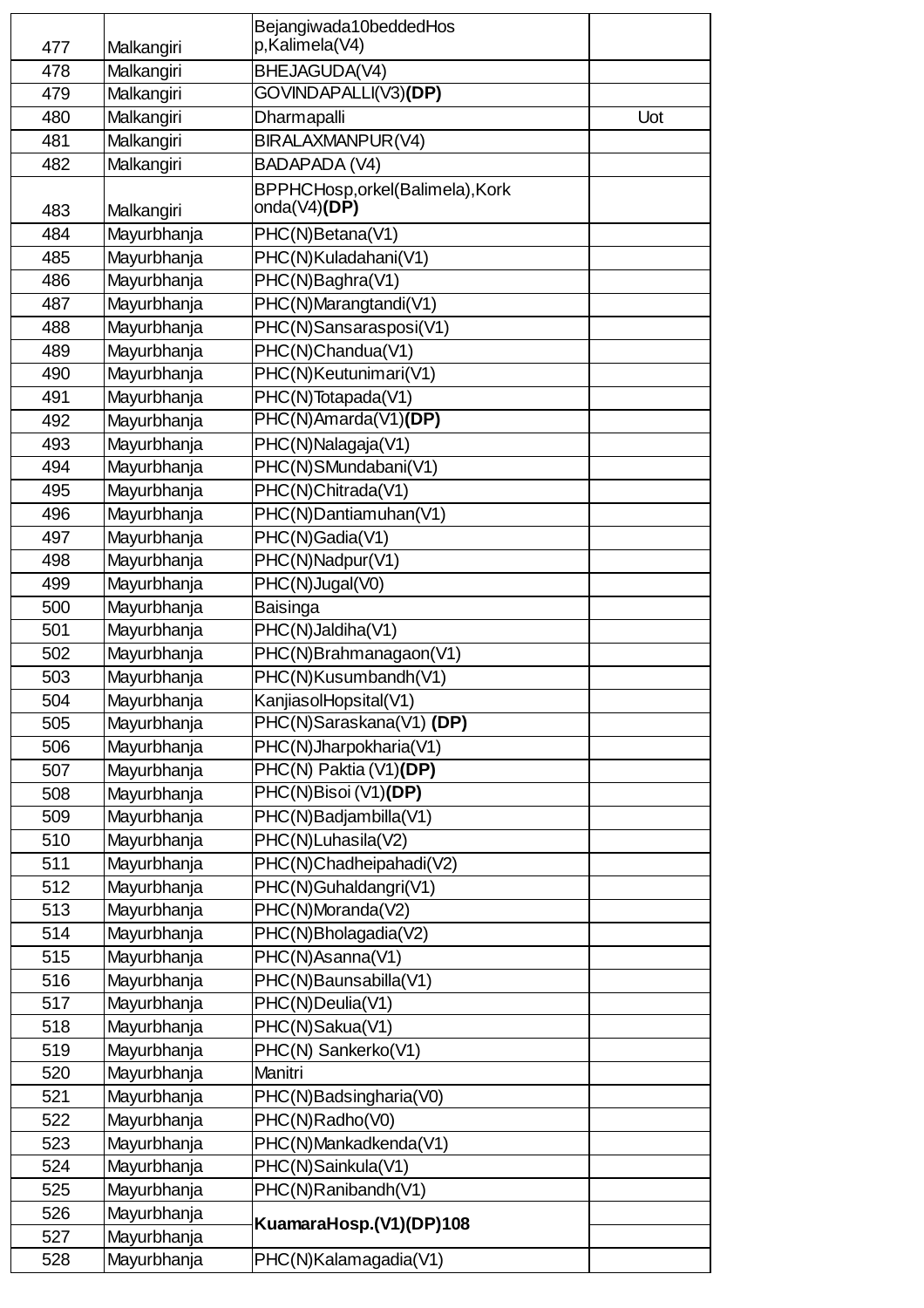| 529 | Mayurbhanja  | PHC(N)Salchua(V1)           |     |
|-----|--------------|-----------------------------|-----|
| 530 | Mayurbhanja  | PHC(N)Podadiha(V1)          |     |
| 531 | Mayurbhanja  | PHC(N)Katuria(V1)           |     |
| 532 | Mayurbhanja  | SaratHospital(V1)(DP)       |     |
| 533 | Mayurbhanja  | PHC(N)Kesdhiaha(V1)         |     |
| 534 | Mayurbhanja  | PHC(N)Padiabeda(V1)         |     |
| 535 | Mayurbhanja  | PHC(N)Champajhar(V1)        |     |
| 536 | Mayurbhanja  | PHC(N)Satkosia(V1)          |     |
| 537 | Mayurbhanja  | PHC(N)Kendumundi(V1)        |     |
| 538 | Mayurbhanja  | PHC(N)Singda(V1)            |     |
| 539 | Mayurbhanja  | MHUChitraposi(V1)           |     |
| 540 | Mayurbhanja  | PHC(N)Durdura(V1)           |     |
| 541 | Mayurbhanja  | PHC(N)Tangabila(V1)         |     |
| 542 | Mayurbhanja  | MHUGudgudia, Jasipur(V1)    |     |
| 543 | Mayurbhanja  | PHC(N)Ghagarbeda(V1)        |     |
| 544 | Mayurbhanja  | PHC(N)Uparbeda(V2)          |     |
| 545 | Mayurbhanja  | PHC(N)Suleipat(V2)          |     |
| 546 | Mayurbhanja  | PHC(N)Hatbhadra(V1) (DP)    |     |
| 547 | Mayurbhanja  | PHC(N)Jhipabandh(V2)        |     |
| 548 | Nayagarh     | Balugaon(V0)                |     |
| 549 | Nayagarh     | Sankhoi(V0)                 |     |
| 550 | Nayagarh     | Nimani(V0)                  |     |
| 551 | Nayagarh     | Bijipur(V0)                 |     |
| 552 | Nayagarh     | Bahadajhola(V0)             |     |
| 553 | Nayagarh     | JagannathPrasad(V0)         |     |
| 554 | Nayagarh     | Kumbharpada(V0)             |     |
| 555 | Nayagarh     | R.Dolmara(V0)               |     |
| 556 | Nayagarh     | Biridi(V0)                  |     |
| 557 | Nayagarh     | Damasahi(V0)                |     |
| 558 | Nayagarh     | Darpanarayanpur(V0)         |     |
| 559 | Nayagarh     | Majhiakhanda(V0)(DP)        |     |
| 560 | Nayagarh     | Mayurjhalia(V0)             |     |
| 561 | Nayagarh     | Taria(V0)                   |     |
| 562 | Nayagarh     | Godipada(V0)                |     |
| 563 | Nayagarh     | Kajaliapalli(V0)            |     |
| 564 | Nayagarh     | Kural(V0)                   |     |
| 565 | Nayagarh     | Magarbandha(V0)             |     |
| 566 | Nayagarh     | Dimisar(V0)                 |     |
| 567 | Nabarangapur | DHODRAPHC(N)(V2)(DP)        |     |
| 568 | Nabarangapur | <b>Ichhapur</b>             | Uot |
| 569 | Nabarangapur | KODABHATTAPHC(N)(V3)        |     |
| 570 | Nabarangapur | PHUPUGAONPHC(N)(V3)         |     |
| 571 | Nabarangapur | MAHENDRIPHC(N)(V2)          |     |
| 572 | Nabarangapur | BIRIGUDAPHC(N)(V2) (DP)     |     |
| 573 | Nabarangapur | ANCHALGUMAPHC(N)(V2)        |     |
| 574 | Nabarangapur | MANGARDORAPHC(N)(V4)        |     |
| 575 | Nabarangapur | PANASAPADARPHC(N)(V3)       |     |
| 576 | Nabarangapur | ANKABEDAPHC(N)(V3)          |     |
| 577 | Nabarangapur | BEHERAMUNDAPHC(N)(V3)       |     |
| 578 | Nabarangapur | DALABEDAPHC(N)(V3)          |     |
| 579 | Nabarangapur | BADAMBADAPHC(N)(V2)(DP)     |     |
| 580 | Nabarangapur | KATAGAONPHC(N)(V3)(DP)      |     |
| 581 | Nabarangapur | KODINGA PHC(N)(V2)(DP)      |     |
| 582 | Nabarangapur | Ksimal/AsangaPHC(N)(V3)(DP) |     |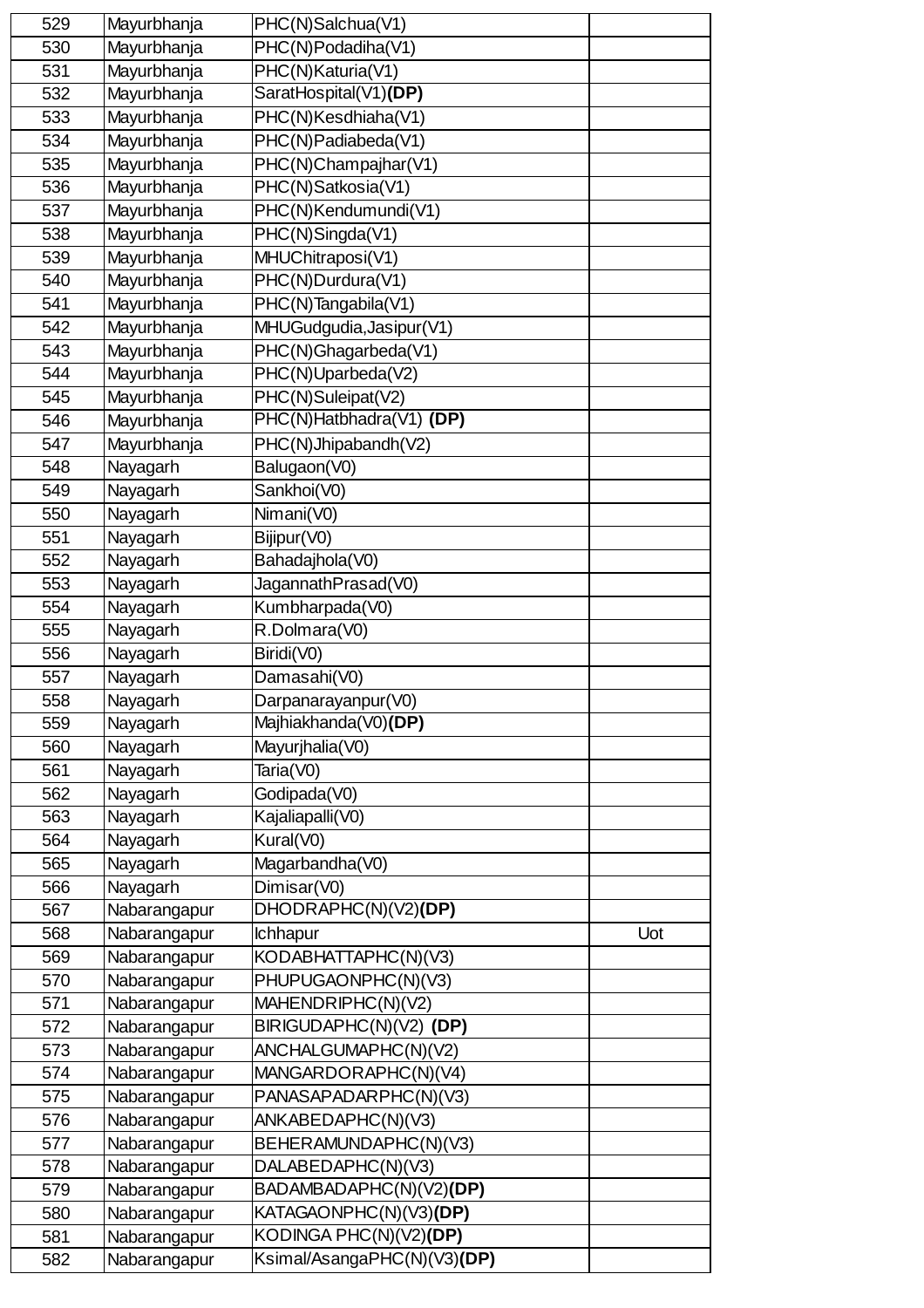| 583 | Nabarangapur | MotigaonPHC(N)(V3)                                         |     |
|-----|--------------|------------------------------------------------------------|-----|
| 584 | Nabarangapur | DUMURIMUNDAPHC(N)(V3)                                      |     |
| 585 | Nabarangapur | GONAPHC(N)(V2)(DP)                                         |     |
| 586 | Nabarangapur | RAIGHARPHC(N)(V2)(DP)                                      |     |
| 587 | Nabarangapur | TURUDIPHC(N)(V2)                                           |     |
| 588 | Nabarangapur | JodingaPHC(N)(V2)(DP)                                      |     |
| 589 | Nabarangapur | Kumuli PHC(N)(V3)                                          |     |
| 590 | Nabarangapur | BORIGAONPHC(N)(V3)                                         |     |
| 591 | Nabarangapur | RABANAGUDAPHC(N)(V3)                                       |     |
| 592 | Nabarangapur | GH, Umarkote (V2)                                          |     |
| 593 | Nuapada      | Dharmbandha(V3)(DP)                                        |     |
| 594 | Nuapada      | Durlipada(V2)                                              |     |
| 595 | Puri         | PHC(N)Gabakunda(V0)                                        |     |
| 596 | Puri         | PHC(N)Sukal(V0)                                            |     |
| 597 | Puri         | PHC(N)Badaningaon(V0)                                      |     |
| 598 | Puri         | PHC(N)RenchSasan(V0)                                       |     |
| 599 | Puri         | PHC(N)Panasapada(V0)                                       |     |
| 600 | Puri         | PHC(N)Titipo(V0)                                           |     |
| 601 | Puri         | PHC(N)Khandakai(V0)                                        |     |
| 602 | Puri         | PHC(N)Satapada(V0)                                         |     |
| 603 | Puri         | PHC(N)Kamakantia(V0)                                       |     |
| 604 | Puri         | PHC(N)Khorapada(V0)                                        |     |
| 605 | Puri         | PHC(N)Satsankha(V0)                                        |     |
| 606 | Puri         | PHC(N)Balidokan(V0)                                        |     |
| 607 | Puri         | PHC(N)Fakirsahi(V0)                                        |     |
| 608 | Puri         | PHC(N)Khajuria(V0)                                         |     |
| 609 | Puri         | PHC(N)Raibidhar(V0)                                        |     |
| 610 | Puri         | PHC(N)Chalisbatia(V0)                                      |     |
| 611 | Puri         | PHC(N)Siruli(V0)                                           |     |
| 612 | Puri         | PHC(N)Ghoradia(V0)                                         |     |
| 613 | Puri         | PHC(N)Gadisagada(V0)                                       |     |
| 614 | Puri         | PHC(N)Mandarbasta(V0)                                      |     |
| 615 | Puri         | PHC(N)Sahupada(V0)                                         |     |
| 616 | Puri         | PHC(N)Birtunga(V0)                                         |     |
| 617 | Puri         | PHC(N)Ambilihana(V0)                                       |     |
| 618 | Puri         | $\overline{\mathsf{PHC}(\mathsf{N})}\mathsf{N}$ agapur(V0) |     |
| 619 | Puri         | PHC(N)Nayahat(V0)                                          |     |
| 620 | Puri         | PHC(N)Khandasahi(V0)                                       |     |
| 621 | Puri         | PHC(N)Ratanapur(V0)                                        |     |
| 622 | Rayagada     | PHC(N)Durgi (V4)                                           |     |
| 623 | Rayagada     | PHC(N)Khilimisiguda(V4)                                    |     |
| 624 | Rayagada     | PHC(N)Maligaon(V2)                                         |     |
| 625 | Rayagada     | PHC(N)Rugudubai(V4)                                        |     |
| 626 | Rayagada     | PHC(N)Rekhapadar(V4)                                       |     |
| 627 | Rayagada     | PHC(N)Dambosora(V4)                                        |     |
| 628 | Rayagada     | PHC(N)Sargiguda(V4)                                        |     |
| 629 | Sonepur      | JaloiPHC(N)(V1)                                            |     |
| 630 | Sonepur      | SindholPHC(N)(V1)                                          |     |
| 631 | Sonepur      | BhimtikiraPHC(N)(V1)                                       |     |
| 632 | Sonepur      | HariharajorePHC(N)(V0)                                     |     |
| 633 | Sonepur      | MendaPHC(N)(V1)                                            |     |
| 634 | Sonepur      | G.H, Charvata(V1)                                          |     |
| 635 | Sonepur      | LachipurPHC(N)(V1)                                         |     |
| 636 | Sonepur      | Subalaya                                                   | Uot |
|     |              |                                                            |     |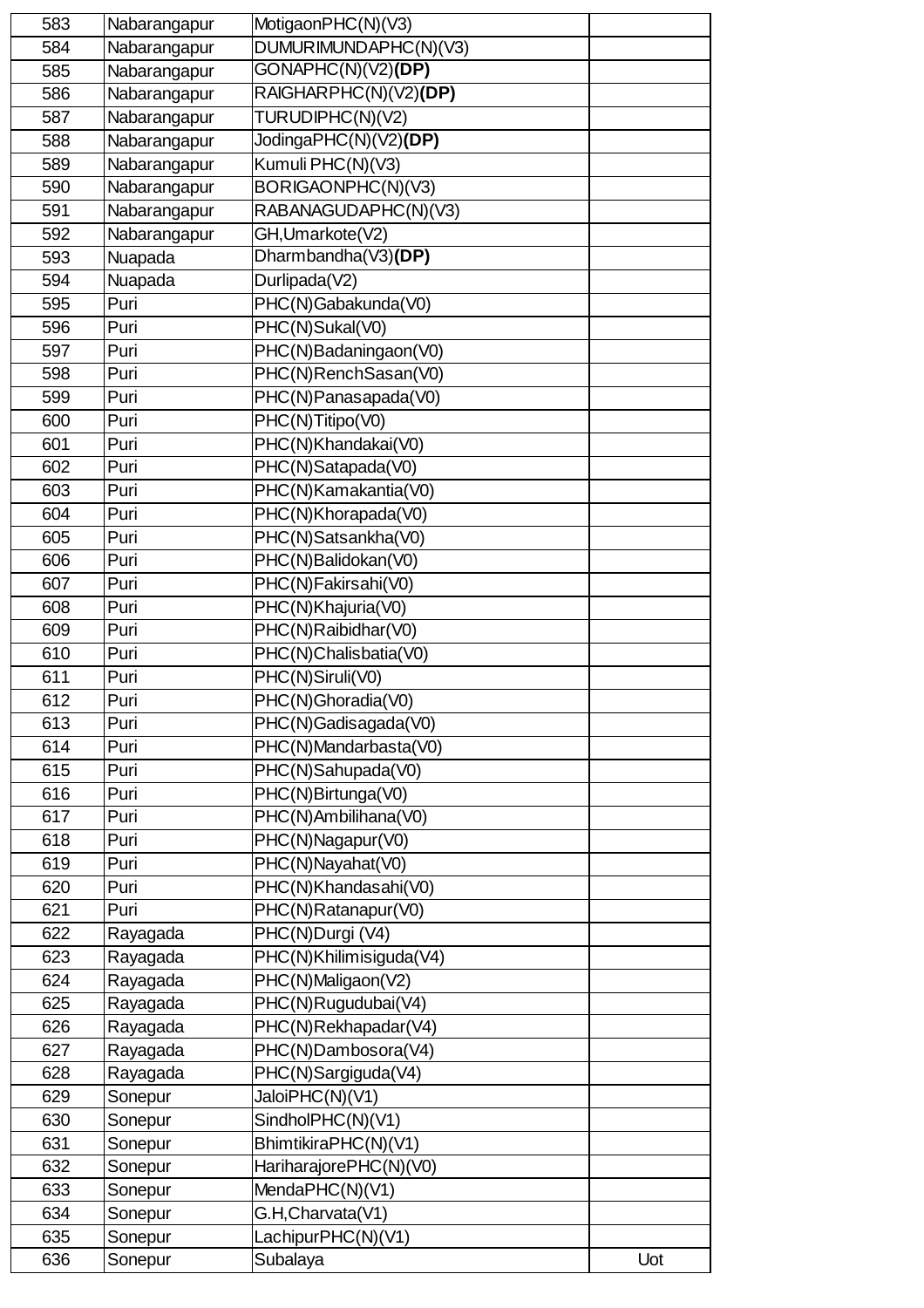| 637 | Sundargarh | BAURIMUNDA(V2)             |  |
|-----|------------|----------------------------|--|
| 638 | Sundargarh | CHORADHARA(V2)             |  |
| 639 | Sundargarh | JHARBEDA(V2)               |  |
| 640 | Sundargarh | KHUTGAON(V2)(DP)           |  |
| 641 | Sundargarh | MAHULPADA(V2)              |  |
| 642 | Sundargarh | PHULAJHAR(V2)              |  |
| 643 | Sundargarh | DUDUKABAHAL(V2)            |  |
| 644 | Sundargarh | MALIDIHI(V1)               |  |
| 645 | Sundargarh | KULENBAHAL(V1)             |  |
| 646 | Sundargarh | DUDUKA(V2)                 |  |
| 647 | Sundargarh | GOPALPUR(V2)(DP)           |  |
| 648 | Sundargarh | KANIKA (V2)(DP)            |  |
| 649 | Sundargarh | LAIKERA(V2)                |  |
| 650 | Sundargarh | BelaimundaHosp.(V1)(DP)108 |  |
| 651 | Sundargarh | Khatkurbahal(V1)           |  |
| 652 | Sundargarh | DARLLIPALI(V2)             |  |
| 653 | Sundargarh | DUMABAHAL(V2)              |  |
| 654 | Sundargarh | LEPHRIPARA(V2)             |  |
| 655 | Sundargarh | RAIDIHI(V2)                |  |
| 656 | Sundargarh | BALISANKARA(V1)(DP)        |  |
| 657 | Sundargarh | BANDEGA(V2)                |  |
| 658 | Sundargarh | ANDALIJAMABAHAL(V2)(DP)    |  |
| 659 | Sundargarh | KADOBAHAL(V1)              |  |
| 660 | Sundargarh | KINJHIRIMA(V2)             |  |
| 661 | Sundargarh | KUNDUKELA(V2)              |  |
| 662 | Sundargarh | BARANGAKACHHA(V2)          |  |
| 663 | Sundargarh | RUNGAON(V2)                |  |
| 664 | Sundargarh | PHC(N), Janglaa(V2)        |  |
| 665 | Sundargarh | JORDA(V2)                  |  |
| 666 | Sundargarh | SOLE(V2)                   |  |
| 667 | Sundargarh | TAMARA(V2)                 |  |
| 668 | Sundargarh | RAMJODI(V2)                |  |
| 669 | Sundargarh | Chikitamati(V2)            |  |
| 670 | Sundargarh | LUARAM(V2)                 |  |
| 671 | Sundargarh | NUAGAON(V1)                |  |
| 672 | Sundargarh | Khairatola(V2)             |  |
| 673 | Sundargarh | SurudaHosp.(V1)            |  |
| 674 | Sambalpur  | PHC(N)Chourpur(V0)         |  |
| 675 | Sambalpur  | PHC(N)Dhankauda(V0)        |  |
| 676 | Sambalpur  | PHC(N)Hatibari(V0)         |  |
| 677 | Sambalpur  | PHC(N)Meghpal(V1)          |  |
| 678 | Sambalpur  | PHC(N)Keshapalli           |  |
| 679 | Sambalpur  | PHC(N)Mahulpali(V1)        |  |
| 680 | Sambalpur  | PHC(N)Jarabaga(V1)         |  |
| 681 | Sambalpur  | PHC(N)Babu-rikhimal(V1)    |  |
| 682 | Sambalpur  | PHC(N)Jamankira(V1)(DP)    |  |
| 683 | Sambalpur  | PHC(N)Banjari(V1)          |  |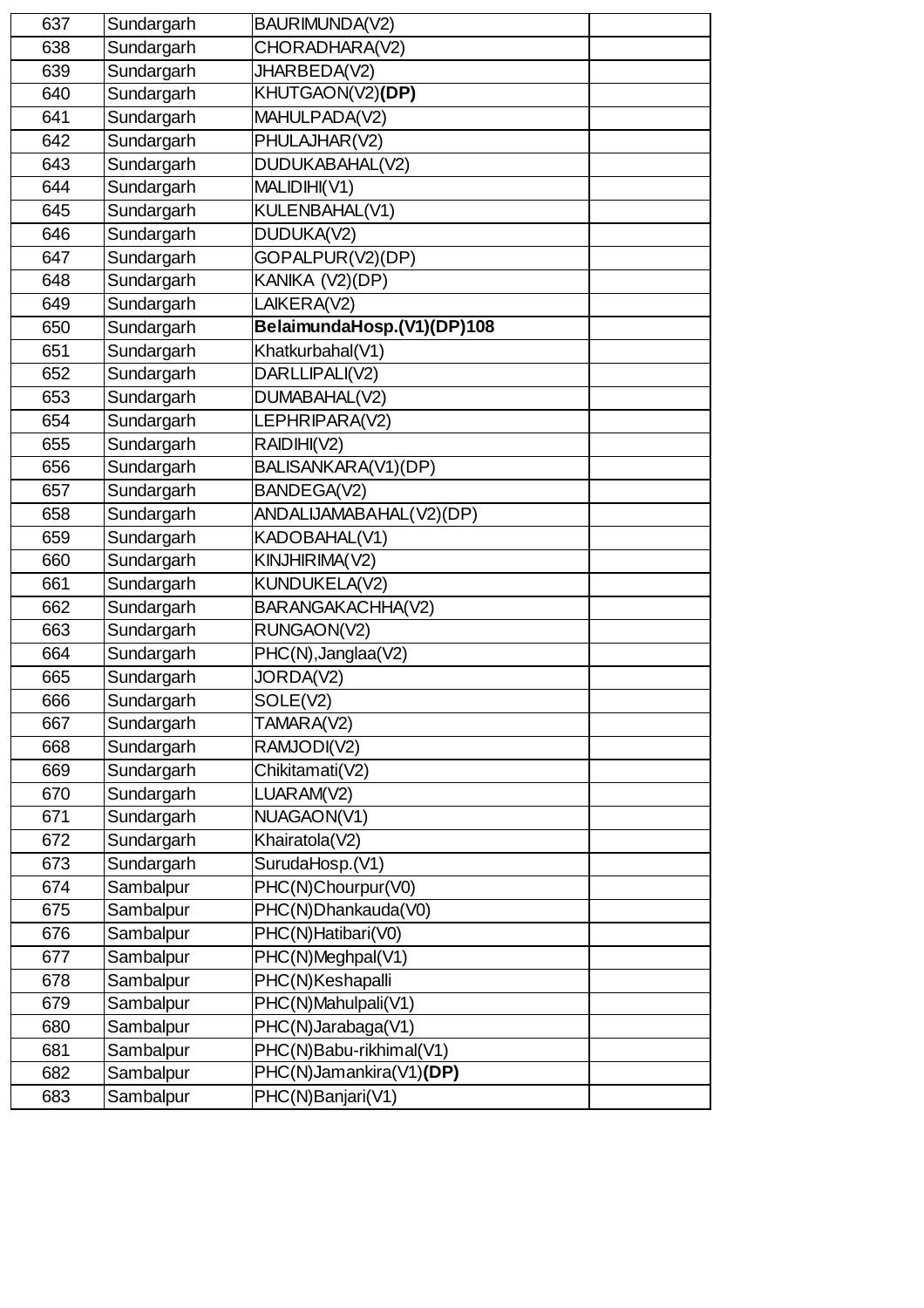|                | <b>O&amp;GVacancy</b> |                           |                    |                |  |
|----------------|-----------------------|---------------------------|--------------------|----------------|--|
| SI.No          | <b>District</b>       | <b>C.H.CList</b>          | <b>Designation</b> | <b>Remarks</b> |  |
| 1              | Anugul                | CHC R.KNagar              | Spl.O&G            |                |  |
| $\overline{2}$ | <b>Balasore</b>       | <b>CHCKamarda</b>         | Spl.O&G            |                |  |
| 3              | <b>Balasore</b>       | <b>CHCRupsa</b>           | Spl.O&G            |                |  |
| 4              | <b>Balasore</b>       | <b>CHCSimulia</b>         | Spl.O&G            |                |  |
| 5              | <b>Balasore</b>       | <b>CHCRemuna</b>          | Spl.O&G            |                |  |
| 6              | <b>Balasore</b>       | CHCBerhampur              | Spl.O&G            |                |  |
| $\overline{7}$ | <b>Balasore</b>       | CHCBasta(FRU)             | Spl.O&G            |                |  |
| 8              | Baragarh              | <b>CHCBarpalli</b>        | Spl.O&G            |                |  |
| 9              | Baragarh              | CHCPahadsirigida          | Spl.O&G            |                |  |
| 10             | Baragarh              | <b>CHCBheden</b>          | Spl.O&G            |                |  |
| 11             | Baragarh              | CHCBukurumunda            | Spl.O&G            |                |  |
| 12             | Baragarh              | <b>CHCBhukta</b>          | Spl.O&G            |                |  |
| 13             | Baragarh              | <b>CHCTalapali</b>        | Spl.O&G            |                |  |
| 14             | Baragarh              | <b>CHCJamala</b>          | Spl.O&G            |                |  |
| 15             | <b>Bhadrak</b>        | CHCBarapada               | Spl.O&G            |                |  |
| 16             | <b>Bolangir</b>       | <b>CHCSaintala</b>        | Spl.O&G            |                |  |
| 17             | <b>Bolangir</b>       | <b>CHCSindhikela</b>      | Spl.O&G            |                |  |
| 18             | <b>Bolangir</b>       | CHCDeogaon                | Spl.O&G            |                |  |
| 19             | <b>Bolangir</b>       | CHCKhaparakhola           | Spl.O&G            |                |  |
| 20             | Bhuabneswar           | <b>UCHCPatia</b>          | Spl.O&G            |                |  |
| 21             | Bhuabneswar           | <b>UCHCDumuduma</b>       | Spl.O&G            |                |  |
| 22             | Cuttack               | CHCMahidharpada           | Spl.O&G            |                |  |
| 23             | Cuttack               | CHCBindhanima             | Spl.O&G            |                |  |
| 24             | Cuttack               | <b>UCHCChauliaganj</b>    | Spl.O&G            |                |  |
| 25             | Cuttack               | <b>UCHCCDA</b>            | Spl.O&G            |                |  |
| 26             | Dhenkanal             | <b>CHCBhubana</b>         | Spl.O&G            |                |  |
| 27             | Dhenkanal             | <b>CHCJirala</b>          | Spl.O&G            |                |  |
| 28             | Dhenkanal             | <b>CHCSCPur</b>           | Spl.O&G            |                |  |
| 29             | Dhenkanal             | <b>CHCBirasal</b>         | Spl.O&G            |                |  |
| 30             | Gajapati              | <b>CHCMohana</b>          | Spl.O&G            |                |  |
| 31             | Gajapati              | <b>CHCGurandi</b>         | Spl.O&G            |                |  |
| 32             | Ganjam                | CHCKodala(FRU)            | Spl.O&G            |                |  |
| 33             | Ganjam                | CHCSumandala              | Spl.O&G            |                |  |
| 34             | Ganjam                | CHCSheragarh              | Spl.O&G            |                |  |
| 35             | Ganjam                | <b>CHCGobara</b>          | Spl.O&G            |                |  |
| 36             | Ganjam                | CHCMunicipentha           | Spl.O&G            |                |  |
| 37             | Ganjam                | CHCKbisuryanagar          | Spl.O&G            |                |  |
| 38             | Ganjam                | CHCPolosara(FRU)          | Spl.O&G            |                |  |
| 39             | Ganjam                | <b>CHCSorada</b>          | Spl.O&G            |                |  |
| 40             | Ganjam                | <b>CHCGallery</b>         | Spl.O&G            |                |  |
| 41             | Ganjam                | <b>CHCJagannathPrasad</b> | Spl.O&G            |                |  |
| 42             | Jajpur                | <b>CHCDharmasala</b>      | Spl.O&G            |                |  |
| 43             | Jajpur                | <b>CHCKorei</b>           | Spl.O&G            |                |  |
| 44             | Jajpur                | CHCBinjharpur             | Spl.O&G            |                |  |
| 45             | Jagatsinghpur         | <b>CHCParadip</b>         | Spl.O&G            |                |  |
| 46             | Jagatsinghpur         | CHCNaugaon                | Spl.O&G            |                |  |
| 47             | Kalahandi             | CHCKesinga                | Spl.O&G            |                |  |
| 48             | Kalahandi             | <b>CHCChapuria</b>        | Spl.O&G            |                |  |
| 49             | Kalahandi             | <b>CHCParla</b>           | Spl.O&G            |                |  |
| 50             | Kalahandi             | <b>CHCKalampur</b>        | Spl.O&G            |                |  |
| 51             | Kandhamal             | CHCGresingia              | Spl.O&G            |                |  |
| 52             | Kandhamal             | CHCSubarnagiri            | Spl.O&G            |                |  |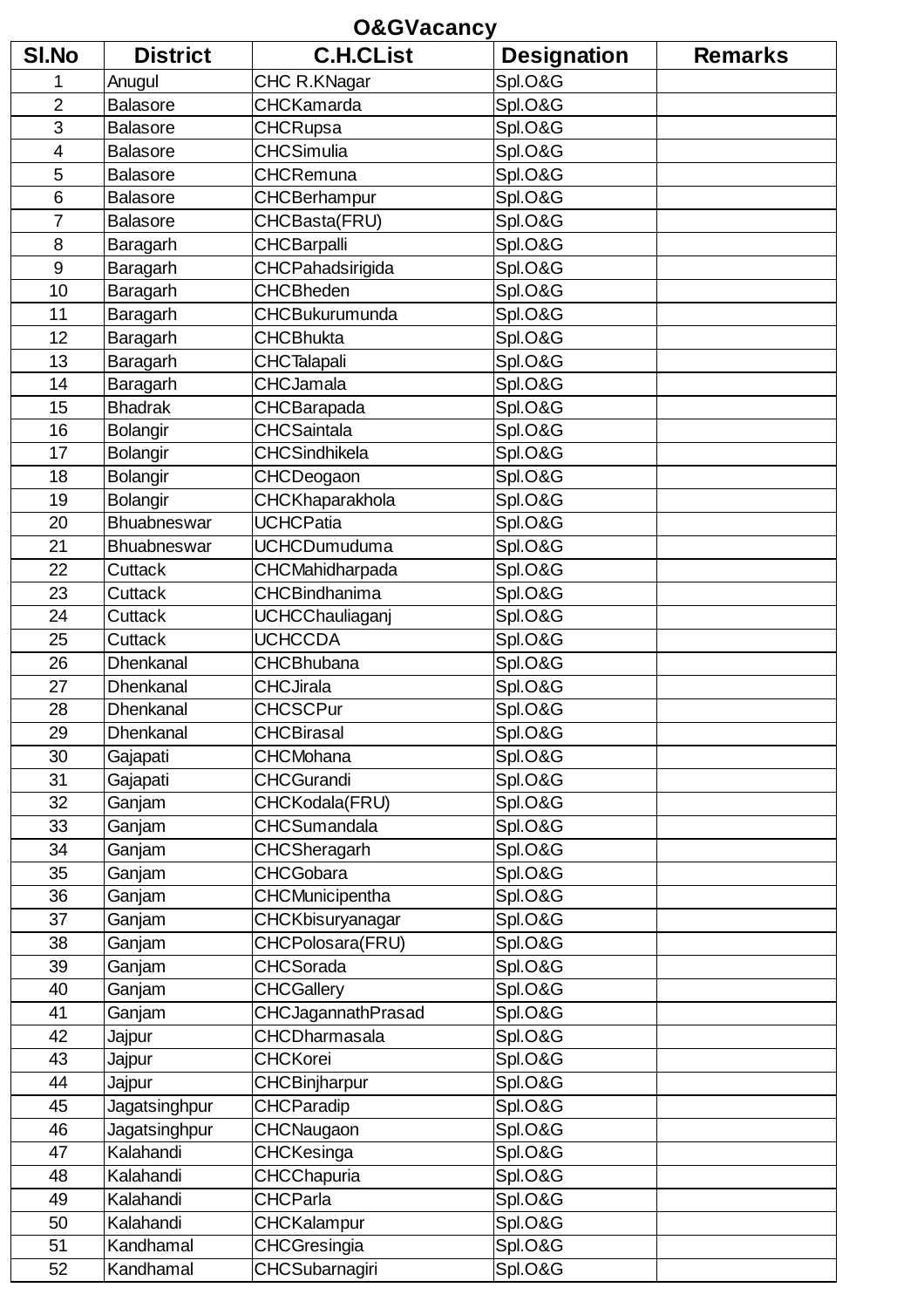| 53       | Keonjhar                | <b>CHCBhanda</b>                    | Spl.O&G            |  |
|----------|-------------------------|-------------------------------------|--------------------|--|
| 54       | Keonjhar                | <b>CHCPatana</b>                    | Spl.O&G            |  |
| 55       | Keonjhar                | <b>CHCBanspal</b>                   | Spl.O&G            |  |
| 56       | Keonjhar                | <b>CHCTelkoi</b>                    | Spl.O&G            |  |
| 57       | Keonjhar                | <b>CHC Fakirpur</b>                 | Spl.O&G            |  |
| 58       | Keonjhar                | CHCKesudurapal                      | Spl.O&G            |  |
| 59       | Keonjhar                | <b>CHCJoda</b>                      | Spl.O&G            |  |
| 60       | Keonjhar                | CHCBasudevpur                       | Spl.O&G            |  |
| 61       | Kendrapara              | <b>CHCDerabishi</b>                 | Spl.O&G            |  |
| 62       | Kendrapara              | CHCMahakalpada                      | Spl.O&G            |  |
| 63       | Kendrapara              | CHCMarshaghai                       | Spl.O&G            |  |
| 64       | Kendrapara              | CHCRajnagar                         | Spl.O&G            |  |
| 65       | Kendrapara              | <b>CHCIndupur</b>                   | Spl.O&G            |  |
| 66       | Kendrapara              | <b>CHCAul</b>                       | Spl.O&G            |  |
| 67       | Koraput                 | <b>CHCKotpad</b>                    | Spl.O&G            |  |
| 68       | Koraput                 | CHCRabanaguda                       | Spl.O&G            |  |
| 69       | Koraput                 | CHCBandhugaon                       | Spl.O&G            |  |
| 70       | Khurdha                 | <b>CHCBolagarh</b>                  | Spl.O&G            |  |
| 71       | Khurdha                 | <b>CHCBalugaon</b>                  | Spl.O&G            |  |
| 72       | Khurdha                 | CHCBanapur(FRU)                     | Spl.O&G            |  |
| 73       | Khurdha                 | CHCMendhasal                        | Spl.O&G            |  |
| 74       | Khurdha                 | CHCTangi(FRU)                       | Spl.O&G            |  |
| 75       | Malangiri               | <b>CHCKhairiput</b>                 | Spl.O&G            |  |
| 76       | Malangiri               | CHCPandripani                       | Spl.O&G            |  |
| 77       | Mayurbhanja             | <b>CHCKostha</b>                    | Spl.O&G            |  |
| 78       | Mayurbhanja             | <b>CHCKuliana</b>                   | Spl.O&G            |  |
| 79       | Mayurbhanja             | CHCR.GPur                           | Spl.O&G            |  |
| 80       | Mayurbhanja             | <b>CHCSirsa</b>                     | Spl.O&G            |  |
| 81       | Mayurbhanja             | CHCManada                           | Spl.O&G            |  |
| 82       | Mayurbhanja             | <b>CHCGorumahisani</b>              | Spl.O&G            |  |
| 83       | Mayurbhanja             | <b>CHCTiringi</b>                   | Spl.O&G            |  |
| 84       | Mayurbhanja             | <b>CHCBahalada</b>                  | Spl.O&G            |  |
| 85       | Mayurbhanja             | <b>CHCS.CPur</b>                    | Spl.O&G            |  |
| 86       | Mayurbhanja             | <b>CHCTato</b>                      | Spl.O&G            |  |
| 87       | Mayurbhanja             | <b>CHCJamukeswar</b>                | Spl.O&G            |  |
| 88       | Mayurbhanja             | <b>CHCSukruli</b>                   | Spl.O&G            |  |
| 89       | Mayurbhanja             | <b>CHCRaruan</b>                    | Spl.O&G            |  |
| 90       | Mayurbhanja             | CHCBadampahada                      | Spl.O&G            |  |
| 91       | Nayagarh                | CHCBadapandusar                     | Spl.O&G            |  |
| 92       | Nayagarh                | CHCMadhyakhanda                     | Spl.O&G            |  |
| 93       | Nayagarh                | CHCKhandapada                       | Spl.O&G            |  |
| 94       | Nayagarh                | CHCRajasunakhala                    | Spl.O&G            |  |
| 95<br>96 | Nabarangapur            | CHCJharigaon<br>CHCPapadahandi(FRU) | Spl.O&G<br>Spl.O&G |  |
| 97       | Nabarangapur            | CHCHatabharandi                     | Spl.O&G            |  |
| 98       | Nabarangapur<br>Nuapada | <b>CHCKomna</b>                     | Spl.O&G            |  |
| 99       | Puri                    | <b>CHC Sakhigopal</b>               | Spl.O&G            |  |
| 100      | Puri                    | CHC Chilikanuapada                  | Spl.O&G            |  |
| 101      | Puri                    | <b>CHC Panidola</b>                 | Spl.O&G            |  |
| 102      | Puri                    | CHC Bangurigaon                     | Spl.O&G            |  |
| 103      | Puri                    | CHC Delanga                         | Spl.O&G            |  |
| 104      | Rayagada                | CHC K.Singhpur                      | Spl.O&G            |  |
| 105      | Sundargarh              | CHCSubdega                          | Spl.O&G            |  |
| 106      | Sundargarh              | CHCLahunipara                       | Spl.O&G            |  |
|          |                         |                                     |                    |  |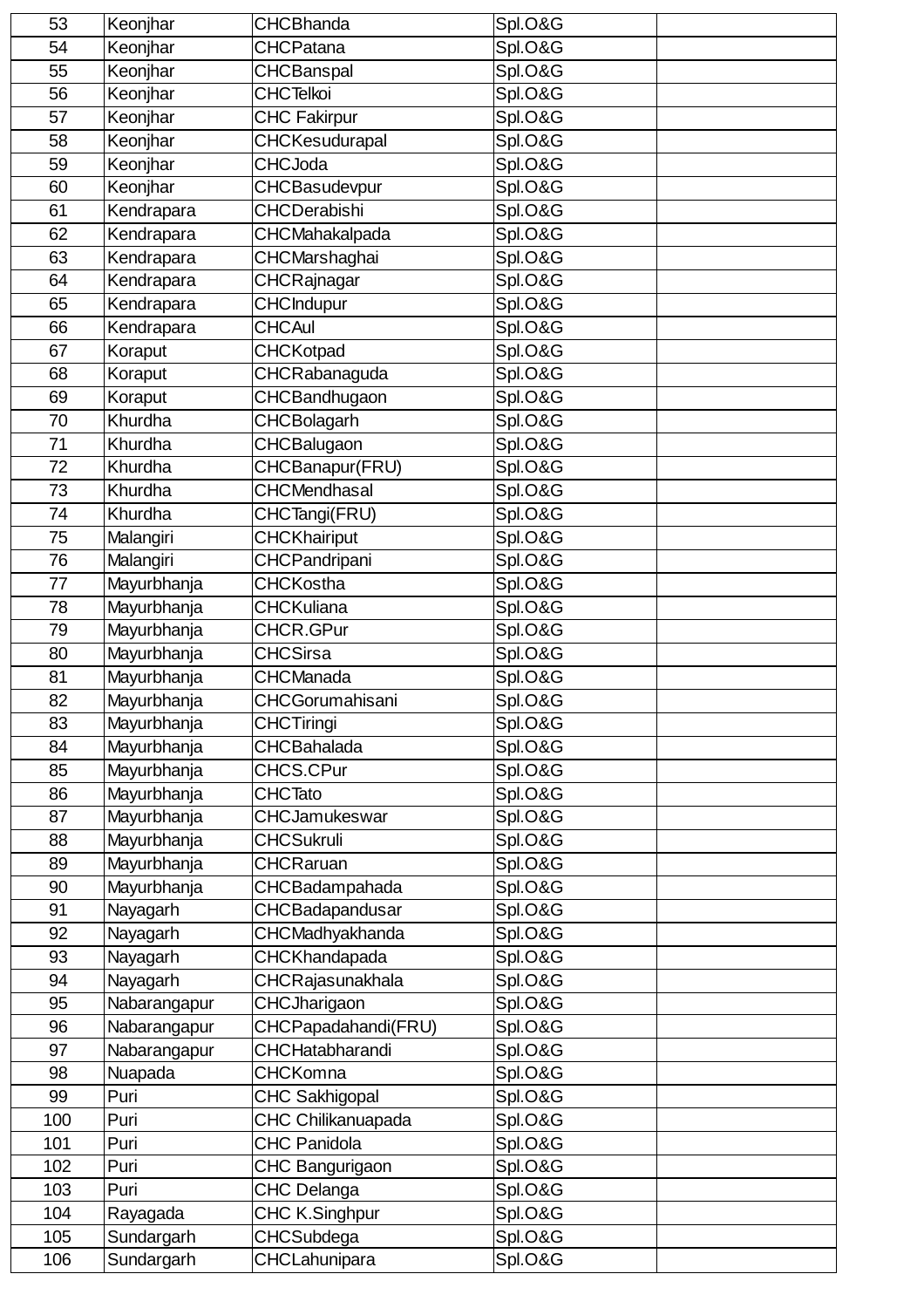| 107 | Sundargarh | <b>CHCBishra</b>      | Spl.O&G |
|-----|------------|-----------------------|---------|
| 108 | Sundargarh | <b>CHCHemagiri</b>    | Spl.O&G |
| 109 | Sundargarh | <b>CHCKutra</b>       | Spl.O&G |
| 110 | Sundargarh | <b>CHCSagripalli</b>  | Spl.O&G |
| 111 | Sundargarh | CHCMangeshpur         | Spl.O&G |
| 112 | Sundargarh | CHCKinjirikela        | Spl.O&G |
| 113 | Sundargarh | <b>CHCMajhapada</b>   | Spl.O&G |
| 114 | Sundargarh | <b>CHCEkama</b>       | Spl.O&G |
| 115 | Sundargarh | <b>CHCBaragaon</b>    | Spl.O&G |
| 116 | Sundargarh | CHCS.Bolanga          | Spl.O&G |
| 117 | Sundargarh | <b>CHCHatibari</b>    | Spl.O&G |
| 119 | Sambalpur  | <b>CHCHirakud</b>     | Spl.O&G |
| 120 | Sambalpur  | <b>CHCGovindapur</b>  | Spl.O&G |
| 121 | Sambalpur  | <b>CHCLaida</b>       | Spl.O&G |
| 122 | Sambalpur  | <b>CHCCharmal</b>     | Spl.O&G |
| 123 | Sambalpur  | <b>CHCNakatideula</b> | Spl.O&G |
| 124 | Sambalpur  | <b>CHCGarposh</b>     | Spl.O&G |
| 125 | Sambalpur  | CHC Fasimala          | Spl.O&G |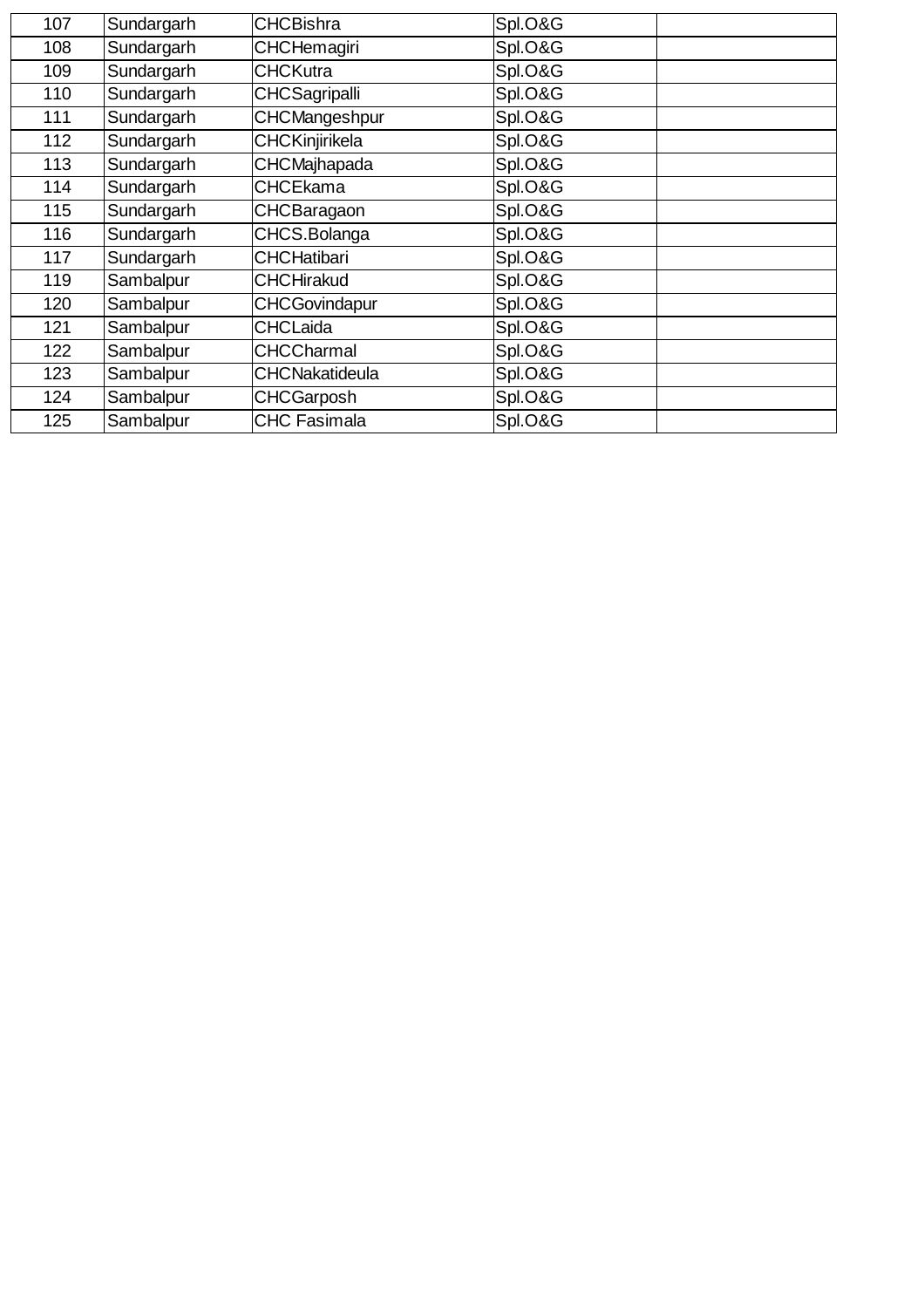## **Paed.Vacancy**

| <b>SI.No</b>   | <b>District</b> | <b>C.H.CList</b>       | <b>Designation</b> | <b>Remarks</b> |
|----------------|-----------------|------------------------|--------------------|----------------|
| 1              | <b>Bolangir</b> | <b>CHC Loisingha</b>   | Spl.Paed           |                |
| $\overline{2}$ | <b>Bolangir</b> | <b>CHCTurekela</b>     | Spl.Paed           |                |
| 3              | <b>Bolangir</b> | <b>CHC Kholan</b>      | Spl.Paed           |                |
| 4              | Bolangir        | <b>CHC Sindhikela</b>  | Spl.Paed           |                |
| 5              | <b>Bolangir</b> | <b>CHC Chudapali</b>   | Spl.Paed           |                |
| 6              | <b>Bolangir</b> | CHC Jamgaon            | Spl.Paed           |                |
| $\overline{7}$ | <b>Bolangir</b> | <b>CHC Gudvela</b>     | Spl.Paed           |                |
| 8              | <b>Bolangir</b> | CHC Deogaon            | Spl.Paed           |                |
| 9              | Bolangir        | <b>CHC Muribahal</b>   | Spl.Paed           |                |
| 10             | <b>Bolangir</b> | CHC Khaparakhola       | Spl.Paed           |                |
| 11             | <b>Boudh</b>    | <b>CHC Baunsuni</b>    | Spl.Paed           |                |
| 12             | <b>Boudh</b>    | <b>CHC Adenigarh</b>   | Spl.Paed           |                |
| 13             | Gajapati        | <b>CHCMohana</b>       | Spl.Paed           |                |
| 14             | Gajapati        | CHCRayagada            | Spl.Paed           |                |
| 15             | Gajapati        | <b>CHCGurandi</b>      | Spl.Paed           |                |
| 16             | Gajapati        | <b>CHCGumma</b>        | Spl.Paed           |                |
| 17             | Gajapati        | CHCKashinagar          | Spl.Paed           |                |
| 18             | Kalahandi       | <b>CHCPastikudi</b>    | Spl.Paed           |                |
| 19             | Kalahandi       | CHCChiliguda           | Spl.Paed           |                |
| 20             | Kalahandi       | <b>CHCNarla</b>        | Spl.Paed           |                |
| 21             | Kalahandi       | CHCTh.Rampur           | Spl.Paed           |                |
| 22             | Kalahandi       | <b>CHCParla</b>        | Spl.Paed           |                |
| 23             | Kalahandi       | CHCKalampur            | Spl.Paed           |                |
| 24             | Kalahandi       | CHCBiswanathpur        | Spl.Paed           |                |
| 25             | Kalahandi       | <b>CHCJaipatana</b>    | Spl.Paed           |                |
| 26             | Kalahandi       | CHCMRampur             | Spl.Paed           |                |
| 27             | Kalahandi       | <b>CHCKoksara</b>      | Spl.Paed           |                |
| 28             | Kalahandi       | CHCKarlamunda          | Spl.Paed           |                |
| 29             | Kandhamal       | CHCGresingia           | Spl.Paed           |                |
| 30             | Kandhamal       | CHCNuagaon             | Spl.Paed           |                |
| 31             | Kandhamal       | <b>CHCBrahmanapada</b> | Spl.Paed           |                |
| 32             | Kandhamal       | <b>CHCBarakhama</b>    | Spl.Paed           |                |
| 33             | Kandhamal       | <b>CHCSubarnagiri</b>  | Spl.Paed           |                |
| 34             | Kandhamal       | CHCPhiringia           | Spl.Paed           |                |
| 35             | Keonjhar        | CHCJhumpura            | Spl.Paed           |                |
| 36             | Keonjhar        | <b>CHCTelkoi</b>       | Spl.Paed           |                |
| 37             | Keonjhar        | CHCHarichandanpur      | Spl.Paed           |                |
| 38             | Keonjhar        | CHCBhagamunda          | Spl.Paed           |                |
| 39             | Keonjhar        | <b>CHCJoda</b>         | Spl.Paed           |                |
| 40             | Keonjhar        | CHCBasudevpur          | Spl.Paed           |                |
| 41             | Keonjhar        | <b>CHCBarbil</b>       | Spl.Paed           |                |
| 42             | Keonjhar        | CHCUdaypur             | Spl.Paed           |                |
| 43             | Koraput         | CHCDasamantapur        | Spl.Paed           |                |
| 44             | Koraput         | <b>CHCSunabeda</b>     | Spl.Paed           |                |
| 45             | Koraput         | <b>CHCKunduli</b>      | Spl.Paed           |                |
| 46             | Koraput         | CHCBoipariguda         | Spl.Paed           |                |
| 47             | Koraput         | CHCLaxmipur(FRU)       | Spl.Paed           |                |
| 48             | Koraput         | <b>CHCLamataput</b>    | Spl.Paed           |                |
| 49             | Koraput         | CHCNarayanpatna        | Spl.Paed           |                |
| 50             | Koraput         | CHCRabanaguda          | Spl.Paed           |                |
| 51             | Koraput         | CHCBandhugaon          | Spl.Paed           |                |
| 52             | Koraput         | <b>CHCKundra</b>       | Spl.Paed           |                |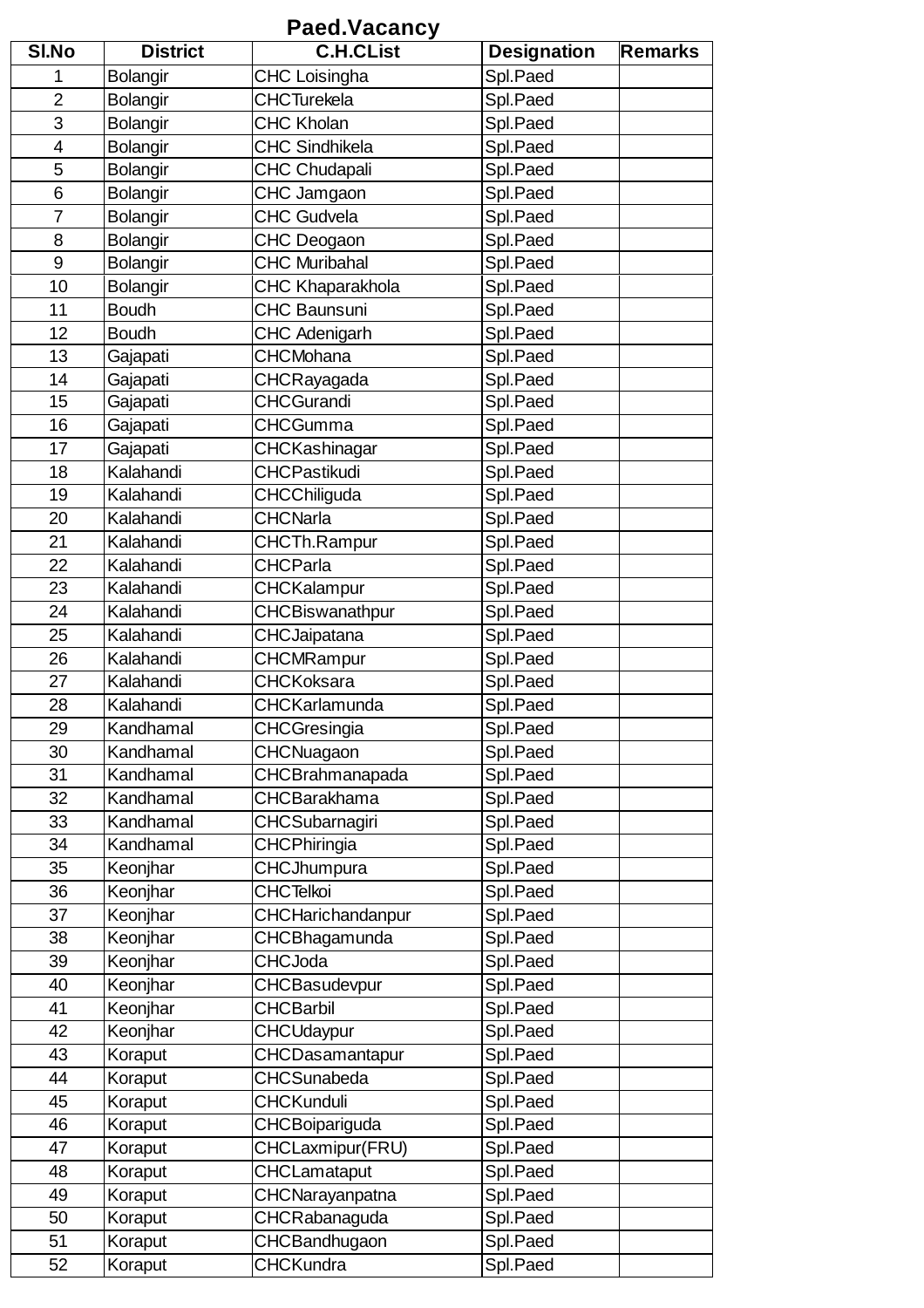| 53  | Malangiri    | <b>CHCKhairiput</b>    | Spl.Paed |
|-----|--------------|------------------------|----------|
| 54  | Malangiri    | <b>CHCPodia</b>        | Spl.Paed |
| 55  | Malangiri    | CHCPandripani          | Spl.Paed |
| 57  | Mayurbhanja  | <b>CHCKuliana</b>      | Spl.Paed |
| 58  | Mayurbhanja  | CHCR.GPur              | Spl.Paed |
| 59  | Mayurbhanja  | CHCBangiriposhi        | Spl.Paed |
| 60  | Mayurbhanja  | <b>CHCManada</b>       | Spl.Paed |
| 61  | Mayurbhanja  | CHCBijatala            | Spl.Paed |
| 62  | Mayurbhanja  | CHCGorumahisani        | Spl.Paed |
| 63  | Mayurbhanja  | <b>CHCJamada</b>       | Spl.Paed |
| 64  | Mayurbhanja  | <b>CHCTiringi</b>      | Spl.Paed |
| 65  | Mayurbhanja  | <b>CHCBahalada</b>     | Spl.Paed |
| 66  | Mayurbhanja  | <b>CHCJhardihi</b>     | Spl.Paed |
| 67  | Mayurbhanja  | CHCRangamatia          | Spl.Paed |
| 68  | Mayurbhanja  | CHCS.CPur              | Spl.Paed |
| 69  | Mayurbhanja  | CHCKhunta              | Spl.Paed |
| 70  |              |                        |          |
|     | Mayurbhanja  | <b>CHCKaptipada</b>    | Spl.Paed |
| 71  | Mayurbhanja  | CHCThakurmunda         | Spl.Paed |
| 72  | Mayurbhanja  | CHCJashipur(FRU)       | Spl.Paed |
| 73  | Mayurbhanja  | CHCJamukeswar          | Spl.Paed |
| 74  | Mayurbhanja  | <b>CHCSukruli</b>      | Spl.Paed |
| 75  | Mayurbhanja  | <b>CHCRaruan</b>       | Spl.Paed |
| 76  | Mayurbhanja  | CHCBadampahada         | Spl.Paed |
| 77  | Nabarangapur | CHcKosagumuda          | Spl.Paed |
| 78  | Nabarangapur | CHCSanamosigaon        | Spl.Paed |
| 79  | Nabarangapur | CHCNandahandi          | Spl.Paed |
| 80  | Nabarangapur | CHCPujariguda          | Spl.Paed |
| 81  | Nabarangapur | <b>CHCUmerkote</b>     | Spl.Paed |
| 82  | Nuapada      | <b>CHCBhela</b>        | Spl.Paed |
| 83  | Nuapada      | CHCSinapali            | Spl.Paed |
| 84  | Nuapada      | <b>CHCBoden</b>        | Spl.Paed |
| 85  | Puri         | <b>CHC Astaranga</b>   | Spl.Paed |
| 86  | Rayagada     | <b>CHCPadmapur</b>     | Spl.Paed |
| 87  | Rayagada     | <b>CHCBisamcuttack</b> | Spl.Paed |
| 88  | Rayagada     | CHCJemadeipetha        | Spl.Paed |
| 89  | Rayagada     | CHCRamanaguda          | Spl.Paed |
| 90  | Rayagada     | <b>CHCKolnara</b>      | Spl.Paed |
| 91  | Rayagada     | CHCK.Singhpur          | Spl.Paed |
| 92  | Rayagada     | <b>CHCJagannathPur</b> | Spl.Paed |
| 93  | Rayagada     | <b>CHCGudari</b>       | Spl.Paed |
| 94  | Rayagada     | CHCChandrapur          | Spl.Paed |
| 95  | Sonepur      | CHCUlunda              | Spl.Paed |
| 96  | Sonepur      | CHCDunguripali(FRU)    | Spl.Paed |
| 97  | Sonepur      | <b>CHCBinika</b>       | Spl.Paed |
| 98  | Sonepur      | <b>CHCNaikenpali</b>   | Spl.Paed |
| 99  | Sundargarh   | CHCSubdega             | Spl.Paed |
| 100 | Sundargarh   | <b>CHCKoira</b>        | Spl.Paed |
| 101 | Sundargarh   | CHCRajagangapur(FRU)   | Spl.Paed |
| 102 | Sundargarh   | <b>CHCBishra</b>       | Spl.Paed |
| 103 | Sundargarh   | <b>CHCHemagiri</b>     | Spl.Paed |
| 104 | Sundargarh   | <b>CHCKutra</b>        | Spl.Paed |
| 105 | Sundargarh   | <b>CHCSagripalli</b>   | Spl.Paed |
| 106 | Sundargarh   | CHCKinjirikela         | Spl.Paed |
|     |              |                        |          |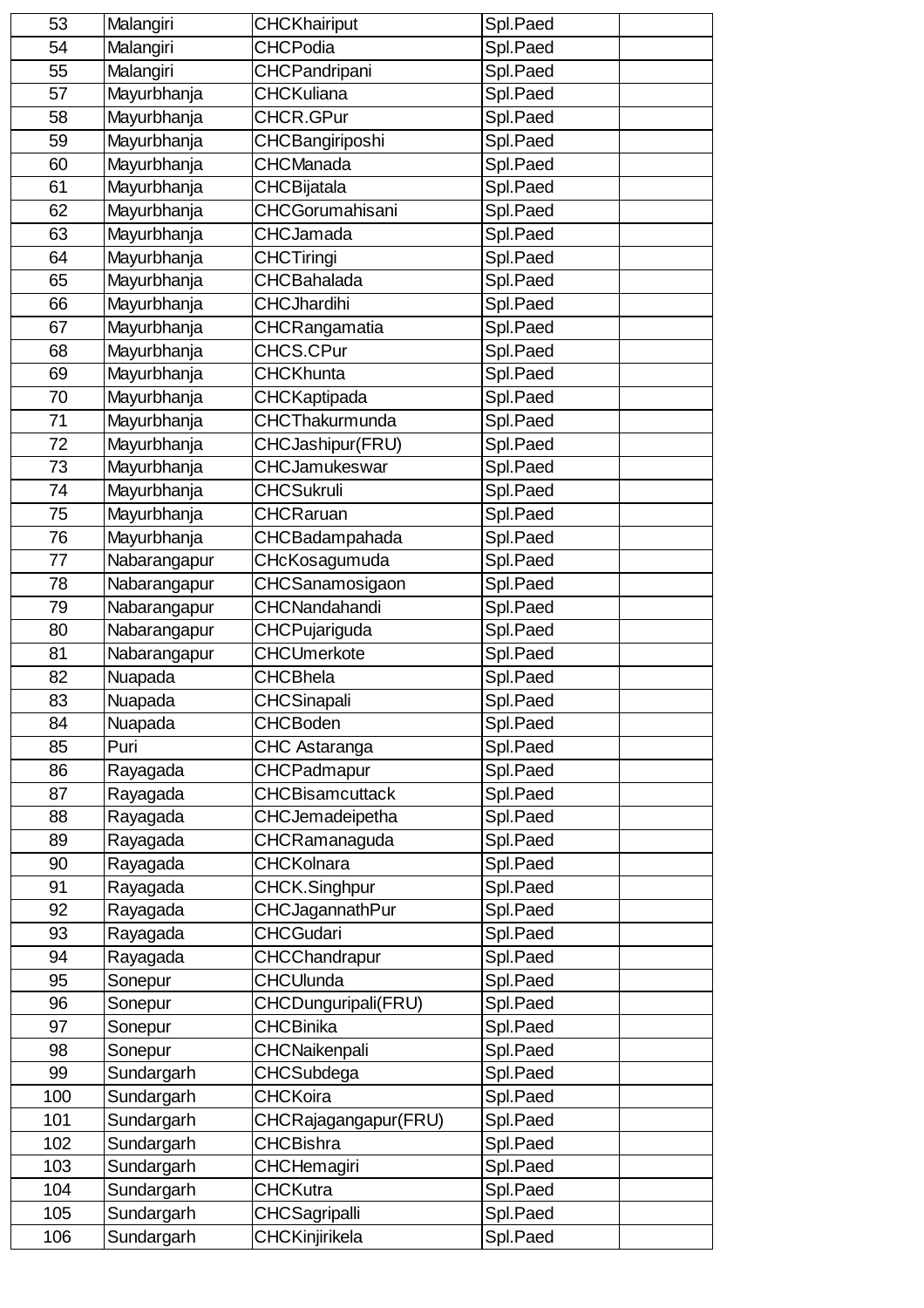| 107 | Sundargarh | CHCMajhapada       | Spl.Paed |
|-----|------------|--------------------|----------|
| 108 | Sundargarh | <b>CHCEkama</b>    | Spl.Paed |
| 109 | Sundargarh | CHCS.Bolanga       | Spl.Paed |
| 110 | Sundargarh | <b>CHCGurundia</b> | Spl.Paed |
| 111 | Sundargarh | <b>CHCBirikera</b> | Spl.Paed |
| 112 | Sundargarh | <b>CHCHatibari</b> | Spl.Paed |
| 114 | Sambalpur  | <b>CHCGarposh</b>  | Spl.Paed |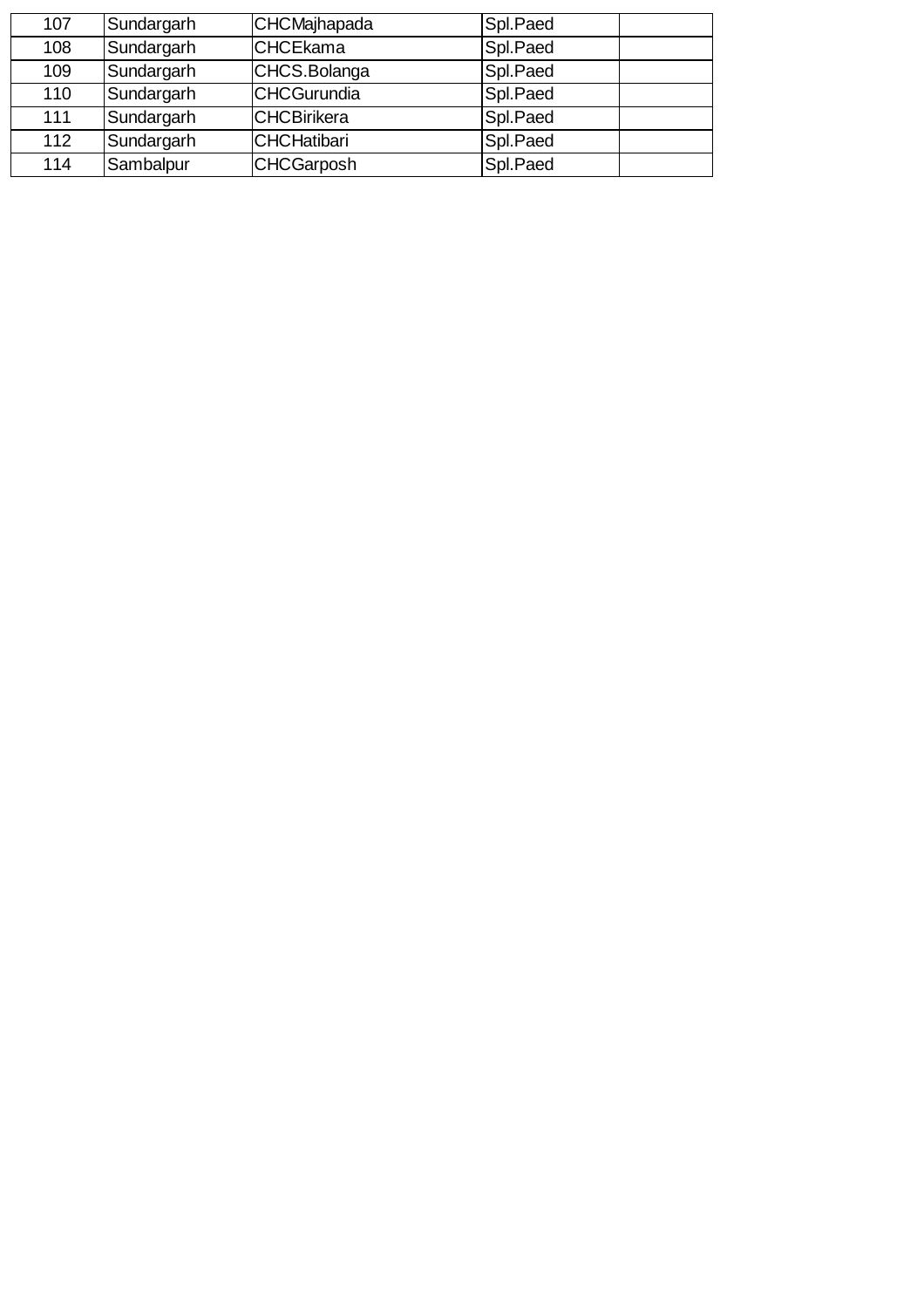### **MedicineVacancy**

| SI.No          | <b>District</b> | <b>C.H.CList</b>       | <b>Designation</b> | <b>Remarks</b> |
|----------------|-----------------|------------------------|--------------------|----------------|
| 1              | Anugul          | <b>CHCKhamar</b>       | Spl.Medicine       |                |
| $\overline{2}$ | Anugul          | CHC R.KNagar           | Spl.Medicine       |                |
| 3              | Anugul          | <b>CHCKosala</b>       | Spl.Medicine       |                |
| 4              | Anugul          | <b>CHCBantala</b>      | Spl.Medicine       |                |
| 5              | Anugul          | CHCBanarapala          | Spl.Medicine       |                |
| 6              | Anugul          | <b>CHCKaniha</b>       | Spl.Medicine       |                |
| $\overline{7}$ | Anugul          | <b>CHCGodibandha</b>   | Spl.Medicine       |                |
| 8              | Anugul          | CHCMadhapur            | Spl.Medicine       |                |
| 9              | <b>Balasore</b> | <b>CHCG.KBhhatar</b>   | Spl.Medicine       |                |
| 10             | <b>Balasore</b> | CHCJaleswarpur         | Spl.Medicine       |                |
| 11             | <b>Balasore</b> | <b>CHCKamarda</b>      | Spl.Medicine       |                |
| 12             | <b>Balasore</b> | <b>CHCPratappur</b>    | Spl.Medicine       |                |
| 13             | <b>Balasore</b> | CHCKhantapada          | Spl.Medicine       |                |
| 14             | <b>Balasore</b> | <b>CHCAnantapur</b>    | Spl.Medicine       |                |
| 15             | <b>Balasore</b> | <b>CHCKhaira</b>       | Spl.Medicine       |                |
| 16             | <b>Balasore</b> | CHCRupsa               | Spl.Medicine       |                |
| 17             | <b>Balasore</b> | <b>CHCSimulia</b>      | Spl.Medicine       |                |
| 18             | <b>Balasore</b> | <b>CHCRemuna</b>       | Spl.Medicine       |                |
| 19             | <b>Balasore</b> | CHCGopalpur            | Spl.Medicine       |                |
| 20             | <b>Balasore</b> | CHCBerhampur           | Spl.Medicine       |                |
| 21             | <b>Balasore</b> | <b>CHCIswarpur</b>     | Spl.Medicine       |                |
| 22             | Baragarh        | <b>CHCAgalpur</b>      | Spl.Medicine       |                |
| 23             | Baragarh        | <b>CHCAtabira</b>      | Spl.Medicine       |                |
| 24             | Baragarh        | CHCPahadsirigida       | Spl.Medicine       |                |
| 25             | Baragarh        | <b>CHCBheden</b>       | Spl.Medicine       |                |
| 26             |                 | <b>CHCSohela</b>       | Spl.Medicine       |                |
| 27             | Baragarh        | <b>CHCDava</b>         |                    |                |
|                | Baragarh        |                        | Spl.Medicine       |                |
| 28             | Baragarh        | CHCBukurumunda         | Spl.Medicine       |                |
| 29             | Baragarh        | <b>CHCBijepur</b>      | Spl.Medicine       |                |
| 30             | Baragarh        | CHCKatapalli           | Spl.Medicine       |                |
| 31             | Baragarh        | <b>CHCBhatali</b>      | Spl.Medicine       |                |
| 32             | Baragarh        | <b>CHCBhukta</b>       | Spl.Medicine       |                |
| 33             | Baragarh        | <b>CHCTalapali</b>     | Spl.Medicine       |                |
| 34             | Baragarh        | <b>CHCJamala</b>       | Spl.Medicine       |                |
| 35             | <b>Bhadrak</b>  | CHCAgarpada            | Spl.Medicine       |                |
| 36             | <b>Bhadrak</b>  | CHCBhandaripokhari     | Spl.Medicine       |                |
| 37             | <b>Bhadrak</b>  | CHCDhamnagar           | Spl.Medicine       |                |
| 38             | <b>Bhadrak</b>  | CHCBasudevpur          | Spl.Medicine       |                |
| 39             | <b>Bhadrak</b>  | <b>CHCTihidi</b>       | Spl.Medicine       |                |
| 40             | <b>Bhadrak</b>  | CHCBarapada            | Spl.Medicine       |                |
| 41             | <b>Bolangir</b> | CHCKantabanjhi         | Spl.Medicine       |                |
| 42             | <b>Bolangir</b> | <b>CHCTurekela</b>     | Spl.Medicine       |                |
| 43             | <b>Bolangir</b> | <b>CHCAgalpur</b>      | Spl.Medicine       |                |
| 44             | Bolangir        | CHCGhasian             | Spl.Medicine       |                |
| 45             | <b>Bolangir</b> | <b>CHCKholan</b>       | Spl.Medicine       |                |
| 46             | <b>Bolangir</b> | <b>CHCSindhikela</b>   | Spl.Medicine       |                |
| 47             | <b>Bolangir</b> | CHCChudapali           | Spl.Medicine       |                |
| 48             | <b>Bolangir</b> | CHCJamgaon             | Spl.Medicine       |                |
| 49             | <b>Bolangir</b> | <b>CHCGudvela</b>      | Spl.Medicine       |                |
| 50             | <b>Bolangir</b> | CHCDeogaon             | Spl.Medicine       |                |
| 51             | Bolangir        | <b>CHCMuribahal</b>    | Spl.Medicine       |                |
| 52             | <b>Bolangir</b> | <b>CHCKhaparakhola</b> | Spl.Medicine       |                |
|                |                 |                        |                    |                |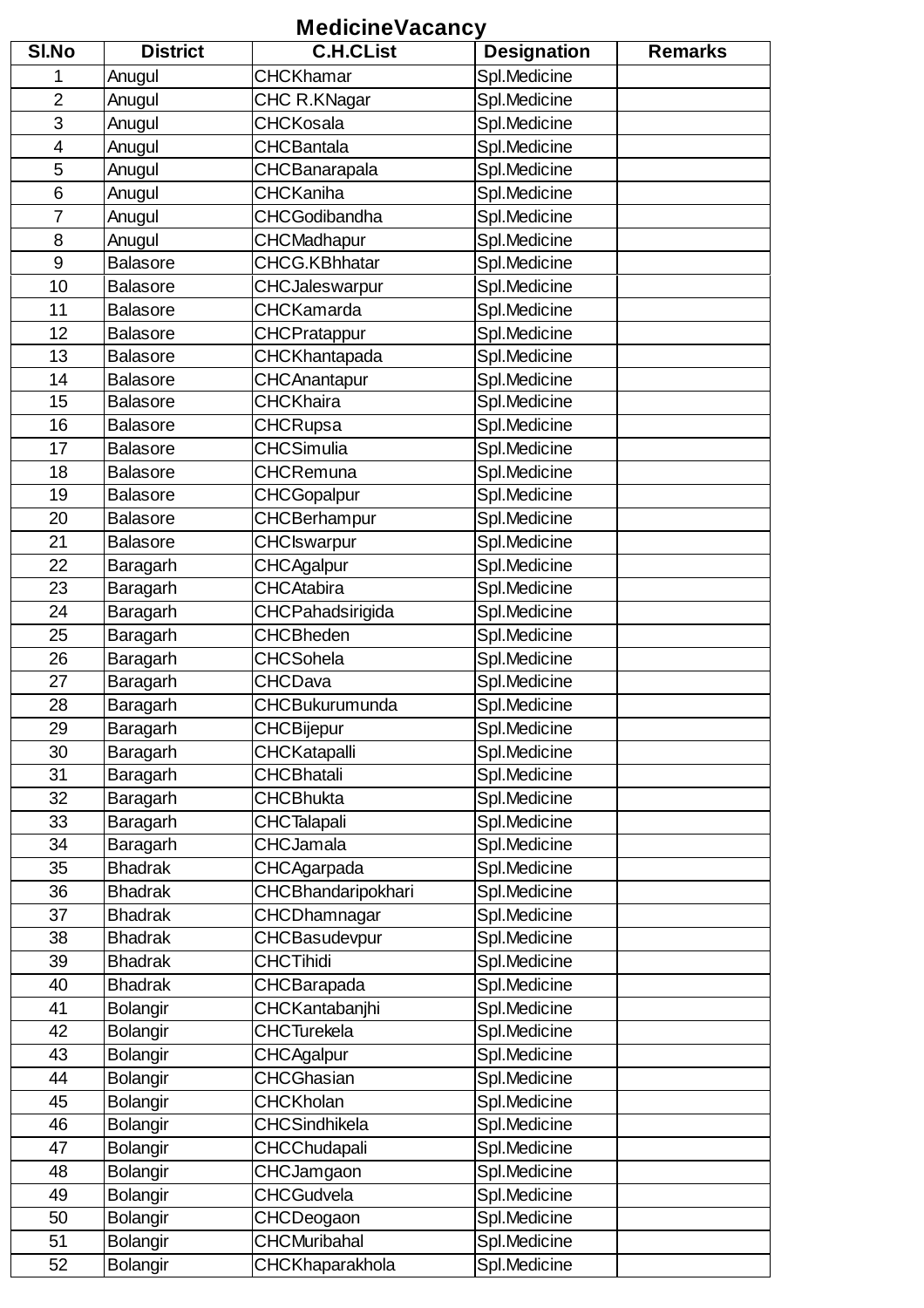| 53  | Bhuabneswar      | <b>UCHCPatia</b>       | Spl.Medicine |     |
|-----|------------------|------------------------|--------------|-----|
| 54  | Bhuabneswar      | <b>UCHCDumuduma</b>    | Spl.Medicine |     |
| 55  | <b>Boudh</b>     | CHC Baunsuni           | Spl.Medicine |     |
| 56  | <b>Boudh</b>     | <b>CHC Purunakatak</b> | Spl.Medicine |     |
| 57  | <b>Boudh</b>     | <b>CHC Manamunda</b>   | Spl.Medicine |     |
| 58  | <b>Boudh</b>     | <b>CHC Kantamala</b>   | Spl.Medicine |     |
| 59  | <b>Boudh</b>     | <b>CHC Adenigarh</b>   | Spl.Medicine |     |
| 60  | Cuttack          | <b>CHCManiabandh</b>   | Spl.Medicine |     |
| 61  | Cuttack          | <b>CHCBadamba</b>      | Spl.Medicine |     |
| 62  | Cuttack          | CHCMahanga             | Spl.Medicine | Uot |
| 63  | Cuttack          | <b>CHCAdaspur</b>      | Spl.Medicine |     |
| 64  | Cuttack          | <b>CHCTangi</b>        | Spl.Medicine |     |
| 65  | Cuttack          | CHCBerhampura          | Spl.Medicine |     |
| 66  | Cuttack          | <b>CHCNiali</b>        | Spl.Medicine |     |
| 67  | Cuttack          | CHCKanpur              | Spl.Medicine |     |
| 68  | Cuttack          | <b>CHCSubarnapur</b>   | Spl.Medicine |     |
| 69  | <b>Cuttack</b>   | CHCMahidharpada        | Spl.Medicine |     |
| 70  | Cuttack          | <b>CHCBentakar</b>     | Spl.Medicine |     |
| 71  | Cuttack          | CHCDamapara            | Spl.Medicine |     |
| 72  | Cuttack          | <b>CHCJorum</b>        | Spl.Medicine |     |
| 73  | <b>Cuttack</b>   | <b>CHCBindhanima</b>   | Spl.Medicine |     |
| 74  | Cuttack          | CHCTigiria             | Spl.Medicine |     |
| 75  | <b>Cuttack</b>   | <b>UCHCChauliaganj</b> | Spl.Medicine |     |
| 76  | Cuttack          | <b>UCHCCDA</b>         | Spl.Medicine |     |
| 77  | Deogarh          | <b>CHCBarkote</b>      | Spl.Medicine |     |
| 78  | Deogarh          | CHCBamparada           | Spl.Medicine |     |
| 79  | Deogarh          | <b>CHCTileibani</b>    | Spl.Medicine |     |
| 80  | Dhenkanal        | <b>CHCBhubana</b>      | Spl.Medicine |     |
| 81  | Dhenkanal        | CHCMathakaragola       | Spl.Medicine |     |
| 82  | Dhenkanal        | <b>CHCJirala</b>       | Spl.Medicine |     |
| 83  | Dhenkanal        | <b>CHCSCPur</b>        | Spl.Medicine |     |
| 84  | Dhenkanal        | <b>CHCA</b> .bereni    | Spl.Medicine |     |
| 85  | Dhenkanal        | CHCParajanga           | Spl.Medicine |     |
| 86  | <b>Dhenkanal</b> | <b>CHCBeltikiri</b>    | Spl.Medicine |     |
| 87  | Dhenkanal        | <b>CHCOdapada</b>      | Spl.Medicine |     |
| 88  | <b>Dhenkanal</b> | <b>CHCKkata</b>        | Spl.Medicine |     |
| 89  | Dhenkanal        | <b>CHCBirasal</b>      | Spl.Medicine |     |
| 90  | Gajapati         | CHCR.Udayagiri         | Spl.Medicine |     |
| 91  | Gajapati         | CHCB.Khajuripada       | Spl.Medicine |     |
| 92  | Gajapati         | CHCRayagada            | Spl.Medicine |     |
| 93  | Gajapati         | <b>CHCGurandi</b>      | Spl.Medicine |     |
| 94  | Gajapati         | <b>CHCGumma</b>        | Spl.Medicine |     |
| 95  | Gajapati         | CHCKashinagar          | Spl.Medicine |     |
| 96  | Ganjam           | <b>CHCBamkoi</b>       | Spl.Medicine |     |
| 97  | Ganjam           | CHCDigapahandi         | Spl.Medicine |     |
| 98  | Ganjam           | <b>CHCAdapada</b>      | Spl.Medicine |     |
| 99  | Ganjam           | <b>CHCChikiti</b>      | Spl.Medicine |     |
| 100 | Ganjam           | CHCGirisola            | Spl.Medicine |     |
| 101 | Ganjam           | <b>CHCKodala</b>       | Spl.Medicine |     |
| 102 | Ganjam           | <b>CHCSumandala</b>    | Spl.Medicine |     |
| 103 | Ganjam           | CHCBhatakumarada       | Spl.Medicine |     |
| 104 | Ganjam           | CHCPurusottampur       | Spl.Medicine |     |
| 106 | Ganjam           | CHCBelaguntha          | Spl.Medicine |     |
|     |                  |                        |              |     |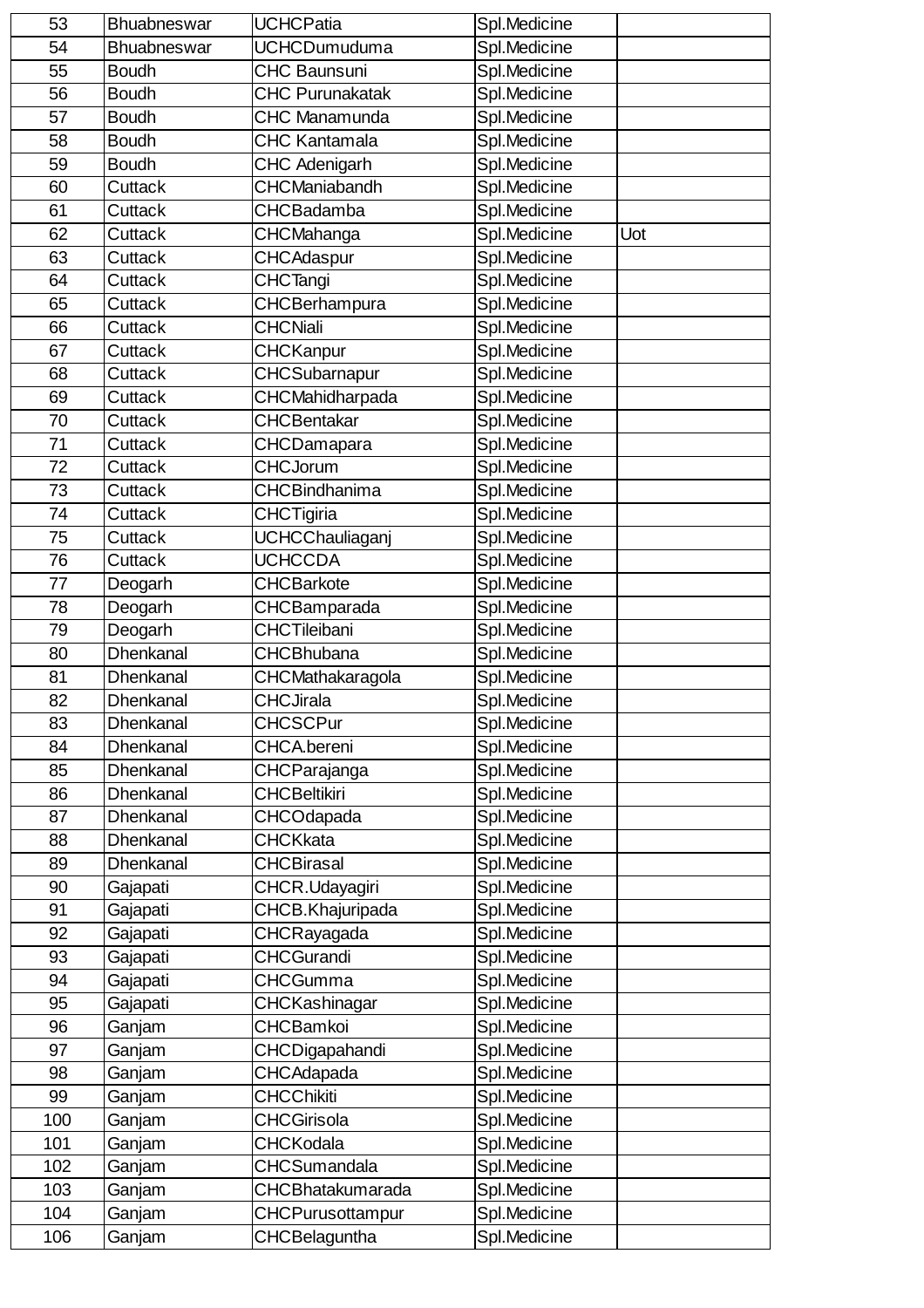| 107 | Ganjam        | <b>CHCGobara</b>       | Spl.Medicine |  |
|-----|---------------|------------------------|--------------|--|
| 108 | Ganjam        | CHCMunicipentha        | Spl.Medicine |  |
| 109 | Ganjam        | CHCKbisuryanagar       | Spl.Medicine |  |
| 110 | Ganjam        | <b>CHCDharakote</b>    | Spl.Medicine |  |
| 111 | Ganjam        | <b>CHCPatrapur</b>     | Spl.Medicine |  |
| 112 | Ganjam        | <b>CHCPolosara</b>     | Spl.Medicine |  |
| 113 | Ganjam        | <b>CHCKhalikote</b>    | Spl.Medicine |  |
| 114 | Ganjam        | CHCBadagada            | Spl.Medicine |  |
| 115 | Ganjam        | <b>CHCSorada</b>       | Spl.Medicine |  |
| 118 | Ganjam        | <b>CHCKeluapalli</b>   | Spl.Medicine |  |
| 119 | Ganjam        | <b>CHCKukudakhandi</b> | Spl.Medicine |  |
| 120 | Ganjam        | CHCKhandadeuli         | Spl.Medicine |  |
| 121 | Ganjam        | <b>CHCBalisira</b>     | Spl.Medicine |  |
| 122 | Ganjam        | <b>CHCGallery</b>      | Spl.Medicine |  |
| 123 | Ganjam        | <b>CHCBuguda</b>       | Spl.Medicine |  |
| 124 | Ganjam        | CHCJagannathPrasad     | Spl.Medicine |  |
| 125 | Jajpur        | <b>CHCMangalpur</b>    | Spl.Medicine |  |
| 126 | Jajpur        | <b>CHCMadhuban</b>     | Spl.Medicine |  |
| 127 | Jajpur        | <b>CHCSukinda</b>      | Spl.Medicine |  |
| 128 | Jajpur        | <b>CHCKorei</b>        | Spl.Medicine |  |
| 129 | Jajpur        | CHCDasarathapur        | Spl.Medicine |  |
| 130 | Jajpur        | <b>CHCMarkandapur</b>  | Spl.Medicine |  |
| 131 | Jagatsinghpur | <b>CHCKujanga</b>      | Spl.Medicine |  |
| 132 | Jagatsinghpur | <b>CHCBalikuda</b>     | Spl.Medicine |  |
| 133 | Jagatsinghpur | CHCManijanga           | Spl.Medicine |  |
| 134 | Jagatsinghpur | CHCNaugaon             | Spl.Medicine |  |
| 135 | Jagatsinghpur | <b>CHCBirida</b>       | Spl.Medicine |  |
| 136 | Jagatsinghpur | <b>CHCMandasahi</b>    | Spl.Medicine |  |
| 137 | Jharsuguda    | CHCBrajarajnagar       | Spl.Medicine |  |
| 138 | Jharsuguda    | CHCRajapur             | Spl.Medicine |  |
| 139 | Jharsuguda    | <b>CHCMundrajore</b>   | Spl.Medicine |  |
| 140 | Jharsuguda    | <b>CHCKolabira</b>     | Spl.Medicine |  |
| 141 | Jharsuguda    | <b>CHCKirimira</b>     | Spl.Medicine |  |
| 142 | Kalahandi     | CHCKesinga             | Spl.Medicine |  |
| 143 | Kalahandi     | <b>CHCPastikudi</b>    | Spl.Medicine |  |
| 144 | Kalahandi     | CHCJunagarh            | Spl.Medicine |  |
| 145 | Kalahandi     | CHCChiliguda           | Spl.Medicine |  |
| 146 | Kalahandi     | <b>CHCBorda</b>        | Spl.Medicine |  |
| 147 | Kalahandi     | <b>CHCTh.Rampur</b>    | Spl.Medicine |  |
| 148 | Kalahandi     | <b>CHCChapuria</b>     | Spl.Medicine |  |
| 149 | Kalahandi     | <b>CHCParla</b>        | Spl.Medicine |  |
| 150 | Kalahandi     | <b>CHCKalampur</b>     | Spl.Medicine |  |
| 151 | Kalahandi     | CHCLanjigarh           | Spl.Medicine |  |
| 152 | Kalahandi     | <b>CHCKarlamunda</b>   | Spl.Medicine |  |
| 153 | Kandhamal     | CHCGresingia           | Spl.Medicine |  |
| 154 | Kandhamal     | <b>CHCRaikia</b>       | Spl.Medicine |  |
| 155 | Kandhamal     | CHCSarangagarh         | Spl.Medicine |  |
| 156 | Kandhamal     | CHCNuagaon             | Spl.Medicine |  |
| 157 | Kandhamal     | CHCDaringbadi          | Spl.Medicine |  |
| 158 | Kandhamal     | CHCBrahmanapada        | Spl.Medicine |  |
| 159 | Kandhamal     | <b>CHCBarakhama</b>    | Spl.Medicine |  |
| 160 | Kandhamal     | CHCSubarnagiri         | Spl.Medicine |  |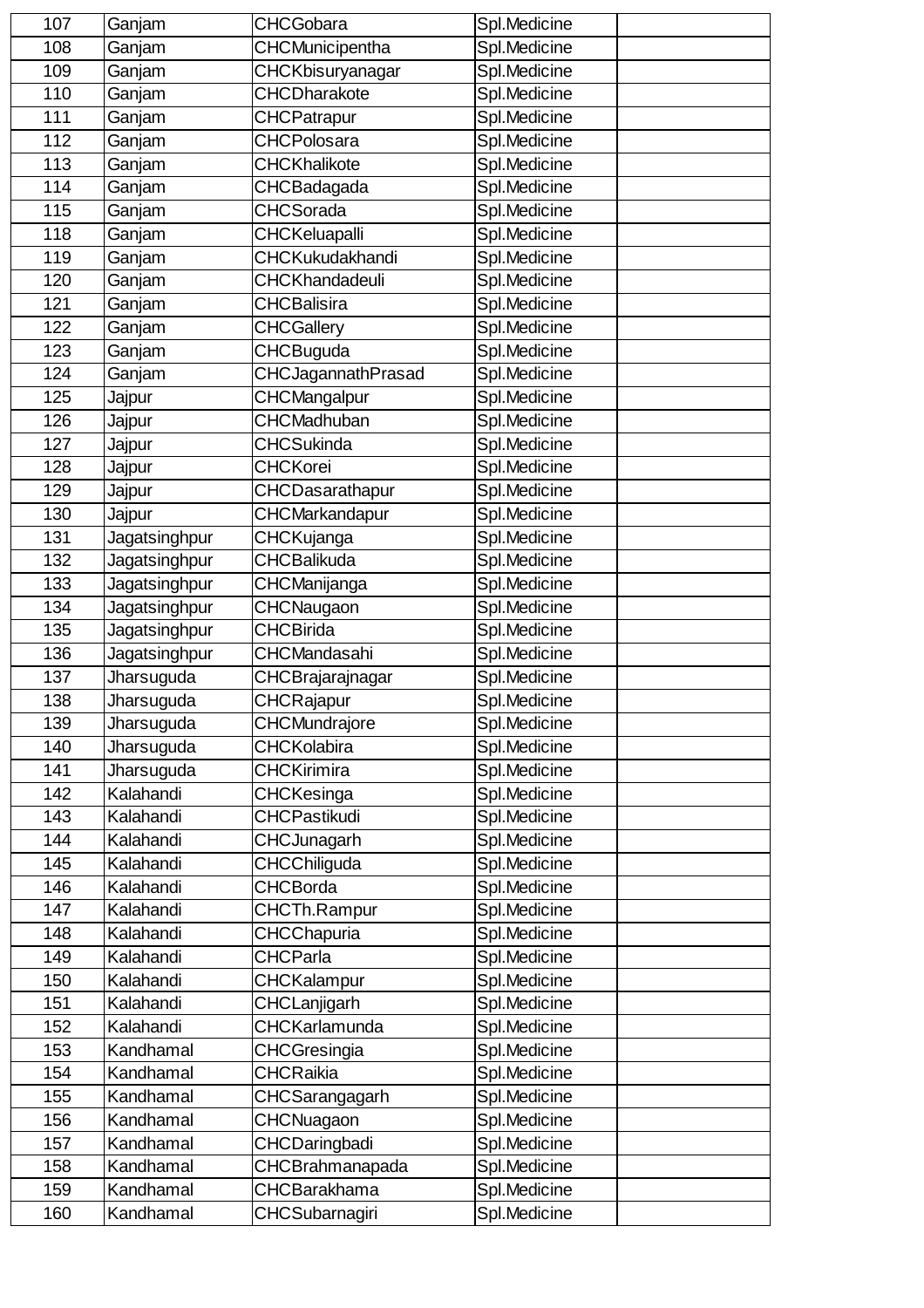| 161 | Keonjhar    | CHCSalania            | Spl.Medicine | <b>UOT</b> |
|-----|-------------|-----------------------|--------------|------------|
| 162 | Keonjhar    | CHCJhumpura           | Spl.Medicine |            |
| 163 | Keonjhar    | <b>CHCBanspal</b>     | Spl.Medicine |            |
| 164 | Keonjhar    | <b>CHCTelkoi</b>      | Spl.Medicine |            |
| 165 | Keonjhar    | CHCBhagamunda         | Spl.Medicine |            |
| 166 | Keonjhar    | CHCPadampur           | Spl.Medicine |            |
| 167 | Keonjhar    | <b>CHC Fakirpur</b>   | Spl.Medicine |            |
| 168 | Keonjhar    | <b>CHCSainkul</b>     | Spl.Medicine |            |
| 169 | Keonjhar    | CHCKesudurapal        | Spl.Medicine |            |
| 170 | Keonjhar    | <b>CHCJoda</b>        | Spl.Medicine |            |
| 171 | Keonjhar    | CHCBasudevpur         | Spl.Medicine |            |
| 172 | Keonjhar    | <b>CHCBarbil</b>      | Spl.Medicine |            |
| 173 | Keonjhar    | <b>CHCUdaypur</b>     | Spl.Medicine |            |
| 174 | Kendrapara  | CHCRajkanika          | Spl.Medicine |            |
| 175 | Kendrapara  | <b>CHCDerabishi</b>   | Spl.Medicine |            |
| 176 | Kendrapara  | CHCMarshaghai         | Spl.Medicine |            |
| 177 | Kendrapara  | <b>CHCIndupur</b>     | Spl.Medicine |            |
| 178 | Kendrapara  | <b>CHCAul</b>         | Spl.Medicine |            |
| 179 | Kendrapara  | <b>CHCPatakura</b>    | Spl.Medicine |            |
| 180 | Koraput     | CHCPodagada           | Spl.Medicine |            |
| 181 | Koraput     | CHCDasamantapur       | Spl.Medicine |            |
| 182 | Koraput     | <b>CHCSunabeda</b>    | Spl.Medicine |            |
| 183 | Koraput     | <b>CHCKunduli</b>     | Spl.Medicine |            |
| 184 | Koraput     | CHCKotpad             | Spl.Medicine |            |
| 185 | Koraput     | CHCBoipariguda        | Spl.Medicine |            |
| 186 | Koraput     | CHCLamataput          | Spl.Medicine |            |
| 187 | Koraput     | CHCPotangi            | Spl.Medicine |            |
| 188 | Koraput     | CHCNarayanpatna       | Spl.Medicine |            |
| 189 | Koraput     | CHCRabanaguda         | Spl.Medicine |            |
| 190 | Koraput     | CHCBandhugaon         | Spl.Medicine |            |
| 191 | Koraput     | <b>CHCKundra</b>      | Spl.Medicine |            |
| 192 | Koraput     | <b>CHCMathalput</b>   | Spl.Medicine |            |
| 193 | Khurdha     | <b>CHCBolagarh</b>    | Spl.Medicine |            |
| 194 | Khurdha     | <b>CHCBankoi</b>      | Spl.Medicine |            |
| 195 | Khurdha     | <b>CHCBotalama</b>    | Spl.Medicine |            |
| 196 | Khurdha     | CHCBalugaon           | Spl.Medicine |            |
| 197 | Khurdha     | CHCGambharimunda      | Spl.Medicine |            |
| 198 | Khurdha     | CHCBalipatna          | Spl.Medicine |            |
| 199 | Khurdha     | <b>CHCJatani</b>      | Spl.Medicine |            |
| 200 | Khurdha     | <b>CHCMendhasal</b>   | Spl.Medicine |            |
| 201 | Khurdha     | <b>CHCHaladia</b>     | Spl.Medicine |            |
| 202 | Malkangiri  | <b>CHCKhairiput</b>   | Spl.Medicine |            |
| 203 | Malkangiri  | <b>CHCKorkunda</b>    | Spl.Medicine |            |
| 204 | Malkangiri  | <b>CHCPodia</b>       | Spl.Medicine |            |
| 205 | Malkangiri  | CHCPandripani         | Spl.Medicine |            |
| 206 | Malkangiri  | CHC Kudumuluguma      | Spl.Medicine |            |
| 207 | Malkangiri  | <b>CHCChitrakonda</b> | Spl.Medicine |            |
| 208 | Mayurbhanja | <b>CHCKuliana</b>     | Spl.Medicine |            |
| 209 | Mayurbhanja | CHCR.GPur             | Spl.Medicine |            |
| 210 | Mayurbhanja | <b>CHCKishantandi</b> | Spl.Medicine |            |
| 211 | Mayurbhanja | CHCBangiriposhi       | Spl.Medicine |            |
| 212 | Mayurbhanja | <b>CHCSirsa</b>       | Spl.Medicine |            |
| 213 | Mayurbhanja | <b>CHCManada</b>      | Spl.Medicine |            |
| 214 | Mayurbhanja | CHCBijatala           | Spl.Medicine |            |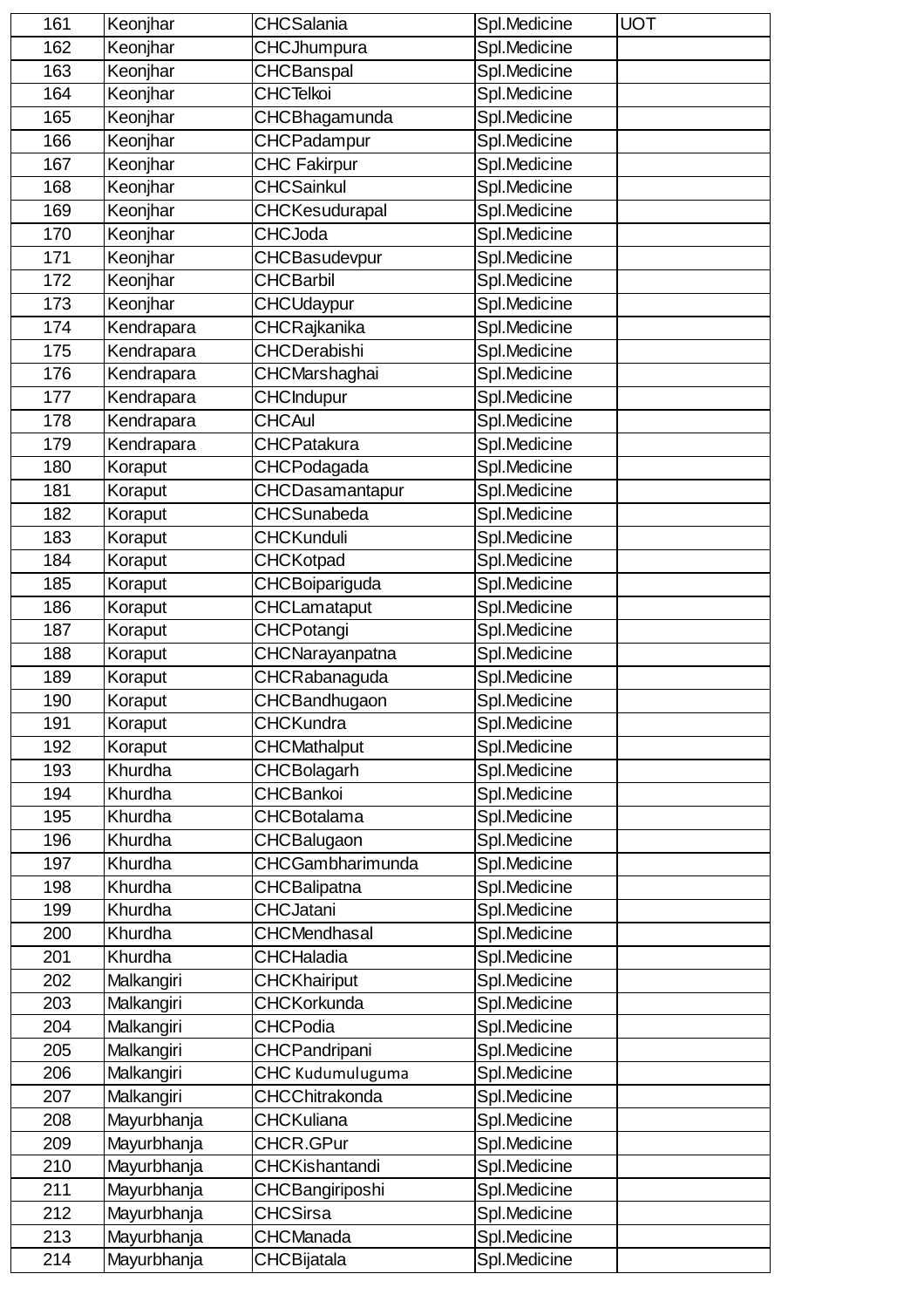| 215 | Mayurbhanja  | <b>CHCGorumahisani</b> | Spl.Medicine |  |
|-----|--------------|------------------------|--------------|--|
| 216 | Mayurbhanja  | <b>CHCJamada</b>       | Spl.Medicine |  |
| 217 | Mayurbhanja  | <b>CHCTiringi</b>      | Spl.Medicine |  |
| 218 | Mayurbhanja  | <b>CHCJhardihi</b>     | Spl.Medicine |  |
| 219 | Mayurbhanja  | CHCRangamatia          | Spl.Medicine |  |
| 220 | Mayurbhanja  | CHCS.CPur              | Spl.Medicine |  |
| 221 | Mayurbhanja  | <b>CHCDukura</b>       | Spl.Medicine |  |
| 222 | Mayurbhanja  | <b>CHCKhunta</b>       | Spl.Medicine |  |
| 223 | Mayurbhanja  | CHCThakurmunda         | Spl.Medicine |  |
| 224 | Mayurbhanja  | <b>CHCTato</b>         | Spl.Medicine |  |
| 225 | Mayurbhanja  | CHCJashipur            | Spl.Medicine |  |
| 226 | Mayurbhanja  | CHCJamukeswar          | Spl.Medicine |  |
| 227 | Mayurbhanja  | <b>CHCSukruli</b>      | Spl.Medicine |  |
| 228 | Mayurbhanja  | <b>CHCRaruan</b>       | Spl.Medicine |  |
| 229 | Mayurbhanja  | CHCBadampahada         | Spl.Medicine |  |
| 230 | Nayagarh     | CHCBadapandusar        | Spl.Medicine |  |
| 231 | Nayagarh     | <b>CHCBhapur</b>       | Spl.Medicine |  |
| 232 | Nayagarh     | <b>CHCGania</b>        | Spl.Medicine |  |
| 233 | Nayagarh     | CHCMadhyakhanda        | Spl.Medicine |  |
| 234 | Nayagarh     | <b>CHCMahipur</b>      | Spl.Medicine |  |
| 235 | Nayagarh     | CHCNuagadiasahi        | Spl.Medicine |  |
| 236 | Nayagarh     | CHCKhandapada          | Spl.Medicine |  |
| 237 | Nayagarh     | CHCRajasunakhala       | Spl.Medicine |  |
| 238 | Nayagarh     | <b>CHCRanapur</b>      | Spl.Medicine |  |
| 239 | Nayagarh     | <b>CHcSarankul</b>     | Spl.Medicine |  |
| 240 | Nabarangapur | CHcKosagumuda          | Spl.Medicine |  |
| 241 | Nabarangapur | <b>CHCHatabharandi</b> | Spl.Medicine |  |
| 242 | Nabarangapur | CHCDabugaon            | Spl.Medicine |  |
| 243 | Nabarangapur | CHCSanamosigaon        | Spl.Medicine |  |
| 244 | Nabarangapur | CHCNandahandi          | Spl.Medicine |  |
| 245 | Nabarangapur | CHCPujariguda          | Spl.Medicine |  |
| 246 | Nabarangapur | <b>CHCUmerkote</b>     | Spl.Medicine |  |
| 247 | Nuapada      | <b>CHCKomna</b>        | Spl.Medicine |  |
| 248 | Nuapada      | <b>CHCBhela</b>        | Spl.Medicine |  |
| 249 | Nuapada      | <b>CHCBoden</b>        | Spl.Medicine |  |
| 250 | Puri         | <b>CHCAlagum</b>       | Spl.Medicine |  |
| 251 | Puri         | CHCKrushnaprasad       | Spl.Medicine |  |
| 252 | Puri         | CHCChilikanuapada      | Spl.Medicine |  |
| 253 | Puri         | <b>CHCPipili</b>       | Spl.Medicine |  |
| 254 | Puri         | <b>CHCPanidola</b>     | Spl.Medicine |  |
| 255 | Puri         | CHCMangalapur          | Spl.Medicine |  |
| 256 | Puri         | CHCBangurigaon         | Spl.Medicine |  |
| 257 | Puri         | CHCChandanpur          | Spl.Medicine |  |
| 258 | Puri         | <b>CHCKanasa</b>       | Spl.Medicine |  |
| 259 | Puri         | <b>CHCGop</b>          | Spl.Medicine |  |
| 260 | Puri         | CHCAstaranga           | Spl.Medicine |  |
| 261 | Rayagada     | <b>CHCKashipur</b>     | Spl.Medicine |  |
| 262 | Rayagada     | <b>CHCBisamcuttack</b> | Spl.Medicine |  |
| 263 | Rayagada     | CHCJemadeipetha        | Spl.Medicine |  |
| 264 | Rayagada     | CHCRamanaguda          | Spl.Medicine |  |
| 265 | Rayagada     | <b>CHCKolnara</b>      | Spl.Medicine |  |
| 266 | Rayagada     | CHCK.Singhpur          | Spl.Medicine |  |
| 267 | Rayagada     | CHCJagannathPur        | Spl.Medicine |  |
| 268 | Rayagada     | <b>CHCGudari</b>       | Spl.Medicine |  |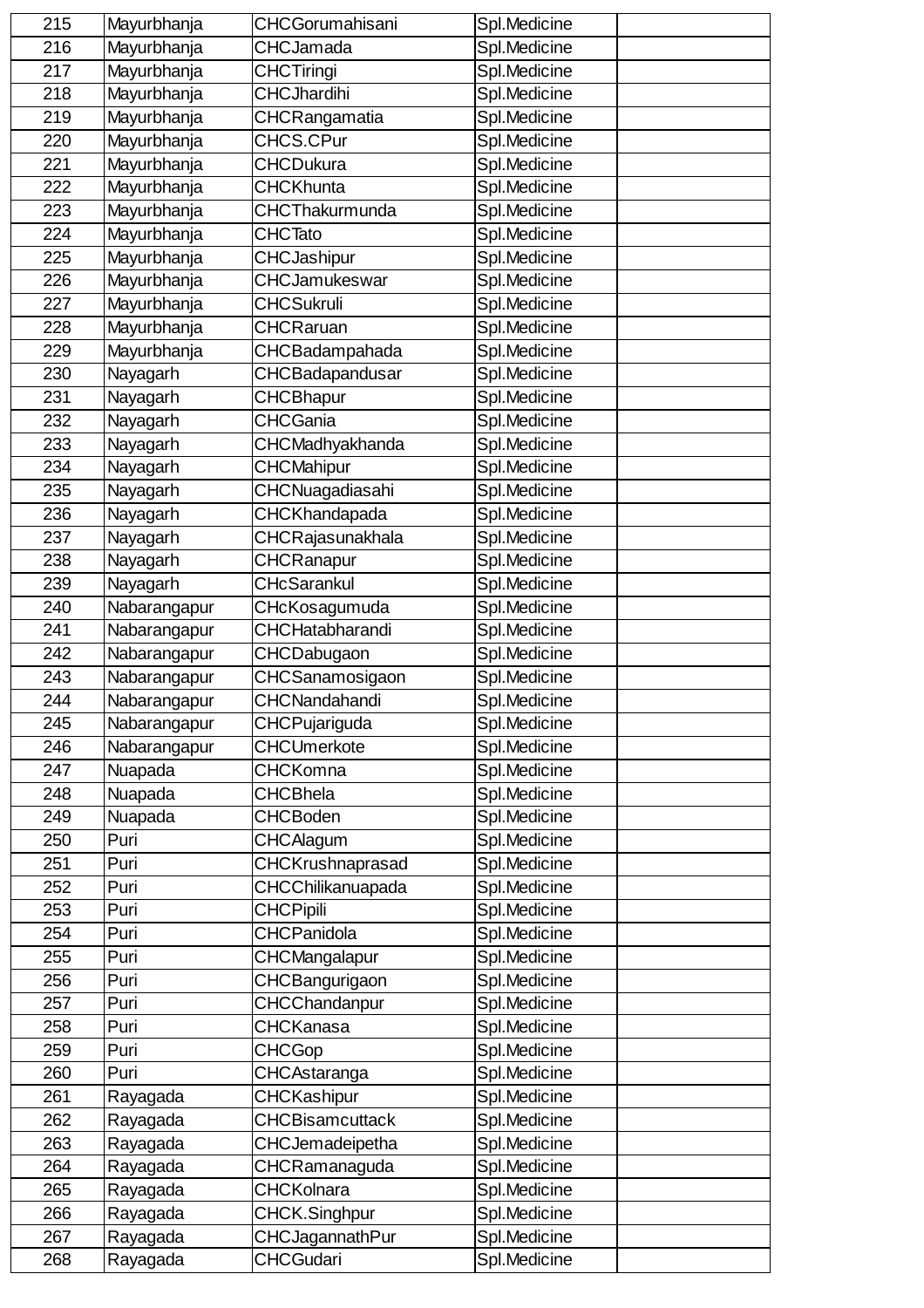| 269 | Rayagada   | CHCChandrapur         | Spl.Medicine |
|-----|------------|-----------------------|--------------|
| 270 | Sonepur    | <b>CHCBinika</b>      | Spl.Medicine |
| 271 | Sonepur    | <b>CHCTarava</b>      | Spl.Medicine |
| 272 | Sonepur    | CHCNaikenpali         | Spl.Medicine |
| 273 | Sundargarh | CHCSubdega            | Spl.Medicine |
| 274 | Sundargarh | CHCLahunipara         | Spl.Medicine |
| 275 | Sundargarh | CHCLaing              | Spl.Medicine |
| 276 | Sundargarh | CHCHemagiri           | Spl.Medicine |
| 277 | Sundargarh | <b>CHCKutra</b>       | Spl.Medicine |
| 278 | Sundargarh | <b>CHCSagripalli</b>  | Spl.Medicine |
| 279 | Sundargarh | CHCMangeshpur         | Spl.Medicine |
| 280 | Sundargarh | CHCKinjirikela        | Spl.Medicine |
| 281 | Sundargarh | <b>CHCKuarmunda</b>   | Spl.Medicine |
| 282 | Sundargarh | CHCBiramitrapur       | Spl.Medicine |
| 283 | Sundargarh | CHCMajhapada          | Spl.Medicine |
| 284 | Sundargarh | <b>CHCEkama</b>       | Spl.Medicine |
| 285 | Sundargarh | CHCBaragaon           | Spl.Medicine |
| 286 | Sundargarh | CHCS.Bolanga          | Spl.Medicine |
| 287 | Sundargarh | <b>CHCGurundia</b>    | Spl.Medicine |
| 288 | Sundargarh | <b>CHCBirikera</b>    | Spl.Medicine |
| 289 | Sundargarh | <b>CHCHatibari</b>    | Spl.Medicine |
| 291 | Sambalpur  | <b>CHCHirakud</b>     | Spl.Medicine |
| 292 | Sambalpur  | <b>CHCGovindapur</b>  | Spl.Medicine |
| 293 | Sambalpur  | CHCDebeipalli         | Spl.Medicine |
| 294 | Sambalpur  | <b>CHCThemera</b>     | Spl.Medicine |
| 295 | Sambalpur  | CHCJujumura           | Spl.Medicine |
| 296 | Sambalpur  | <b>CHCLaida</b>       | Spl.Medicine |
| 297 | Sambalpur  | <b>CHCCharmal</b>     | Spl.Medicine |
| 298 | Sambalpur  | <b>CHCNakatideula</b> | Spl.Medicine |
| 299 | Sambalpur  | <b>CHCGarposh</b>     | Spl.Medicine |
| 300 | Sambalpur  | <b>CHCKuntra</b>      | Spl.Medicine |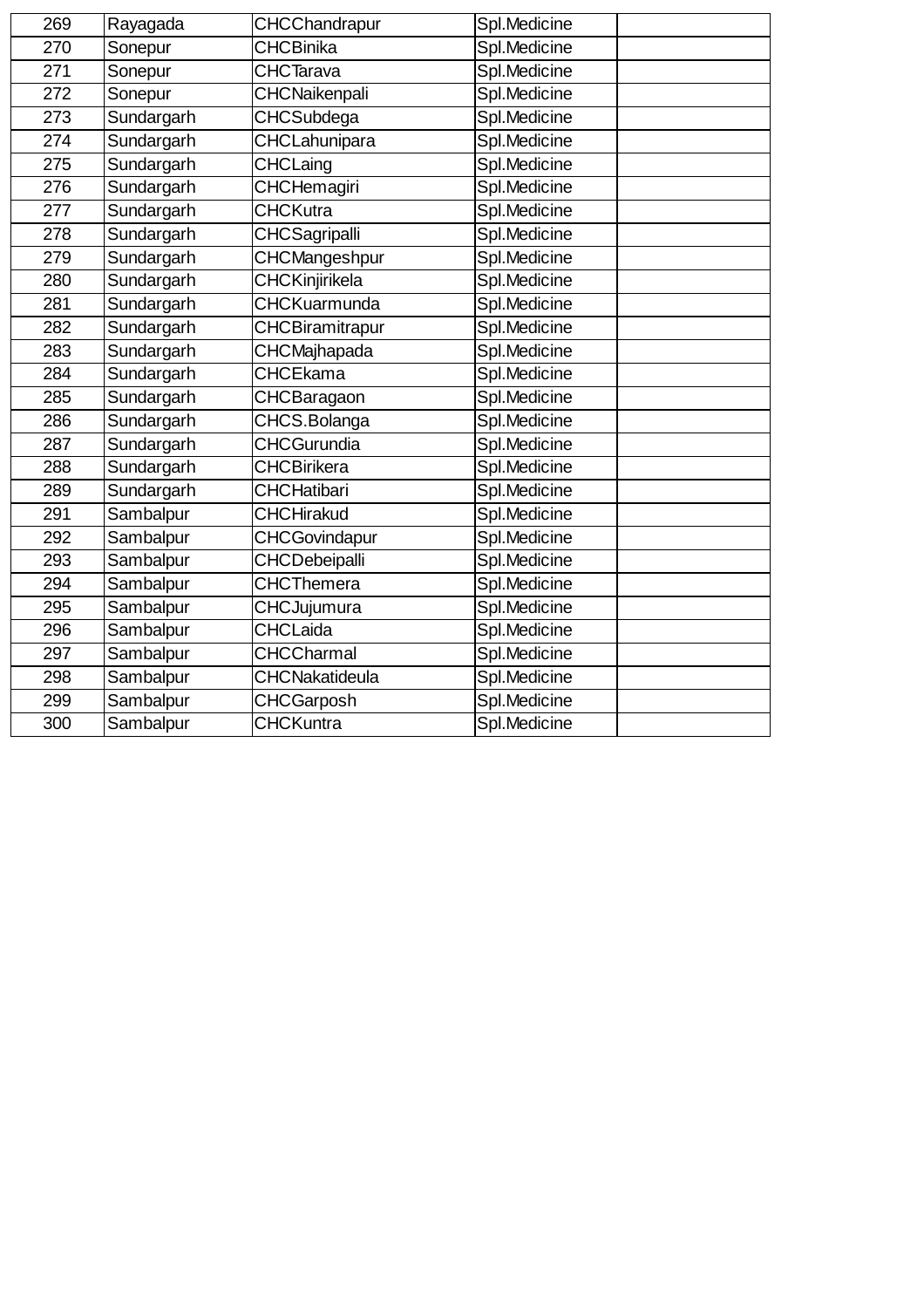## **SurgeryVacancy**

| SI.No          | <b>District</b> | <b>C.H.CList</b>       | <b>Designation</b> | <b>Remarks</b>                |
|----------------|-----------------|------------------------|--------------------|-------------------------------|
| 1              | <b>Bolangir</b> | <b>CHCTurekela</b>     | Spl.Surgery        |                               |
| $\overline{2}$ | <b>Bolangir</b> | <b>CHCAgalpur</b>      | Spl.Surgery        | A/S of existing Restructuring |
| 3              | <b>Bolangir</b> | <b>CHCGhasian</b>      | Spl.Surgery        |                               |
| 4              | <b>Bolangir</b> | <b>CHCKholan</b>       | Spl.Surgery        |                               |
| 5              | <b>Bolangir</b> | <b>CHCSindhikela</b>   | Spl.Surgery        | A/S of existing Restructuring |
| 6              | <b>Bolangir</b> | <b>CHCChudapali</b>    | Spl.Surgery        |                               |
| 7              | <b>Bolangir</b> | CHCJamgaon             | Spl.Surgery        |                               |
| 8              | <b>Bolangir</b> | <b>CHCGudvela</b>      | Spl.Surgery        |                               |
| $\overline{9}$ | <b>Bolangir</b> | CHCDeogaon             | Spl.Surgery        |                               |
| 10             | <b>Bolangir</b> | <b>CHCMuribahal</b>    | Spl.Surgery        |                               |
| 11             | <b>Bolangir</b> | CHCKhaparakhola        | Spl.Surgery        |                               |
| 12             | <b>Boudh</b>    | <b>CHC Baunsuni</b>    | Spl.Surgery        |                               |
| 13             | <b>Boudh</b>    | <b>CHC Purunakatak</b> | Spl.Surgery        |                               |
| 14             | <b>Boudh</b>    | CHCManamunda           | Spl.Surgery        |                               |
| 15             | <b>Boudh</b>    | <b>CHCKantamala</b>    | Spl.Surgery        |                               |
| 16             | <b>Boudh</b>    | CHCAdenigarh           | Spl.Surgery        |                               |
| 17             | Gajapati        | CHCR.Udayagiri         | Spl.Surgery        |                               |
| 18             | Gajapati        | CHCB.Khajuripada       | Spl.Surgery        |                               |
| 19             | Gajapati        | CHCRayagada            | Spl.Surgery        |                               |
| 20             | Gajapati        | <b>CHCGurandi</b>      | Spl.Surgery        |                               |
| 21             | Gajapati        | <b>CHCGumma</b>        | Spl.Surgery        |                               |
| 22             | Gajapati        | CHCKashinagar          | Spl.Surgery        |                               |
| 23             | Kalahandi       | <b>CHCPastikudi</b>    | Spl.Surgery        |                               |
| 24             | Kalahandi       | <b>CHCJunagarh</b>     | Spl.Surgery        |                               |
| 25             | Kalahandi       | CHCChiliguda           | Spl.Surgery        |                               |
| 26             | Kalahandi       | CHCBorda               | Spl.Surgery        |                               |
| 27             | Kalahandi       | <b>CHCNarla</b>        | Spl.Surgery        |                               |
| 28             | Kalahandi       | CHCChapuria            | Spl.Surgery        |                               |
| 29             | Kalahandi       | <b>CHCParla</b>        | Spl.Surgery        |                               |
| 30             | Kalahandi       | <b>CHCKalampur</b>     | Spl.Surgery        |                               |
| 31             | Kalahandi       | CHCLanjigarh           | Spl.Surgery        |                               |
| 32             | Kalahandi       | <b>CHCJaipatana</b>    | Spl.Surgery        |                               |
| 33             | Kalahandi       | <b>CHCMRampur</b>      | Spl.Surgery        |                               |
| 34             | Kalahandi       | <b>CHCKoksara</b>      | Spl.Surgery        |                               |
| 35             | Kalahandi       | <b>CHCKarlamunda</b>   | Spl.Surgery        |                               |
| 36             | Kandhamal       | <b>CHCGresingia</b>    | Spl.Surgery        |                               |
| 37             | Kandhamal       | <b>CHCRaikia</b>       | Spl.Surgery        |                               |
| 38             | Kandhamal       | CHCSarangagarh         | Spl.Surgery        |                               |
| 39             | Kandhamal       | CHCNuagaon             | Spl.Surgery        |                               |
| 40             | Kandhamal       | CHCDaringbadi          | Spl.Surgery        |                               |
| 41             | Kandhamal       | CHCBrahmanapada        | Spl.Surgery        |                               |
| 42             | Kandhamal       | <b>CHCBarakhama</b>    | Spl.Surgery        |                               |
| 43             | Kandhamal       | CHCSubarnagiri         | Spl.Surgery        |                               |
| 44             | Kandhamal       | <b>CHCTikabali</b>     | Spl.Surgery        |                               |
| 45             | Keonjhar        | <b>CHCBhanda</b>       | Spl.Surgery        |                               |
| 46             | Keonjhar        | <b>CHCJhumpura</b>     | Spl.Surgery        |                               |
| 47             | Keonjhar        | <b>CHCPatana</b>       | Spl.Surgery        |                               |
| 48             | Keonjhar        | <b>CHCBanspal</b>      | Spl.Surgery        |                               |
| 49             | Keonjhar        | CHCBhagamunda          | Spl.Surgery        |                               |
| 50             | Keonjhar        | CHCPadampur            | Spl.Surgery        |                               |
| 51             | Keonjhar        | <b>CHCJoda</b>         | Spl.Surgery        |                               |
| 52             | Keonjhar        | CHCBasudevpur          | Spl.Surgery        |                               |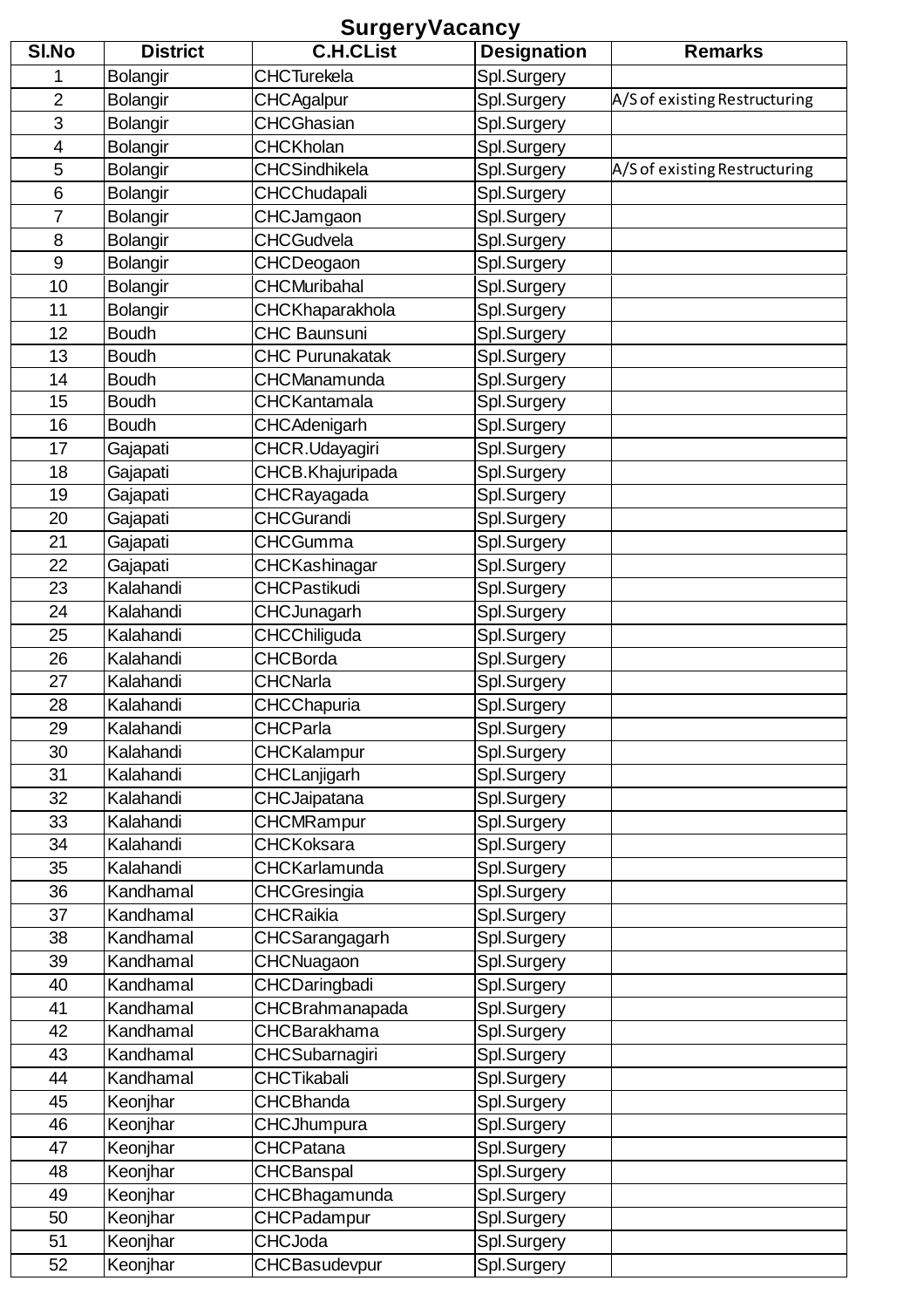| 53  | Keonjhar     | <b>CHCUdaypur</b>      | Spl.Surgery |
|-----|--------------|------------------------|-------------|
| 54  | Koraput      | CHCPodagada            | Spl.Surgery |
| 55  | Koraput      | CHCDasamantapur        | Spl.Surgery |
| 56  | Koraput      | <b>CHCSunabeda</b>     | Spl.Surgery |
| 57  | Koraput      | <b>CHCKunduli</b>      | Spl.Surgery |
| 58  | Koraput      | <b>CHCKotpad</b>       | Spl.Surgery |
| 59  | Koraput      | CHCBoipariguda         | Spl.Surgery |
| 60  | Koraput      | <b>CHCLamataput</b>    | Spl.Surgery |
| 61  | Koraput      | CHCPotangi             | Spl.Surgery |
| 62  | Koraput      | CHCNarayanpatna        | Spl.Surgery |
| 63  | Koraput      | CHCRabanaguda          | Spl.Surgery |
| 64  | Koraput      | CHCBandhugaon          | Spl.Surgery |
| 65  | Koraput      | <b>CHCKundra</b>       | Spl.Surgery |
| 66  | Koraput      | <b>CHCMathalput</b>    | Spl.Surgery |
| 67  | Malkangiri   | <b>CHCKhairiput</b>    | Spl.Surgery |
| 68  | Malkangiri   | <b>CHCKorkunda</b>     | Spl.Surgery |
| 69  | Malkangiri   | <b>CHCPodia</b>        | Spl.Surgery |
| 70  | Malkangiri   | CHCPandripani          | Spl.Surgery |
| 71  | Malkangiri   | CHC Kudumuluguma       | Spl.Surgery |
| 72  | Malkangiri   | CHCChitrakonda         | Spl.Surgery |
| 73  | Mayurbhanja  | <b>CHCKostha</b>       | Spl.Surgery |
| 74  | Mayurbhanja  | <b>CHCKuliana</b>      | Spl.Surgery |
| 75  | Mayurbhanja  | CHCR.GPur              | Spl.Surgery |
| 76  | Mayurbhanja  | <b>CHCBetanati</b>     | Spl.Surgery |
| 77  | Mayurbhanja  | CHCBangiriposhi        | Spl.Surgery |
| 78  | Mayurbhanja  | <b>CHCSirsa</b>        | Spl.Surgery |
| 79  | Mayurbhanja  | <b>CHCManada</b>       | Spl.Surgery |
| 80  | Mayurbhanja  | CHCBijatala            | Spl.Surgery |
| 81  | Mayurbhanja  | <b>CHCGorumahisani</b> | Spl.Surgery |
| 82  | Mayurbhanja  | <b>CHCJamada</b>       | Spl.Surgery |
| 83  | Mayurbhanja  | <b>CHCTiringi</b>      | Spl.Surgery |
| 84  | Mayurbhanja  | <b>CHCBahalada</b>     | Spl.Surgery |
| 85  | Mayurbhanja  | <b>CHCJhardihi</b>     | Spl.Surgery |
| 86  | Mayurbhanja  | CHCRangamatia          | Spl.Surgery |
| 87  | Mayurbhanja  | <b>CHCBarasahi</b>     | Spl.Surgery |
| 88  | Mayurbhanja  | CHCS.CPur              | Spl.Surgery |
| 89  | Mayurbhanja  | CHCDukura              | Spl.Surgery |
| 90  | Mayurbhanja  | <b>CHCKhunta</b>       | Spl.Surgery |
| 91  | Mayurbhanja  | <b>CHCThakurmunda</b>  | Spl.Surgery |
| 92  | Mayurbhanja  | <b>CHCTato</b>         | Spl.Surgery |
| 93  | Mayurbhanja  | CHCJashipur            | Spl.Surgery |
| 94  | Mayurbhanja  | CHCJamukeswar          | Spl.Surgery |
| 95  | Mayurbhanja  | <b>CHCSukruli</b>      | Spl.Surgery |
| 96  | Mayurbhanja  | <b>CHCRaruan</b>       | Spl.Surgery |
| 97  | Mayurbhanja  | CHCBadampahada         | Spl.Surgery |
| 98  | Nabarangapur | CHCJharigaon           | Spl.Surgery |
| 99  | Nabarangapur | CHcKosagumuda          | Spl.Surgery |
| 100 | Nabarangapur | <b>CHCHatabharandi</b> | Spl.Surgery |
| 101 | Nabarangapur | <b>CHCDabugaon</b>     | Spl.Surgery |
| 102 | Nabarangapur | CHCSanamosigaon        | Spl.Surgery |
| 103 | Nabarangapur | CHCNandahandi          | Spl.Surgery |
| 104 | Nabarangapur | CHCPujariguda          | Spl.Surgery |
| 105 | Nuapada      | <b>CHCKomna</b>        | Spl.Surgery |
| 106 | Nuapada      | <b>CHCBhela</b>        | Spl.Surgery |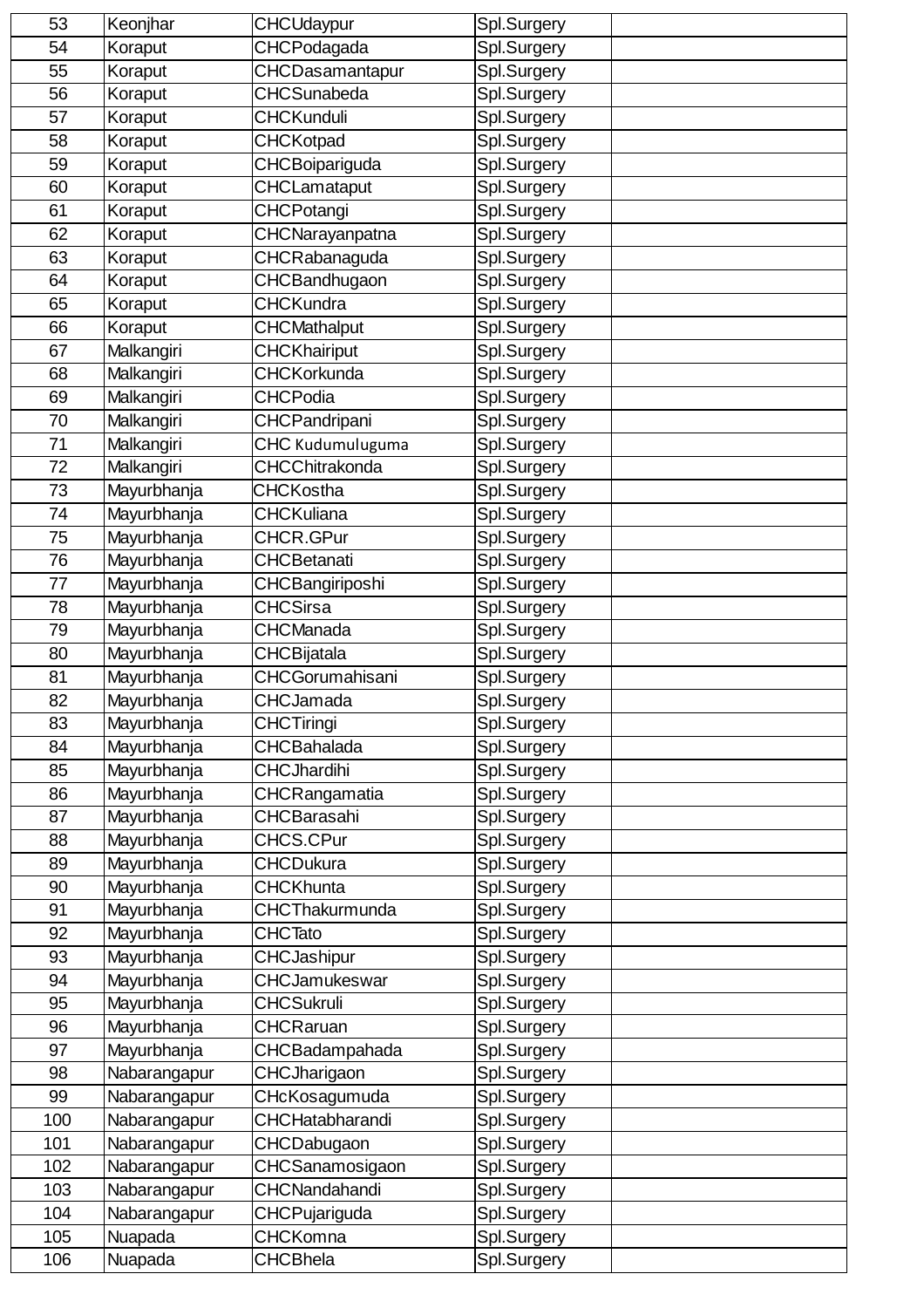| 107 | Nuapada    | <b>CHCBoden</b>        | Spl.Surgery |
|-----|------------|------------------------|-------------|
| 108 | Rayagada   | <b>CHCKashipur</b>     | Spl.Surgery |
| 109 | Rayagada   | CHCJemadeipetha        | Spl.Surgery |
| 110 | Rayagada   | CHCRamanaguda          | Spl.Surgery |
| 111 | Rayagada   | <b>CHCKolnara</b>      | Spl.Surgery |
| 112 | Rayagada   | CHCK.Singhpur          | Spl.Surgery |
| 113 | Rayagada   | <b>CHCJagannathPur</b> | Spl.Surgery |
| 114 | Rayagada   | <b>CHCGudari</b>       | Spl.Surgery |
| 115 | Rayagada   | CHCChandrapur          | Spl.Surgery |
| 116 | Sonepur    | <b>CHCBinika</b>       | Spl.Surgery |
| 117 | Sonepur    | <b>CHCTarava</b>       | Spl.Surgery |
| 118 | Sonepur    | CHCNaikenpali          | Spl.Surgery |
| 119 | Sundargarh | CHCSubdega             | Spl.Surgery |
| 120 | Sundargarh | CHCLaing               | Spl.Surgery |
| 121 | Sundargarh | <b>CHCHemagiri</b>     | Spl.Surgery |
| 122 | Sundargarh | <b>CHCKutra</b>        | Spl.Surgery |
| 123 | Sundargarh | <b>CHCSagripalli</b>   | Spl.Surgery |
| 124 | Sundargarh | CHCMangeshpur          | Spl.Surgery |
| 125 | Sundargarh | CHCKinjirikela         | Spl.Surgery |
| 126 | Sundargarh | <b>CHCKuarmunda</b>    | Spl.Surgery |
| 127 | Sundargarh | <b>CHCBiramitrapur</b> | Spl.Surgery |
| 128 | Sundargarh | <b>CHCMajhapada</b>    | Spl.Surgery |
| 129 | Sundargarh | <b>CHCEkama</b>        | Spl.Surgery |
| 130 | Sundargarh | CHCBaragaon            | Spl.Surgery |
| 131 | Sundargarh | CHCS.Bolanga           | Spl.Surgery |
| 132 | Sundargarh | <b>CHCGurundia</b>     | Spl.Surgery |
| 133 | Sundargarh | <b>CHCBirikera</b>     | Spl.Surgery |
| 134 | Sundargarh | <b>CHCHatibari</b>     | Spl.Surgery |
| 136 | Sambalpur  | <b>CHCGarposh</b>      | Spl.Surgery |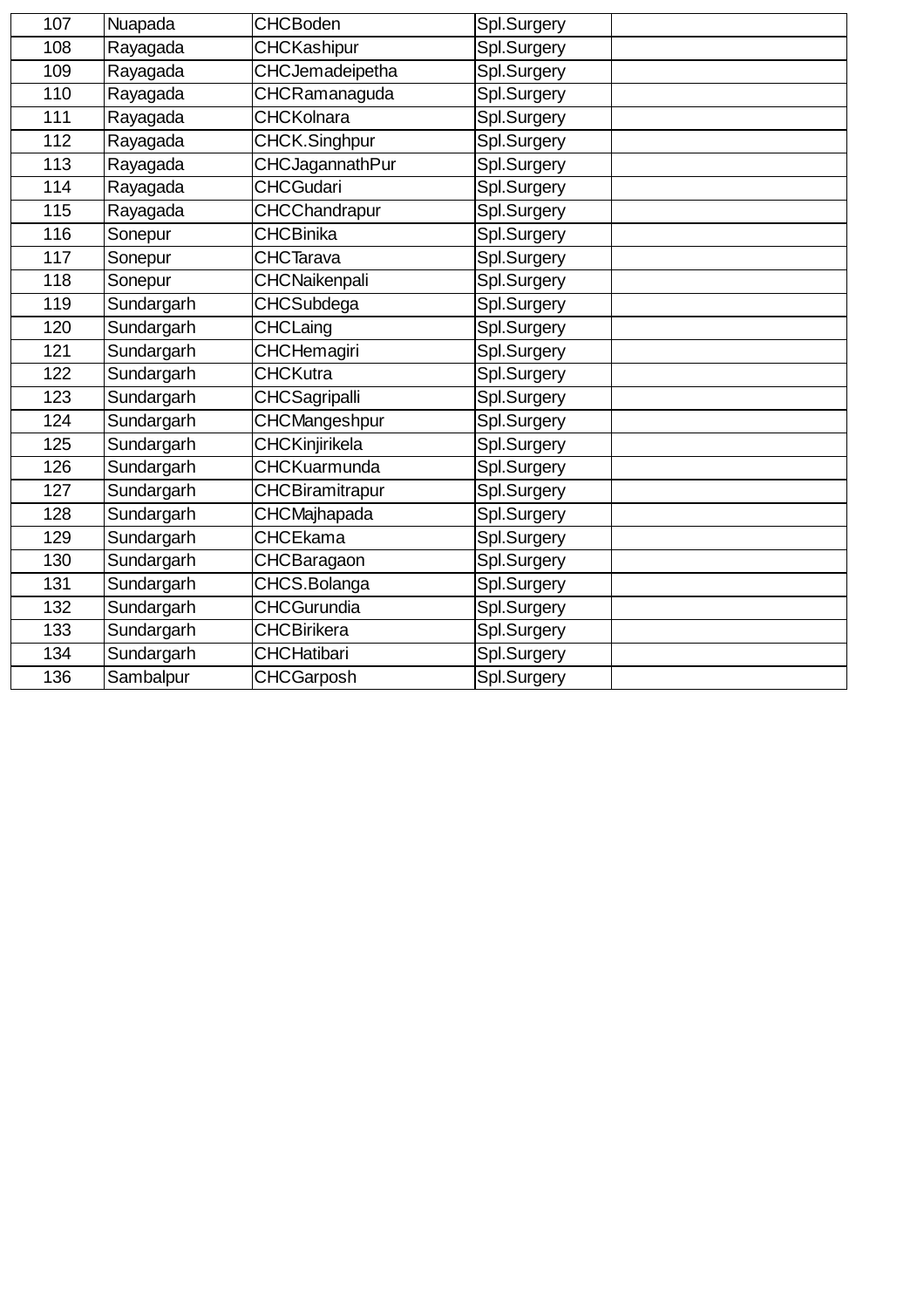## **CHCAsst.SurgeonVacancy**

| SI.No           | <b>District</b> | <b>C.H.CList</b>    | <b>Designation</b> | <b>Remarks</b> |
|-----------------|-----------------|---------------------|--------------------|----------------|
|                 | Anugul          | <b>CHCKaniha</b>    | Asst.Surg          |                |
| 2               | <b>Balasore</b> | <b>CHCSoro</b>      | Asst.Surg          |                |
| 3               | <b>Balasore</b> | <b>CHCBasta</b>     | Asst.Surg          |                |
| 4               | <b>Bolangir</b> | CHCKantabanjhi(FRU) | Asst.Surg          |                |
| 5               | <b>Cuttack</b>  | <b>CHCMahanga</b>   | Asst.Surg          |                |
| 6               | Ganjam          | CHCPolosara(FRU)    | Asst.Surg          |                |
|                 | Ganjam          | CHCAska(FRU)        | Asst.Surg          |                |
| 8               | Jajpur          | <b>CHCJKRoad</b>    | Asst.Surg          |                |
| 9               | Khurdha         | <b>CHCBolagarh</b>  | Asst.Surg          | Uot            |
| 10              | Nayagarh        | <b>CHCDasapalla</b> | Asst.Surg          |                |
| 11              | Nabarangapur    | CHCUmerkote(FRU)    | Asst.Surg          |                |
| 12 <sup>°</sup> | Sundargarh      | CHCRajagangapur     | Asst.Surg          |                |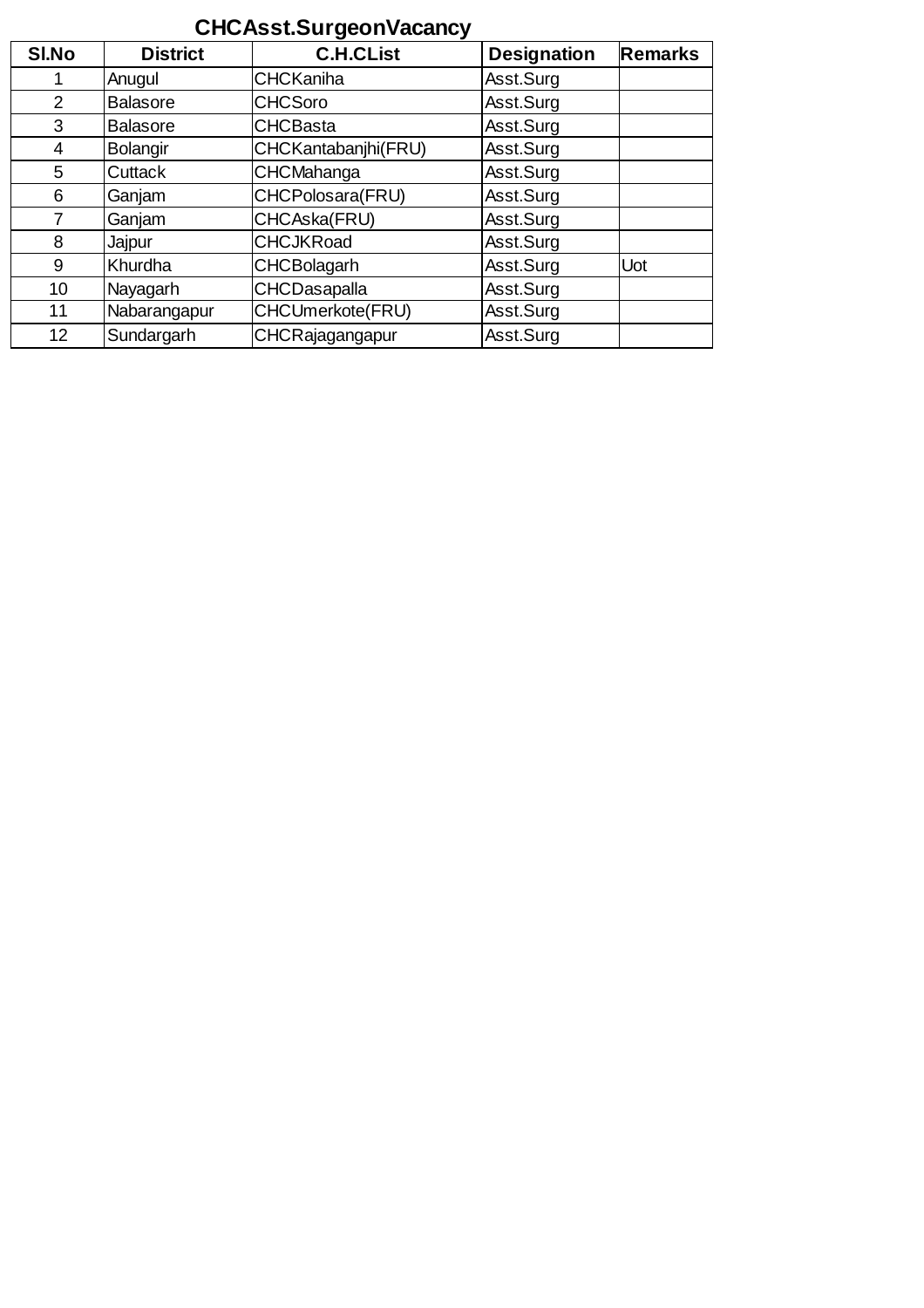| VacancyStatusofPathologySpl.OfACategoryd<br><b>istricts</b> |                 |                    |  |  |
|-------------------------------------------------------------|-----------------|--------------------|--|--|
| SI.No                                                       | <b>District</b> | listofInstitutions |  |  |
| 1                                                           | <b>Bolangir</b> | SDH, Titilagarh    |  |  |
| 2                                                           | <b>Boudh</b>    | DHH, Boudh         |  |  |
| 3                                                           | Kalahandi       | DHH, Bhabanipatna  |  |  |
| 4                                                           | Kalahandi       | SDH, Bhabanipatana |  |  |
| 5                                                           | Kandhamal       | SDH, Baliguda      |  |  |
| 6                                                           | Keonjhar        | SDH, Anandapur     |  |  |
| 7                                                           | Koraput         | DHH, Koraput       |  |  |
| 8                                                           | Koraput         | SDH, Jeypur        |  |  |
| 9                                                           | Malakangiri     | DHH, Malkangiri    |  |  |
| 10                                                          | Mayurbhanja     | SDH, Udala         |  |  |
| 11                                                          | Mayurbhanja     | SDH, Rairangapur   |  |  |
| 12                                                          | Rayagada        | DHH, Rayagada      |  |  |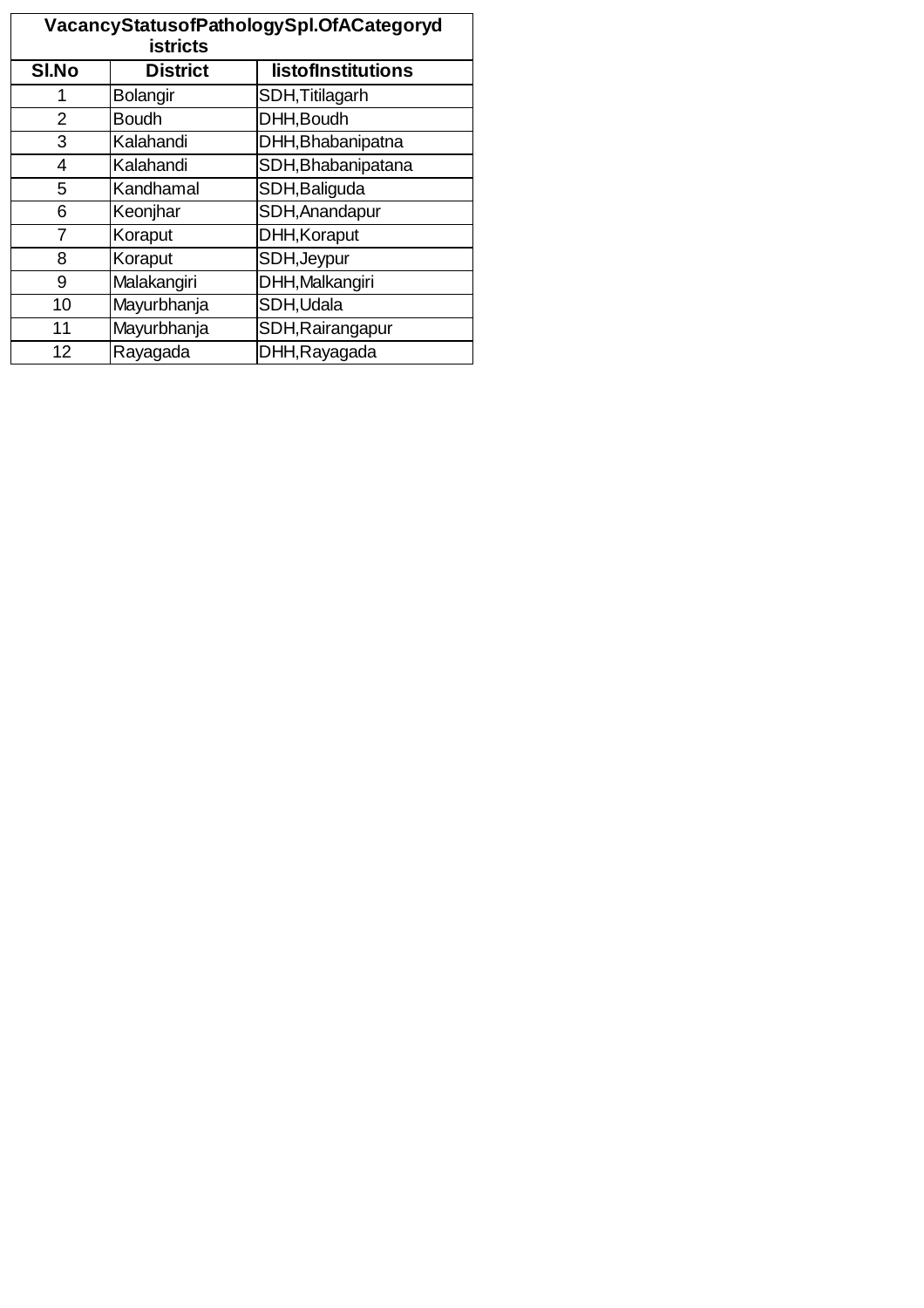| <b>ENTVacancy</b>                              |          |                 |  |
|------------------------------------------------|----------|-----------------|--|
| SI.No<br><b>District</b><br>listofInstitutions |          |                 |  |
|                                                | Balasore | D.H.H.Balasore  |  |
|                                                | Keonjhar | D.H.H, Keonjhar |  |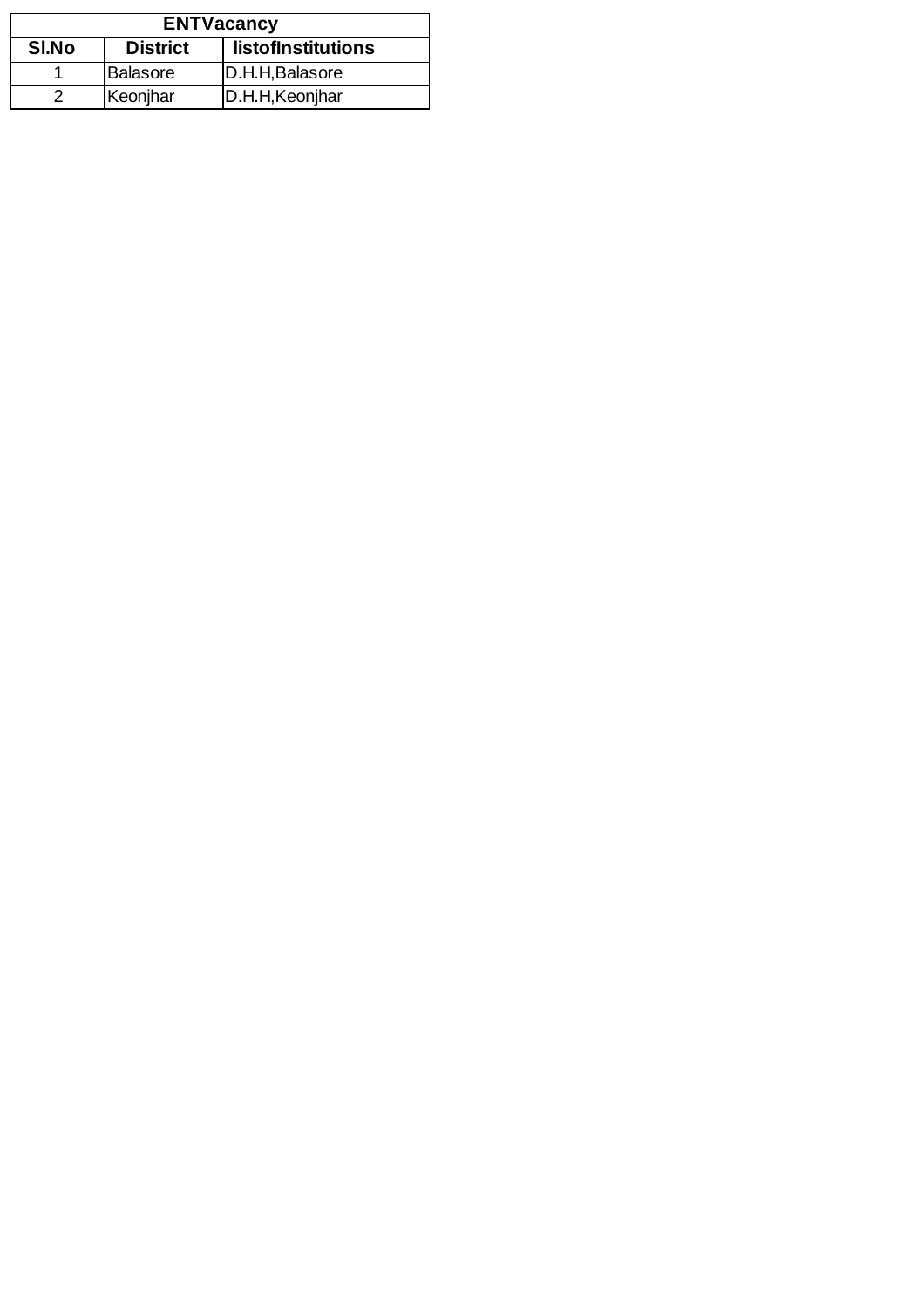| <b>LSASVacancyinFRUs</b> |                 |                       |                |  |
|--------------------------|-----------------|-----------------------|----------------|--|
| <b>SI.No</b>             | <b>District</b> | listofInstitutions    | <b>Remarks</b> |  |
|                          | Bolangir        | <b>CHCKantabanjhi</b> |                |  |
| 2                        | Koraput         | CHCLaxmipur           |                |  |
| 3                        | Mayurbhanja     | <b>CHCJashipur</b>    |                |  |
| $\overline{4}$           | Nabarangapur    | <b>CHCUmerkote</b>    |                |  |
| 5                        | Sonepur         | CHCDunuripali         |                |  |
| 6                        | Rayagada        | SDH, Gunupur          |                |  |